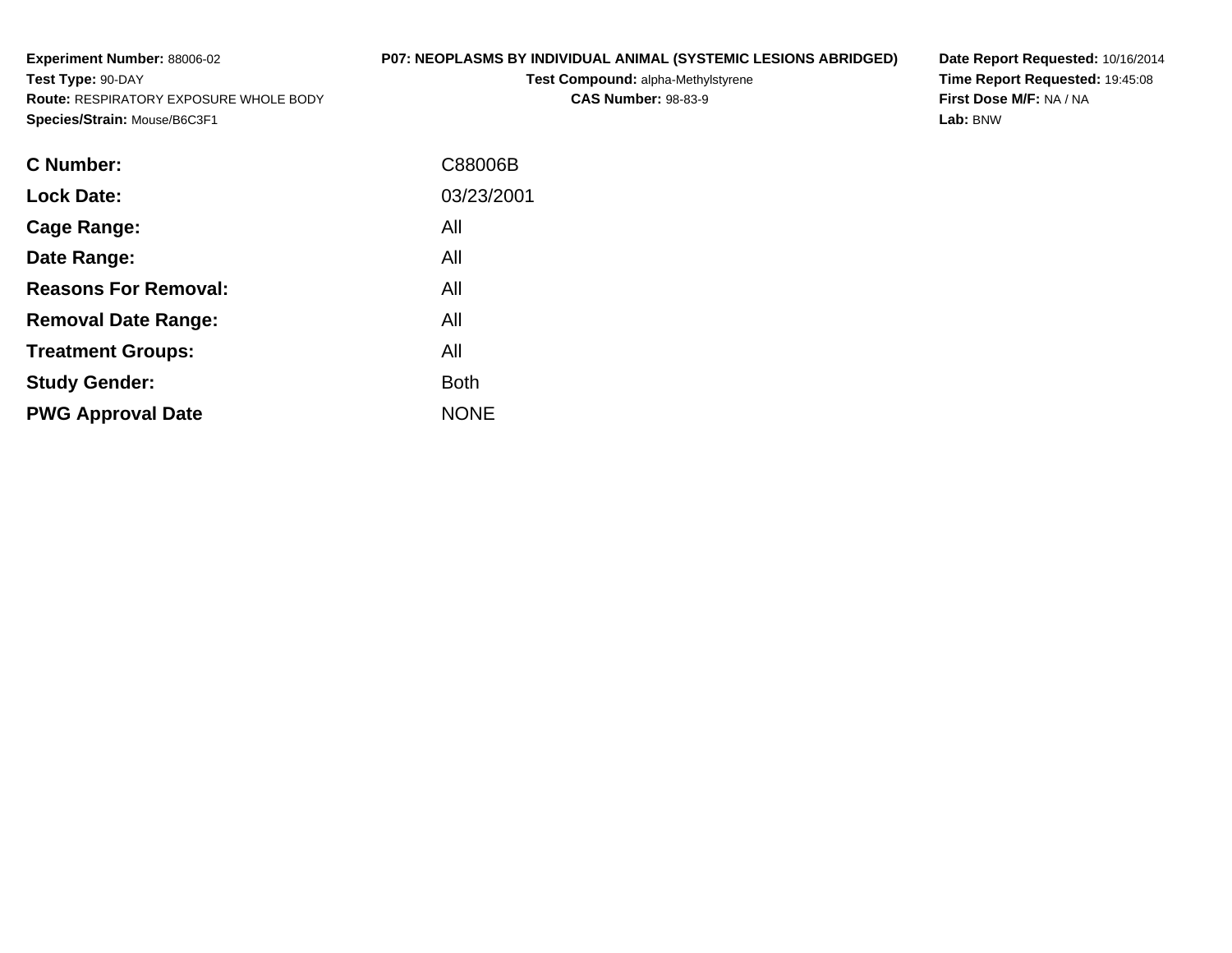**Test Type:** 90-DAY

## **P07: NEOPLASMS BY INDIVIDUAL ANIMAL (SYSTEMIC LESIONS ABR**

**Test Compound:** alpha-Methylstyrene

**CAS Number:** 98-83-9

**Species/Strain:** Mouse/B6C3F1

**Route:** RESPIRATORY EXPOSURE WHOLE BODY

| <b>IDGED)</b> | Date Report Requested: 10/16/2014 |
|---------------|-----------------------------------|
|               | Time Report Requested: 19:45:08   |
|               | First Dose M/F: NA / NA           |
|               | Lab: BNW                          |
|               |                                   |

|                              | DAY ON TEST      | $\boldsymbol{\theta}$      | 0                          | 0                          | 0                          | 0                          | $\pmb{\theta}$             | 0                   | $\boldsymbol{\theta}$ | $\pmb{\theta}$             | 0              |                       |
|------------------------------|------------------|----------------------------|----------------------------|----------------------------|----------------------------|----------------------------|----------------------------|---------------------|-----------------------|----------------------------|----------------|-----------------------|
| <b>B6C3F1 Mouse Male</b>     |                  | 0<br>9                     | 0<br>9                     | $\boldsymbol{\theta}$<br>9 | $\boldsymbol{\theta}$<br>9 | 0<br>9                     | 0<br>9                     | 0<br>9              | 0<br>9                | $\theta$<br>9              | 0<br>9         |                       |
| <b>CONTROL</b>               |                  | 5                          | 5                          | $\overline{5}$             | 5                          | 5                          | 5                          | 5                   | 5                     | 5                          | 5              |                       |
|                              | <b>ANIMAL ID</b> | $\mathbf 0$                | $\mathbf 0$                | $\mathbf 0$                | $\mathbf 0$                | $\mathbf 0$                | $\mathbf 0$                | $\mathbf 0$         | $\mathbf 0$           | $\mathsf 0$                | $\overline{0}$ |                       |
|                              |                  | $\mathbf 0$<br>$\mathbf 0$ | $\mathbf 0$<br>$\mathbf 0$ | $\mathbf 0$<br>$\mathbf 0$ | $\mathbf 0$<br>$\mathbf 0$ | $\mathbf 0$<br>$\mathbf 0$ | $\mathbf 0$<br>$\mathbf 0$ | 0<br>$\mathbf 0$    | 0<br>0                | $\mathbf 0$<br>$\mathbf 0$ | 0<br>0         |                       |
|                              |                  | 0<br>1                     | 0<br>$\mathfrak{p}$        | 0<br>3                     | 0<br>4                     | 0<br>5                     | 0<br>6                     | 0<br>$\overline{7}$ | 0<br>8                | 0<br>$\overline{9}$        | 1<br>$\Omega$  | <i><b>*TOTALS</b></i> |
| <b>Alimentary System</b>     |                  |                            |                            |                            |                            |                            |                            |                     |                       |                            |                |                       |
|                              |                  |                            |                            |                            |                            |                            |                            |                     |                       |                            |                |                       |
| Esophagus                    |                  | +                          | +                          | +                          | +                          | +                          | +                          | +                   | ٠                     | ٠                          | ٠              | 10                    |
| Gallbladder                  |                  | +                          | $\ddot{}$                  | $\ddot{}$                  | +                          | $\ddot{}$                  | +                          | +                   | $\ddot{}$             | +                          | $\ddot{}$      | 10                    |
| Intestine Large, Cecum       |                  | ٠                          | $\ddot{}$                  | $\ddot{}$                  | +                          | $\ddot{}$                  | +                          | +                   | $\ddot{}$             | +                          | $\ddot{}$      | 10                    |
| Intestine Large, Colon       |                  | $\ddot{}$                  | +                          | $\ddot{}$                  | +                          | +                          | +                          | $\ddot{}$           | $\ddot{}$             | $\ddot{}$                  | $\ddot{}$      | 10<br>10              |
| Intestine Large, Rectum      |                  | $\ddot{}$                  | $+$                        | $\ddot{}$                  | $\ddot{}$                  | $\ddot{}$                  | $\ddot{}$                  | $\ddot{}$           | $\ddot{}$             | $\ddot{}$                  | $\ddot{}$      | 10                    |
| Intestine Small, Duodenum    |                  | +                          | $\ddot{}$                  | +                          | $\ddot{}$                  | +                          | $\ddot{}$                  | +                   | +                     | +                          | +              |                       |
| Intestine Small, Ileum       |                  | +                          | $\ddot{}$                  | $\ddot{}$                  | $\ddot{}$                  | $\ddot{}$                  | $\ddot{}$                  | $\ddot{}$           | $\ddot{}$             | $\ddot{}$                  | $\ddot{}$      | 10                    |
| Intestine Small, Jejunum     |                  | +                          | $\ddot{}$                  | $\ddot{}$                  | $\ddot{}$                  | $\ddot{}$                  | +                          | $\ddot{}$           | +                     | $\ddot{}$                  | $\ddot{}$      | 10                    |
| Liver                        |                  | $\ddot{}$                  | $\ddot{}$                  | $\ddot{}$                  | $\ddot{}$                  | $\ddot{}$                  | $\ddot{}$                  | $\ddot{}$           | $\ddot{}$             | $+$                        | $\ddot{}$      | 10                    |
| Pancreas                     |                  | +                          | $\ddot{}$                  | $\ddot{}$                  | $\ddot{}$                  | $\ddot{}$                  | $\ddot{}$                  | $\ddot{}$           | $\ddot{}$             | $\ddot{}$                  | $\ddot{}$      | 10                    |
| <b>Salivary Glands</b>       |                  | +                          | $+$                        | $\ddot{}$                  | $\ddot{}$                  | $\ddot{}$                  | $+$                        | $\ddot{}$           | $\ddot{}$             | $\ddot{}$                  | $\ddot{}$      | 10                    |
| Stomach, Forestomach         |                  | +                          | +                          | $\ddot{}$                  | +                          | $\ddot{}$                  | +                          | $\ddot{}$           | $\ddot{}$             | $\ddot{}$                  | $\ddot{}$      | 10                    |
| Stomach, Glandular           |                  | $\ddot{}$                  | $\ddot{}$                  | $\ddot{}$                  | $\ddot{}$                  | $\ddot{}$                  | $\ddot{}$                  | $\ddot{}$           | $\ddot{}$             | $\ddot{}$                  | $\ddot{}$      | 10                    |
| <b>Cardiovascular System</b> |                  |                            |                            |                            |                            |                            |                            |                     |                       |                            |                |                       |
| <b>Blood Vessel</b>          |                  | +                          |                            |                            |                            |                            |                            |                     |                       |                            |                | 1                     |
| Heart                        |                  | $\ddot{}$                  |                            |                            |                            |                            |                            |                     |                       |                            | +              | 10                    |
| <b>Endocrine System</b>      |                  |                            |                            |                            |                            |                            |                            |                     |                       |                            |                |                       |
| <b>Adrenal Cortex</b>        |                  | ٠                          | +                          | +                          | +                          | +                          | ٠                          | +                   | +                     | ٠                          | ٠              | 10                    |
| Adrenal Medulla              |                  |                            |                            | +                          | +                          | $\ddot{}$                  | $\ddot{}$                  | +                   | +                     | +                          | +              | 10                    |
| Islets, Pancreatic           |                  | +                          | +                          | +                          | +                          | $\ddot{}$                  | $\ddot{}$                  | +                   | +                     | +                          | +              | 10                    |

\* ..Total animals with tissue examined microscopically; Total animals with tumor **M** . Missing tissue M ..Missing tissue

+ ..Tissue examined microscopically

I ..Insufficient tissue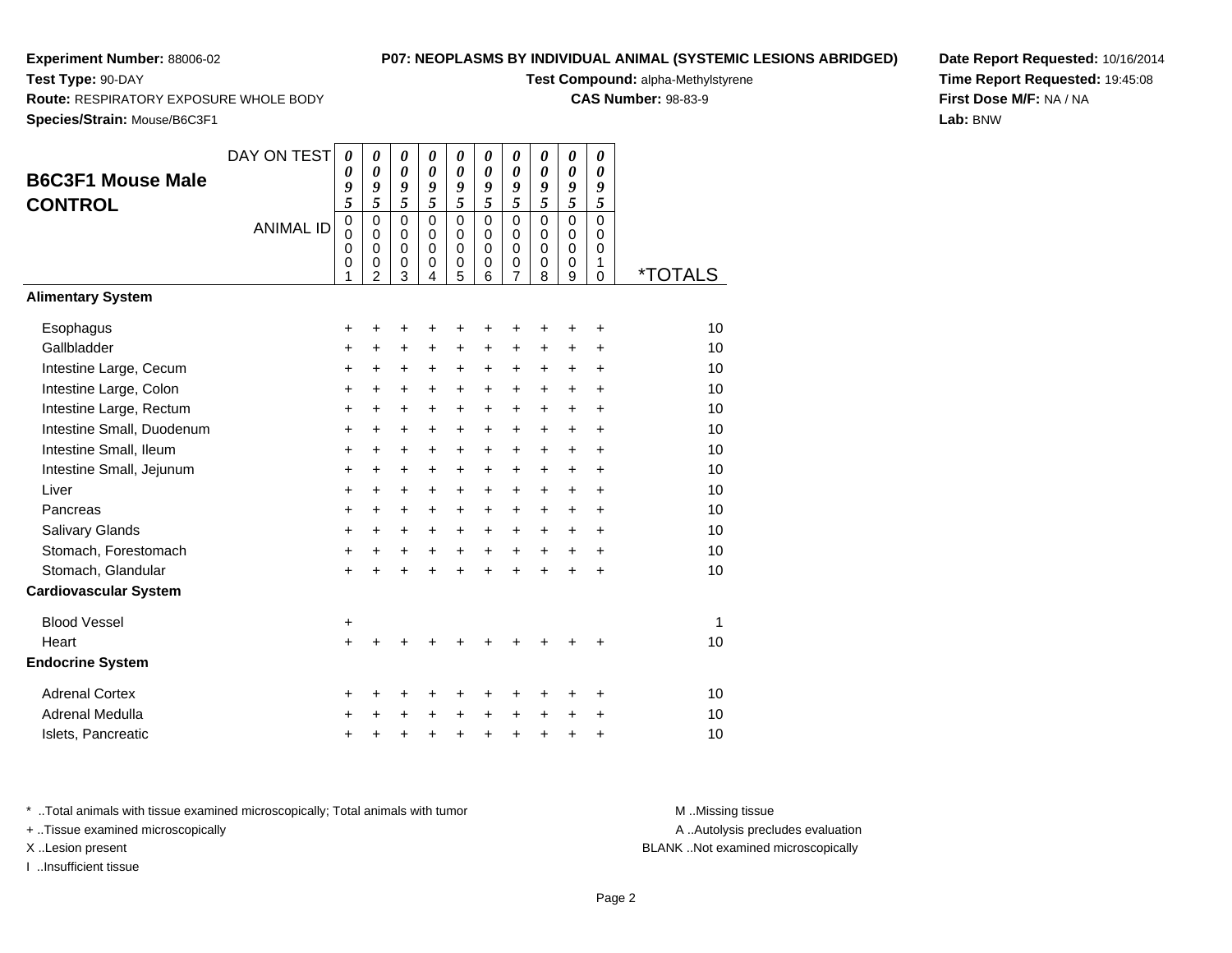**Test Type:** 90-DAY

# **P07: NEOPLASMS BY INDIVIDUAL ANIMAL (SYSTEMIC LESIONS ABRIDGED)**

**Test Compound:** alpha-Methylstyrene

**CAS Number:** 98-83-9

**Date Report Requested:** 10/16/2014**Time Report Requested:** 19:45:08**First Dose M/F:** NA / NA**Lab:** BNW

**Route:** RESPIRATORY EXPOSURE WHOLE BODY

**Species/Strain:** Mouse/B6C3F1

| <b>B6C3F1 Mouse Male</b><br><b>CONTROL</b> | DAY ON TEST<br><b>ANIMAL ID</b> | $\boldsymbol{\theta}$<br>0<br>9<br>5<br>$\mathbf 0$<br>$\mathbf 0$<br>$\mathbf 0$<br>0<br>1 | 0<br>$\boldsymbol{\theta}$<br>9<br>$\overline{\mathbf{5}}$<br>$\mathbf 0$<br>$\mathbf 0$<br>$\mathbf 0$<br>0<br>$\overline{2}$ | $\pmb{\theta}$<br>$\boldsymbol{\theta}$<br>9<br>$\overline{\mathbf{5}}$<br>$\mathbf 0$<br>$\mathbf 0$<br>$\mathbf 0$<br>0<br>3 | 0<br>0<br>9<br>$\overline{\mathbf{5}}$<br>$\mathbf 0$<br>$\mathbf 0$<br>$\Omega$<br>0<br>4 | 0<br>0<br>9<br>$\overline{\mathbf{5}}$<br>0<br>$\mathbf 0$<br>$\mathbf 0$<br>0<br>5 | 0<br>$\boldsymbol{\theta}$<br>9<br>$\overline{\mathbf{5}}$<br>0<br>0<br>$\Omega$<br>0<br>6 | 0<br>0<br>$\pmb{9}$<br>$\overline{\mathbf{5}}$<br>0<br>$\mathbf 0$<br>0<br>0<br>7 | 0<br>$\boldsymbol{\theta}$<br>9<br>$\overline{\mathbf{5}}$<br>$\mathbf 0$<br>0<br>$\Omega$<br>$\mathbf 0$<br>8 | 0<br>0<br>9<br>$\overline{\mathbf{5}}$<br>0<br>$\mathbf 0$<br>$\mathbf 0$<br>0<br>$\mathsf g$ | 0<br>$\boldsymbol{\theta}$<br>9<br>5<br>$\mathbf 0$<br>$\mathbf 0$<br>0<br>1<br>$\mathbf 0$ | <i><b>*TOTALS</b></i> |
|--------------------------------------------|---------------------------------|---------------------------------------------------------------------------------------------|--------------------------------------------------------------------------------------------------------------------------------|--------------------------------------------------------------------------------------------------------------------------------|--------------------------------------------------------------------------------------------|-------------------------------------------------------------------------------------|--------------------------------------------------------------------------------------------|-----------------------------------------------------------------------------------|----------------------------------------------------------------------------------------------------------------|-----------------------------------------------------------------------------------------------|---------------------------------------------------------------------------------------------|-----------------------|
| Parathyroid Gland                          |                                 | M                                                                                           | $\ddot{}$                                                                                                                      | M                                                                                                                              | $\ddot{}$                                                                                  | $\ddot{}$                                                                           | $\ddot{}$                                                                                  | $\ddot{}$                                                                         | T                                                                                                              | $+$                                                                                           | M                                                                                           | 6                     |
| <b>Pituitary Gland</b>                     |                                 | +                                                                                           | $\ddot{}$                                                                                                                      | $\ddot{}$                                                                                                                      | $\ddot{}$                                                                                  | $\ddot{}$                                                                           | $\ddot{}$                                                                                  | $\ddot{}$                                                                         | $\ddot{}$                                                                                                      | $\ddot{}$                                                                                     | $\ddot{}$                                                                                   | 10                    |
| <b>Thyroid Gland</b>                       |                                 | $\ddot{}$                                                                                   | $\ddot{}$                                                                                                                      | $\ddot{}$                                                                                                                      | $\ddot{}$                                                                                  | $\ddot{}$                                                                           | $\ddot{}$                                                                                  | $\ddot{}$                                                                         | $\ddot{}$                                                                                                      | $\ddot{}$                                                                                     | +                                                                                           | 10                    |
| <b>General Body System</b>                 |                                 |                                                                                             |                                                                                                                                |                                                                                                                                |                                                                                            |                                                                                     |                                                                                            |                                                                                   |                                                                                                                |                                                                                               |                                                                                             |                       |
| <b>NONE</b>                                |                                 |                                                                                             |                                                                                                                                |                                                                                                                                |                                                                                            |                                                                                     |                                                                                            |                                                                                   |                                                                                                                |                                                                                               |                                                                                             |                       |
| <b>Genital System</b>                      |                                 |                                                                                             |                                                                                                                                |                                                                                                                                |                                                                                            |                                                                                     |                                                                                            |                                                                                   |                                                                                                                |                                                                                               |                                                                                             |                       |
| Epididymis                                 |                                 | +                                                                                           | +                                                                                                                              | +                                                                                                                              | +                                                                                          | +                                                                                   | +                                                                                          | +                                                                                 |                                                                                                                | +                                                                                             | ٠                                                                                           | 10                    |
| <b>Preputial Gland</b>                     |                                 | +                                                                                           | +                                                                                                                              | +                                                                                                                              | +                                                                                          | +                                                                                   | +                                                                                          | $\ddot{}$                                                                         | $\ddot{}$                                                                                                      | +                                                                                             | +                                                                                           | 10                    |
| Prostate                                   |                                 | +                                                                                           | +                                                                                                                              | +                                                                                                                              | $\ddot{}$                                                                                  | +                                                                                   | +                                                                                          | +                                                                                 | $\ddot{}$                                                                                                      | +                                                                                             | +                                                                                           | 10                    |
| <b>Seminal Vesicle</b>                     |                                 | $\ddot{}$                                                                                   | $\ddot{}$                                                                                                                      | +                                                                                                                              | $\ddot{}$                                                                                  | $\ddot{}$                                                                           | $\ddot{}$                                                                                  | +                                                                                 | $\ddot{}$                                                                                                      | $\ddot{}$                                                                                     | $\ddot{}$                                                                                   | 10                    |
| <b>Testes</b>                              |                                 | $\ddot{}$                                                                                   | $\ddot{}$                                                                                                                      | $\ddot{}$                                                                                                                      | $\ddot{}$                                                                                  | +                                                                                   | $\ddot{}$                                                                                  | $\ddot{}$                                                                         |                                                                                                                | $\ddot{}$                                                                                     | $\ddot{}$                                                                                   | 10                    |
| <b>Hematopoietic System</b>                |                                 |                                                                                             |                                                                                                                                |                                                                                                                                |                                                                                            |                                                                                     |                                                                                            |                                                                                   |                                                                                                                |                                                                                               |                                                                                             |                       |
| <b>Bone Marrow</b>                         |                                 | +                                                                                           | +                                                                                                                              | +                                                                                                                              | +                                                                                          | +                                                                                   | +                                                                                          | +                                                                                 | +                                                                                                              | +                                                                                             | +                                                                                           | 10                    |
| Lymph Node, Bronchial                      |                                 | $\ddot{}$                                                                                   | М                                                                                                                              | $\ddot{}$                                                                                                                      | М                                                                                          | +                                                                                   | $\ddot{}$                                                                                  | $\ddot{}$                                                                         | $\ddot{}$                                                                                                      | $\ddot{}$                                                                                     | $\ddot{}$                                                                                   | 8                     |
| Lymph Node, Mandibular                     |                                 | M                                                                                           | +                                                                                                                              | +                                                                                                                              | +                                                                                          | +                                                                                   | +                                                                                          | +                                                                                 | $\ddot{}$                                                                                                      | M                                                                                             | M                                                                                           | 7                     |
| Lymph Node, Mediastinal                    |                                 | $\ddot{}$                                                                                   | М                                                                                                                              | +                                                                                                                              | $\ddot{}$                                                                                  | $\ddot{}$                                                                           | М                                                                                          | $\ddot{}$                                                                         | М                                                                                                              | M                                                                                             | M                                                                                           | 5                     |
| Lymph Node, Mesenteric                     |                                 | $\ddot{}$                                                                                   | $\ddot{}$                                                                                                                      | +                                                                                                                              | $\ddot{}$                                                                                  | +                                                                                   | $\ddot{}$                                                                                  | $\ddot{}$                                                                         | $\ddot{}$                                                                                                      | $\ddot{}$                                                                                     | $\ddot{}$                                                                                   | 10                    |
| Spleen                                     |                                 | $\ddot{}$                                                                                   | $\ddot{}$                                                                                                                      | +                                                                                                                              | $\ddot{}$                                                                                  | +                                                                                   | +                                                                                          | +                                                                                 | $\ddot{}$                                                                                                      | +                                                                                             | +                                                                                           | 10                    |
| Thymus                                     |                                 | $\ddot{}$                                                                                   | $\ddot{}$                                                                                                                      | $\ddot{}$                                                                                                                      | ÷                                                                                          | ÷                                                                                   | $\ddot{}$                                                                                  | $\ddot{}$                                                                         | $\ddot{}$                                                                                                      | $\ddot{}$                                                                                     | $\ddot{}$                                                                                   | 10                    |
| <b>Integumentary System</b>                |                                 |                                                                                             |                                                                                                                                |                                                                                                                                |                                                                                            |                                                                                     |                                                                                            |                                                                                   |                                                                                                                |                                                                                               |                                                                                             |                       |
| <b>Mammary Gland</b>                       |                                 | M                                                                                           | М                                                                                                                              | М                                                                                                                              | М                                                                                          | М                                                                                   | М                                                                                          | М                                                                                 | M                                                                                                              | M                                                                                             | M                                                                                           | $\mathbf 0$           |

\* ..Total animals with tissue examined microscopically; Total animals with tumor **M** . Missing tissue M ..Missing tissue

+ ..Tissue examined microscopically

I ..Insufficient tissue

A ..Autolysis precludes evaluation

X ..Lesion present BLANK ..Not examined microscopically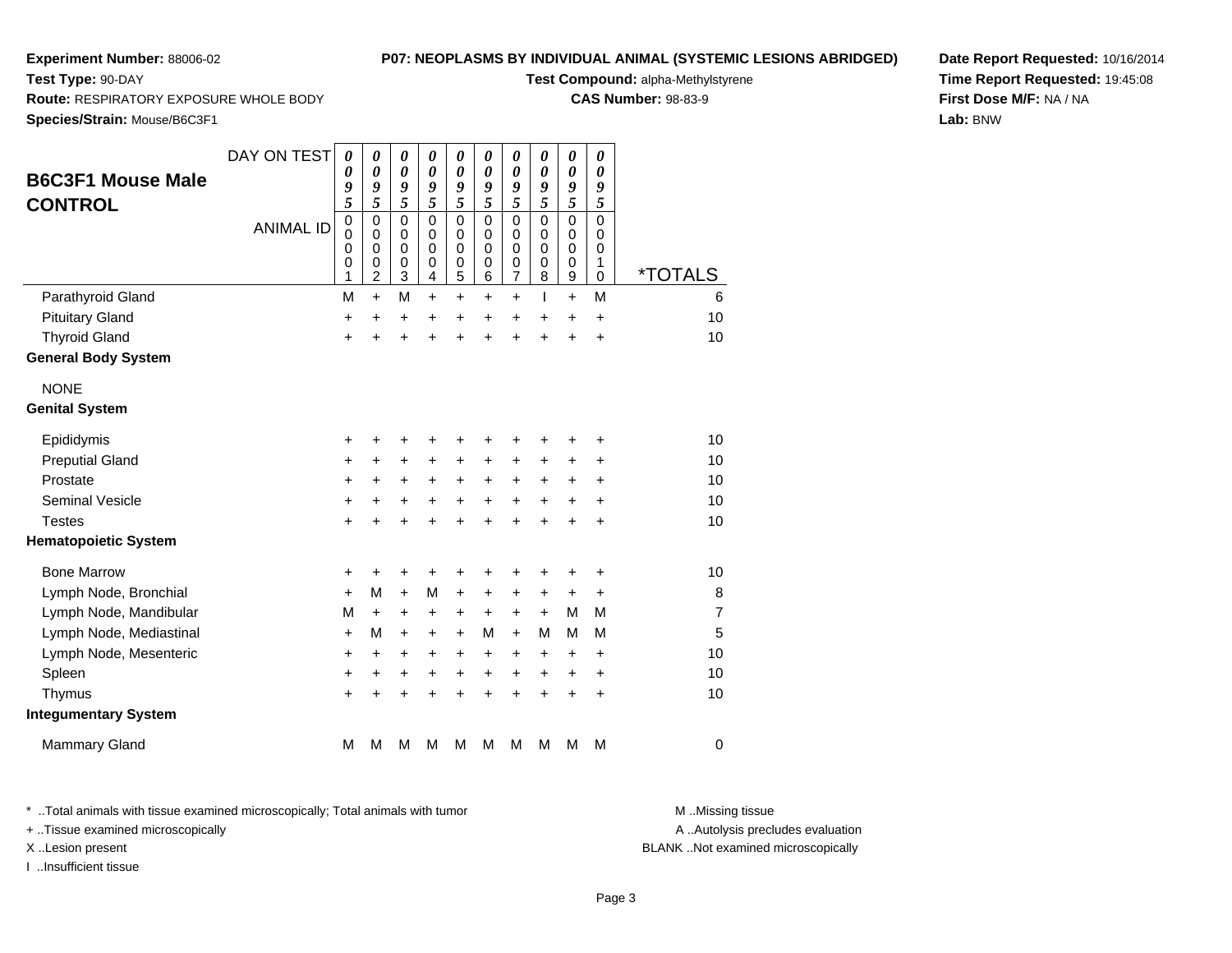**Test Type:** 90-DAY

# **P07: NEOPLASMS BY INDIVIDUAL ANIMAL (SYSTEMIC LESIONS ABRIDGED)**

**Test Compound:** alpha-Methylstyrene

**CAS Number:** 98-83-9

**Date Report Requested:** 10/16/2014**Time Report Requested:** 19:45:08**First Dose M/F:** NA / NA**Lab:** BNW

**Route:** RESPIRATORY EXPOSURE WHOLE BODY

**Species/Strain:** Mouse/B6C3F1

| <b>B6C3F1 Mouse Male</b><br><b>CONTROL</b>        | DAY ON TEST      | 0<br>0<br>9<br>5                                  | 0<br>$\boldsymbol{\theta}$<br>9<br>5                           | 0<br>$\boldsymbol{\theta}$<br>9<br>5            | 0<br>$\boldsymbol{\theta}$<br>9<br>5      | 0<br>0<br>9<br>5                | 0<br>$\theta$<br>9<br>5                   | 0<br>$\boldsymbol{\theta}$<br>9<br>5                | 0<br>$\boldsymbol{\theta}$<br>9<br>5      | 0<br>0<br>9<br>5      | 0<br>$\boldsymbol{\theta}$<br>9<br>5      |                       |
|---------------------------------------------------|------------------|---------------------------------------------------|----------------------------------------------------------------|-------------------------------------------------|-------------------------------------------|---------------------------------|-------------------------------------------|-----------------------------------------------------|-------------------------------------------|-----------------------|-------------------------------------------|-----------------------|
|                                                   | <b>ANIMAL ID</b> | $\mathbf 0$<br>$\pmb{0}$<br>0<br>$\mathbf 0$<br>1 | $\pmb{0}$<br>$\mathbf 0$<br>$\mathbf 0$<br>0<br>$\overline{2}$ | $\pmb{0}$<br>$\pmb{0}$<br>$\mathbf 0$<br>0<br>3 | $\mathbf 0$<br>0<br>$\mathbf 0$<br>0<br>4 | $\mathbf 0$<br>0<br>0<br>0<br>5 | $\mathbf 0$<br>$\mathbf 0$<br>0<br>0<br>6 | $\mathbf 0$<br>$\mathbf 0$<br>$\mathbf 0$<br>0<br>7 | $\mathbf 0$<br>$\mathbf 0$<br>0<br>0<br>8 | 0<br>0<br>0<br>0<br>9 | $\mathbf 0$<br>0<br>$\mathbf 0$<br>1<br>0 | <i><b>*TOTALS</b></i> |
| <b>Mammary Gland</b>                              |                  | M                                                 | M                                                              | M                                               | M                                         | M                               | M                                         | M                                                   | M                                         | M                     | M                                         | 0                     |
| Skin                                              |                  | $\ddot{}$                                         | $\ddot{}$                                                      | +                                               | $\ddot{}$                                 | $\ddot{}$                       | $\ddot{}$                                 | $\ddot{}$                                           | $\ddot{}$                                 | $\ddot{}$             | $\ddot{}$                                 | 10                    |
| <b>Musculoskeletal System</b>                     |                  |                                                   |                                                                |                                                 |                                           |                                 |                                           |                                                     |                                           |                       |                                           |                       |
| <b>Bone</b>                                       |                  | $\ddot{}$                                         |                                                                |                                                 |                                           |                                 |                                           |                                                     |                                           |                       | +                                         | 10                    |
| <b>Nervous System</b>                             |                  |                                                   |                                                                |                                                 |                                           |                                 |                                           |                                                     |                                           |                       |                                           |                       |
| <b>Brain</b>                                      |                  | +                                                 |                                                                |                                                 |                                           |                                 |                                           |                                                     |                                           |                       | +                                         | 10                    |
| <b>Respiratory System</b>                         |                  |                                                   |                                                                |                                                 |                                           |                                 |                                           |                                                     |                                           |                       |                                           |                       |
| Larynx                                            |                  | +                                                 | +                                                              | +                                               | +                                         | +                               | +                                         | +                                                   |                                           |                       | +                                         | 10                    |
| Lung                                              |                  | +                                                 | $\pm$                                                          | $\ddot{}$                                       | $\pm$                                     | +                               | +                                         | +                                                   | +                                         | $\pm$                 | +                                         | 10                    |
| <b>Nose</b>                                       |                  | $\ddot{}$                                         | +                                                              | $\ddot{}$                                       | $\ddot{}$                                 | $\ddot{}$                       | $\ddot{}$                                 | $\ddot{}$                                           | $\ddot{}$                                 | +                     | +                                         | 10                    |
| Trachea                                           |                  | $\ddot{}$                                         | +                                                              | $\ddot{}$                                       |                                           | $\ddot{}$                       |                                           | +                                                   |                                           | +                     | +                                         | 10                    |
| <b>Special Senses System</b>                      |                  |                                                   |                                                                |                                                 |                                           |                                 |                                           |                                                     |                                           |                       |                                           |                       |
| Eye                                               |                  | +                                                 | +                                                              | +                                               | +                                         | +                               | +                                         | +                                                   | +                                         |                       | +                                         | 10                    |
| Harderian Gland                                   |                  | $\ddot{}$                                         |                                                                |                                                 |                                           | $\ddot{}$                       | Ŧ.                                        | +                                                   | $\ddot{}$                                 | +                     | $\ddot{}$                                 | 10                    |
| <b>Urinary System</b>                             |                  |                                                   |                                                                |                                                 |                                           |                                 |                                           |                                                     |                                           |                       |                                           |                       |
| Kidney                                            |                  | +                                                 | +                                                              | +                                               |                                           |                                 |                                           |                                                     |                                           | +                     | +                                         | 10                    |
| <b>Urinary Bladder</b><br><b>SYSTEMIC LESIONS</b> |                  | $\ddot{}$                                         |                                                                |                                                 |                                           |                                 |                                           |                                                     |                                           | $\ddot{}$             | +                                         | 10                    |
| Multiple Organ                                    |                  | +                                                 | ٠                                                              |                                                 |                                           |                                 |                                           |                                                     |                                           | ٠                     | +                                         | 10                    |

\* ..Total animals with tissue examined microscopically; Total animals with tumor **M** . Missing tissue M ..Missing tissue + ..Tissue examined microscopically

I ..Insufficient tissue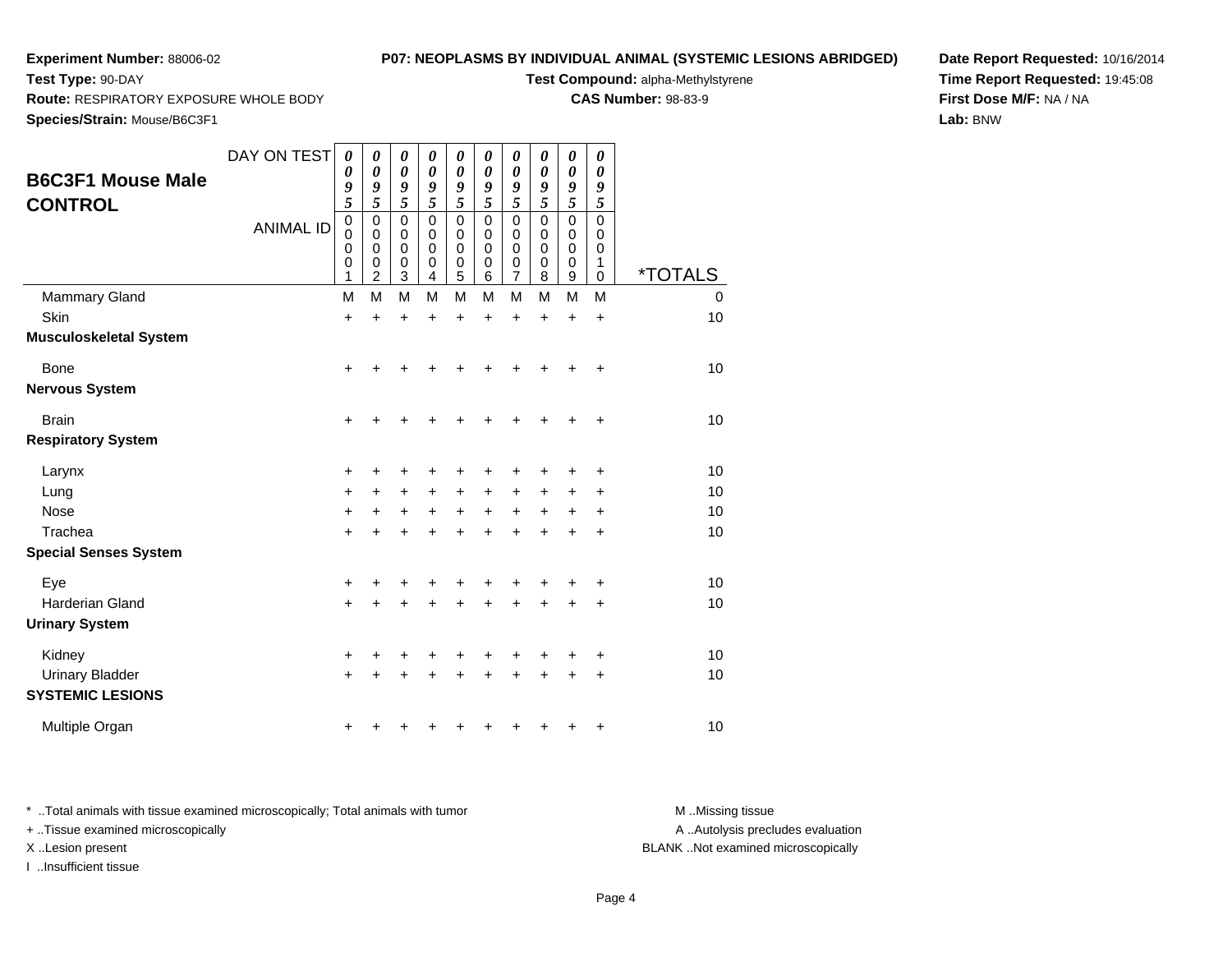**Test Type:** 90-DAY

# **P07: NEOPLASMS BY INDIVIDUAL ANIMAL (SYSTEMIC LESIONS ABRIDGED)**

**Test Compound:** alpha-Methylstyrene

**CAS Number:** 98-83-9

**Species/Strain:** Mouse/B6C3F1

**Route:** RESPIRATORY EXPOSURE WHOLE BODY

**Date Report Requested:** 10/16/2014**Time Report Requested:** 19:45:08**First Dose M/F:** NA / NA**Lab:** BNW

| Species/Strain: Mouse/B6C3F1                                                   |                  |                                      |                                                                   |                                                                           |                                                              |                                                                    |                                                                |                                                                |                                                |                                                                |                                              |                       |
|--------------------------------------------------------------------------------|------------------|--------------------------------------|-------------------------------------------------------------------|---------------------------------------------------------------------------|--------------------------------------------------------------|--------------------------------------------------------------------|----------------------------------------------------------------|----------------------------------------------------------------|------------------------------------------------|----------------------------------------------------------------|----------------------------------------------|-----------------------|
| <b>B6C3F1 Mouse Male</b><br><b>75 PPM</b>                                      | DAY ON TEST      | $\boldsymbol{\theta}$<br>0<br>9<br>5 | $\boldsymbol{\theta}$<br>$\boldsymbol{\theta}$<br>9<br>$\sqrt{5}$ | $\boldsymbol{\theta}$<br>$\pmb{\theta}$<br>$\boldsymbol{g}$<br>$\sqrt{5}$ | $\pmb{\theta}$<br>$\pmb{\theta}$<br>9<br>$\mathfrak{s}$      | $\boldsymbol{\theta}$<br>$\boldsymbol{\theta}$<br>9<br>5           | $\boldsymbol{\theta}$<br>$\pmb{\theta}$<br>9<br>$\sqrt{5}$     | $\boldsymbol{\theta}$<br>$\pmb{\theta}$<br>9<br>5              | 0<br>0<br>9<br>5                               | $\boldsymbol{\theta}$<br>$\pmb{\theta}$<br>9<br>5              | $\boldsymbol{\theta}$<br>0<br>9<br>5         |                       |
|                                                                                | <b>ANIMAL ID</b> | $\mathbf 0$<br>0<br>2<br>0<br>1      | $\mathbf 0$<br>$\mathbf 0$<br>$\overline{c}$<br>$\pmb{0}$<br>2    | $\pmb{0}$<br>$\pmb{0}$<br>$\boldsymbol{2}$<br>$\pmb{0}$<br>3              | $\pmb{0}$<br>$\mathbf 0$<br>$\overline{c}$<br>$\pmb{0}$<br>4 | $\mathbf 0$<br>$\mathbf 0$<br>$\boldsymbol{2}$<br>$\mathsf 0$<br>5 | $\mathbf 0$<br>$\mathbf 0$<br>$\overline{c}$<br>$\pmb{0}$<br>6 | $\pmb{0}$<br>$\mathbf 0$<br>$\boldsymbol{2}$<br>$\pmb{0}$<br>7 | $\mathbf 0$<br>$\pmb{0}$<br>$\frac{2}{0}$<br>8 | $\mathbf 0$<br>$\mathbf 0$<br>$\overline{c}$<br>$\pmb{0}$<br>9 | $\mathbf 0$<br>0<br>$\overline{c}$<br>1<br>0 | <i><b>*TOTALS</b></i> |
| <b>Alimentary System</b>                                                       |                  |                                      |                                                                   |                                                                           |                                                              |                                                                    |                                                                |                                                                |                                                |                                                                |                                              |                       |
| Liver<br><b>Cardiovascular System</b>                                          |                  | ٠                                    |                                                                   |                                                                           |                                                              |                                                                    |                                                                |                                                                |                                                |                                                                | $\ddot{}$                                    | 10                    |
| <b>NONE</b><br><b>Endocrine System</b>                                         |                  |                                      |                                                                   |                                                                           |                                                              |                                                                    |                                                                |                                                                |                                                |                                                                |                                              |                       |
| <b>NONE</b><br><b>General Body System</b>                                      |                  |                                      |                                                                   |                                                                           |                                                              |                                                                    |                                                                |                                                                |                                                |                                                                |                                              |                       |
| <b>NONE</b><br><b>Genital System</b>                                           |                  |                                      |                                                                   |                                                                           |                                                              |                                                                    |                                                                |                                                                |                                                |                                                                |                                              |                       |
| <b>NONE</b><br><b>Hematopoietic System</b>                                     |                  |                                      |                                                                   |                                                                           |                                                              |                                                                    |                                                                |                                                                |                                                |                                                                |                                              |                       |
| <b>NONE</b><br><b>Integumentary System</b>                                     |                  |                                      |                                                                   |                                                                           |                                                              |                                                                    |                                                                |                                                                |                                                |                                                                |                                              |                       |
| <b>NONE</b><br><b>Musculoskeletal System</b>                                   |                  |                                      |                                                                   |                                                                           |                                                              |                                                                    |                                                                |                                                                |                                                |                                                                |                                              |                       |
| <b>NONE</b><br><b>Nervous System</b>                                           |                  |                                      |                                                                   |                                                                           |                                                              |                                                                    |                                                                |                                                                |                                                |                                                                |                                              |                       |
| <b>NONE</b>                                                                    |                  |                                      |                                                                   |                                                                           |                                                              |                                                                    |                                                                |                                                                |                                                |                                                                |                                              |                       |
| * Total animals with tissue examined microscopically; Total animals with tumor |                  |                                      |                                                                   |                                                                           |                                                              |                                                                    |                                                                |                                                                |                                                |                                                                |                                              | M.Missing tissue      |

+ ..Tissue examined microscopically

I ..Insufficient tissue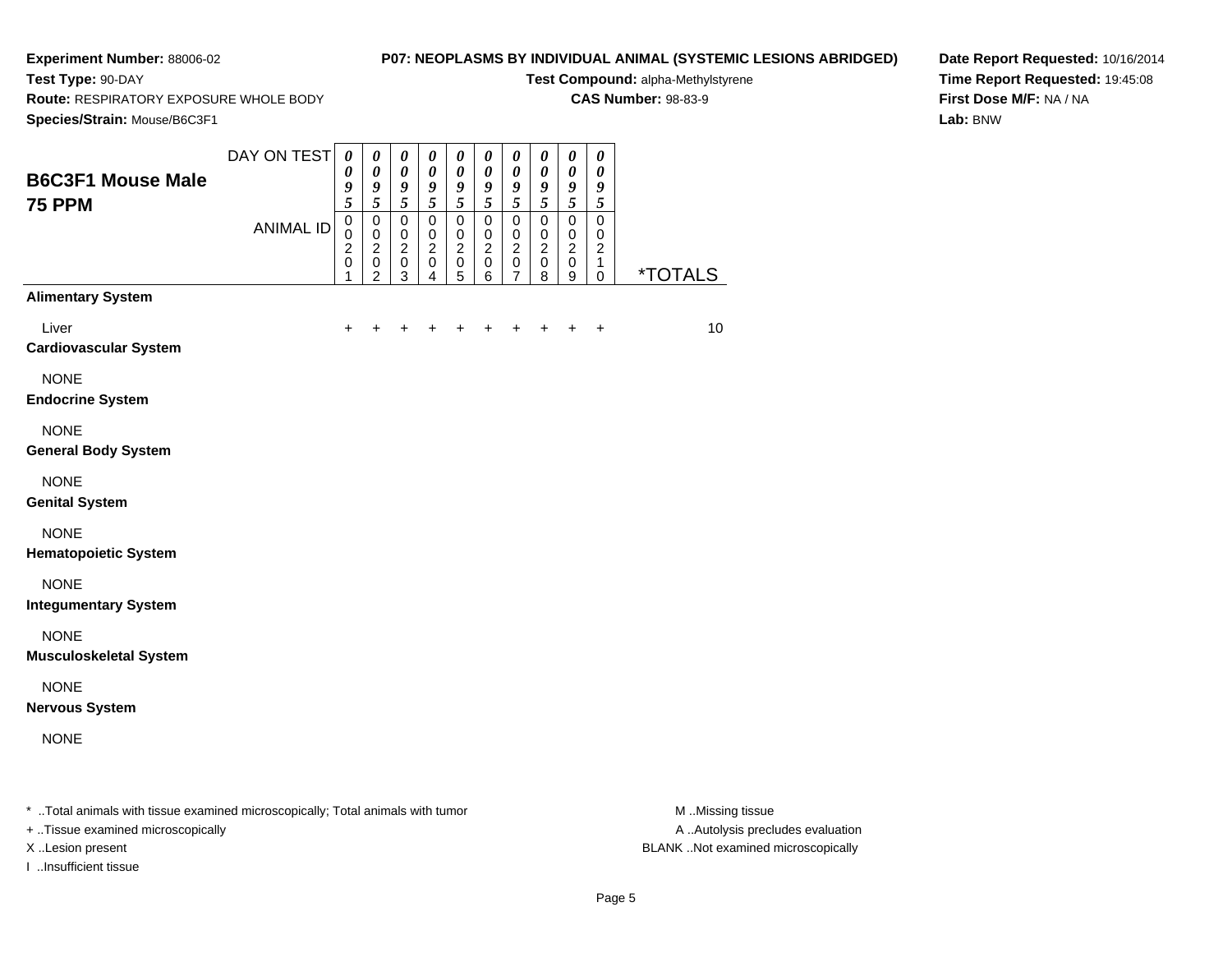**Test Type:** 90-DAY

# **P07: NEOPLASMS BY INDIVIDUAL ANIMAL (SYSTEMIC LESIONS ABRIDGED)**

**Test Compound:** alpha-Methylstyrene

**CAS Number:** 98-83-9

**Species/Strain:** Mouse/B6C3F1

**Route:** RESPIRATORY EXPOSURE WHOLE BODY

**Date Report Requested:** 10/16/2014**Time Report Requested:** 19:45:08**First Dose M/F:** NA / NA**Lab:** BNW

| <b>B6C3F1 Mouse Male</b><br><b>75 PPM</b> | DAY ON TEST<br><b>ANIMAL ID</b> | 0<br>0<br>9<br>5<br>$\pmb{0}$<br>0 | 0<br>$\boldsymbol{\theta}$<br>9<br>5<br>$\pmb{0}$<br>$\pmb{0}$ | 0<br>0<br>9<br>5<br>$\mathbf 0$                | 0<br>0<br>9<br>5<br>$\mathbf 0$<br>$\mathbf 0$ | 0<br>$\boldsymbol{\theta}$<br>9<br>5<br>$\mathbf 0$<br>$\mathbf 0$ | 0<br>0<br>9<br>5<br>0<br>0 | 0<br>0<br>9<br>5<br>0<br>$\pmb{0}$ | 0<br>0<br>9<br>5<br>$\Omega$<br>$\mathbf 0$ | 0<br>0<br>9<br>5<br>$\mathbf 0$<br>$\mathbf 0$ | 0<br>0<br>9<br>5<br>$\mathbf 0$<br>0 |                       |
|-------------------------------------------|---------------------------------|------------------------------------|----------------------------------------------------------------|------------------------------------------------|------------------------------------------------|--------------------------------------------------------------------|----------------------------|------------------------------------|---------------------------------------------|------------------------------------------------|--------------------------------------|-----------------------|
|                                           |                                 | $\frac{2}{0}$                      | $\frac{2}{0}$<br>2                                             | $\begin{matrix} 0 \\ 2 \\ 0 \end{matrix}$<br>3 | $\overline{c}$<br>$\mathbf 0$<br>4             | $\frac{2}{0}$<br>5                                                 | $\frac{2}{0}$<br>6         | $\frac{2}{0}$<br>$\overline{7}$    | $\boldsymbol{2}$<br>$\mathbf 0$<br>8        | $\frac{2}{0}$<br>9                             | $\overline{c}$<br>1<br>$\Omega$      | <i><b>*TOTALS</b></i> |
| <b>Respiratory System</b>                 |                                 |                                    |                                                                |                                                |                                                |                                                                    |                            |                                    |                                             |                                                |                                      |                       |
| Lung<br><b>Nose</b>                       |                                 | +<br>$\ddot{}$                     |                                                                |                                                | $\ddot{}$                                      | ÷                                                                  | $\ddot{}$                  | $\ddot{}$                          | +<br>$+$                                    | $+$                                            | $\ddot{}$                            | 2<br>10               |
| <b>Special Senses System</b>              |                                 |                                    |                                                                |                                                |                                                |                                                                    |                            |                                    |                                             |                                                |                                      |                       |
| <b>NONE</b><br><b>Urinary System</b>      |                                 |                                    |                                                                |                                                |                                                |                                                                    |                            |                                    |                                             |                                                |                                      |                       |
| <b>NONE</b><br><b>SYSTEMIC LESIONS</b>    |                                 |                                    |                                                                |                                                |                                                |                                                                    |                            |                                    |                                             |                                                |                                      |                       |
| Multiple Organ                            |                                 | +                                  |                                                                |                                                |                                                |                                                                    |                            |                                    |                                             |                                                |                                      | 10                    |

\* ..Total animals with tissue examined microscopically; Total animals with tumor **M** . Missing tissue M ..Missing tissue

+ ..Tissue examined microscopically

I ..Insufficient tissue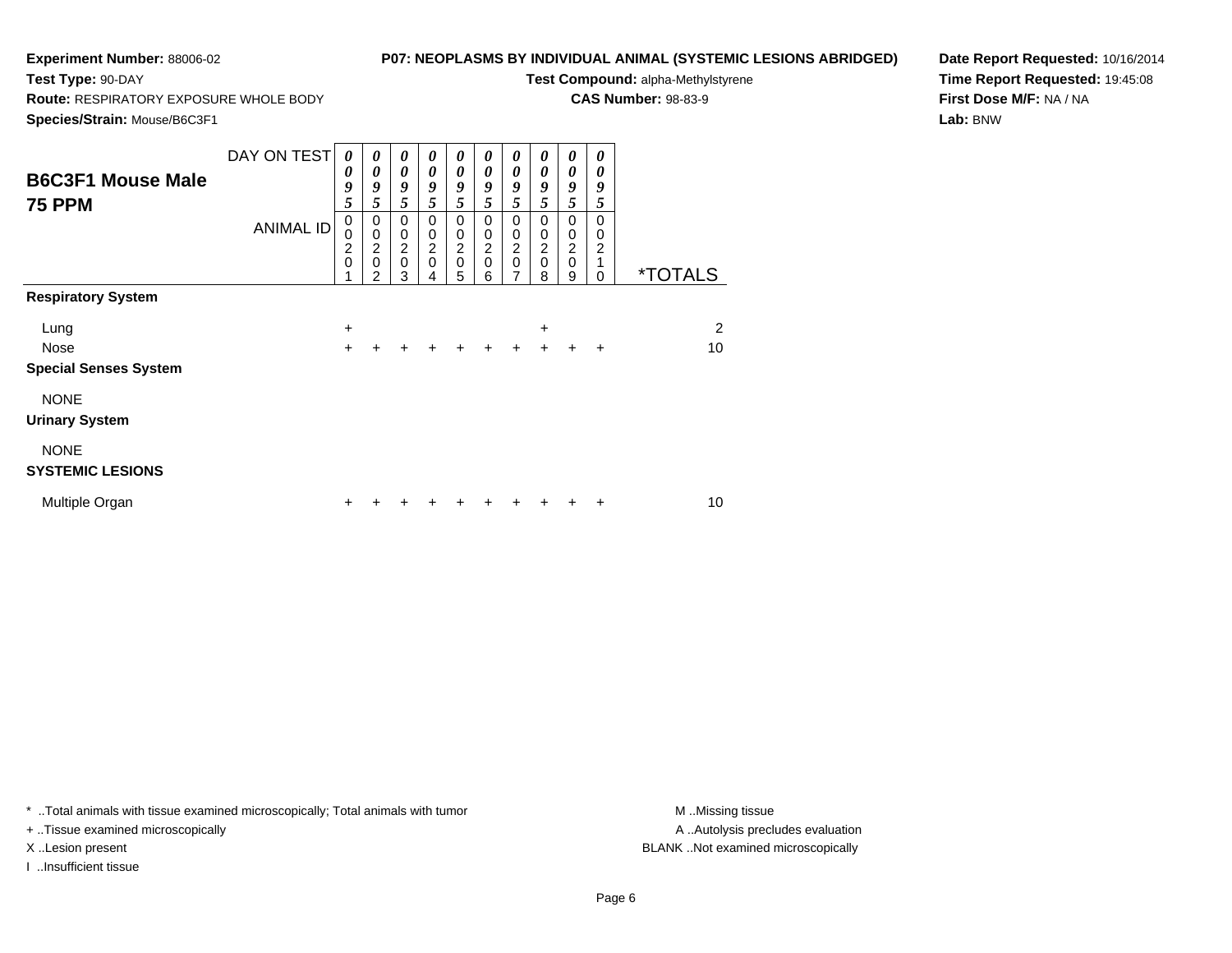**Test Type:** 90-DAY

# **P07: NEOPLASMS BY INDIVIDUAL ANIMAL (SYSTEMIC LESIONS ABRIDGED)**

**Test Compound:** alpha-Methylstyrene

**CAS Number:** 98-83-9

**Route:** RESPIRATORY EXPOSURE WHOLE BODY

**Date Report Requested:** 10/16/2014**Time Report Requested:** 19:45:08**First Dose M/F:** NA / NA**Lab:** BNW

|                                                                                | DAY ON TEST      | $\pmb{\theta}$<br>$\boldsymbol{\theta}$ | $\boldsymbol{\theta}$<br>$\boldsymbol{\theta}$ | $\pmb{\theta}$<br>$\pmb{\theta}$   | $\boldsymbol{\theta}$<br>$\pmb{\theta}$ | $\boldsymbol{\theta}$<br>$\pmb{\theta}$ | $\pmb{\theta}$<br>$\pmb{\theta}$ | $\pmb{\theta}$<br>$\pmb{\theta}$ | 0<br>$\pmb{\theta}$ | $\boldsymbol{\theta}$<br>$\pmb{\theta}$     | $\boldsymbol{\theta}$<br>$\pmb{\theta}$ |                       |
|--------------------------------------------------------------------------------|------------------|-----------------------------------------|------------------------------------------------|------------------------------------|-----------------------------------------|-----------------------------------------|----------------------------------|----------------------------------|---------------------|---------------------------------------------|-----------------------------------------|-----------------------|
| <b>B6C3F1 Mouse Male</b><br><b>150 PPM</b>                                     |                  | 9<br>$\overline{5}$                     | $\pmb{9}$<br>$\overline{\mathbf{5}}$           | $\pmb{9}$<br>$\overline{5}$        | $\boldsymbol{g}$<br>$\overline{5}$      | 9<br>5                                  | $\frac{9}{5}$                    | 9<br>$\overline{\mathbf{5}}$     | 9<br>5              | $\boldsymbol{g}$<br>$\overline{\mathbf{5}}$ | 9<br>$\overline{\mathbf{5}}$            |                       |
|                                                                                | <b>ANIMAL ID</b> | $\pmb{0}$<br>$\mathbf 0$                | $\pmb{0}$<br>$\mathbf 0$                       | $\pmb{0}$<br>$\mathbf 0$           | $\mathsf 0$<br>$\mathbf 0$              | $\pmb{0}$<br>0                          | $\pmb{0}$<br>$\mathbf 0$         | $\mathbf 0$<br>$\mathbf 0$       | $\mathbf 0$<br>0    | $\mathsf 0$<br>$\mathbf 0$                  | 0<br>0                                  |                       |
|                                                                                |                  | 4<br>$\pmb{0}$<br>1                     | $\overline{4}$<br>$\pmb{0}$<br>$\overline{2}$  | $\overline{4}$<br>$\mathbf 0$<br>3 | $\overline{4}$<br>$\mathbf 0$<br>4      | $\overline{4}$<br>$\pmb{0}$<br>5        | $\overline{4}$<br>$\pmb{0}$<br>6 | 4<br>$\mathbf 0$<br>7            | 4<br>$\pmb{0}$<br>8 | $\overline{4}$<br>$\pmb{0}$<br>9            | 4<br>1<br>0                             | <i><b>*TOTALS</b></i> |
| <b>Alimentary System</b>                                                       |                  |                                         |                                                |                                    |                                         |                                         |                                  |                                  |                     |                                             |                                         |                       |
| Liver                                                                          |                  | $\ddot{}$                               | +                                              |                                    |                                         |                                         |                                  |                                  | ٠                   |                                             | $\ddot{}$                               | 10                    |
| <b>Cardiovascular System</b>                                                   |                  |                                         |                                                |                                    |                                         |                                         |                                  |                                  |                     |                                             |                                         |                       |
| <b>NONE</b>                                                                    |                  |                                         |                                                |                                    |                                         |                                         |                                  |                                  |                     |                                             |                                         |                       |
| <b>Endocrine System</b>                                                        |                  |                                         |                                                |                                    |                                         |                                         |                                  |                                  |                     |                                             |                                         |                       |
| <b>NONE</b>                                                                    |                  |                                         |                                                |                                    |                                         |                                         |                                  |                                  |                     |                                             |                                         |                       |
| <b>General Body System</b>                                                     |                  |                                         |                                                |                                    |                                         |                                         |                                  |                                  |                     |                                             |                                         |                       |
| <b>NONE</b>                                                                    |                  |                                         |                                                |                                    |                                         |                                         |                                  |                                  |                     |                                             |                                         |                       |
| <b>Genital System</b>                                                          |                  |                                         |                                                |                                    |                                         |                                         |                                  |                                  |                     |                                             |                                         |                       |
| <b>NONE</b>                                                                    |                  |                                         |                                                |                                    |                                         |                                         |                                  |                                  |                     |                                             |                                         |                       |
| <b>Hematopoietic System</b>                                                    |                  |                                         |                                                |                                    |                                         |                                         |                                  |                                  |                     |                                             |                                         |                       |
| <b>NONE</b><br><b>Integumentary System</b>                                     |                  |                                         |                                                |                                    |                                         |                                         |                                  |                                  |                     |                                             |                                         |                       |
|                                                                                |                  |                                         |                                                |                                    |                                         |                                         |                                  |                                  |                     |                                             |                                         |                       |
| <b>NONE</b><br><b>Musculoskeletal System</b>                                   |                  |                                         |                                                |                                    |                                         |                                         |                                  |                                  |                     |                                             |                                         |                       |
|                                                                                |                  |                                         |                                                |                                    |                                         |                                         |                                  |                                  |                     |                                             |                                         |                       |
| <b>NONE</b><br><b>Nervous System</b>                                           |                  |                                         |                                                |                                    |                                         |                                         |                                  |                                  |                     |                                             |                                         |                       |
|                                                                                |                  |                                         |                                                |                                    |                                         |                                         |                                  |                                  |                     |                                             |                                         |                       |
| <b>NONE</b>                                                                    |                  |                                         |                                                |                                    |                                         |                                         |                                  |                                  |                     |                                             |                                         |                       |
|                                                                                |                  |                                         |                                                |                                    |                                         |                                         |                                  |                                  |                     |                                             |                                         |                       |
| * Total animals with tissue examined microscopically; Total animals with tumor |                  |                                         |                                                |                                    |                                         |                                         |                                  |                                  |                     |                                             |                                         | M Missing tissue      |

+ ..Tissue examined microscopically

I ..Insufficient tissue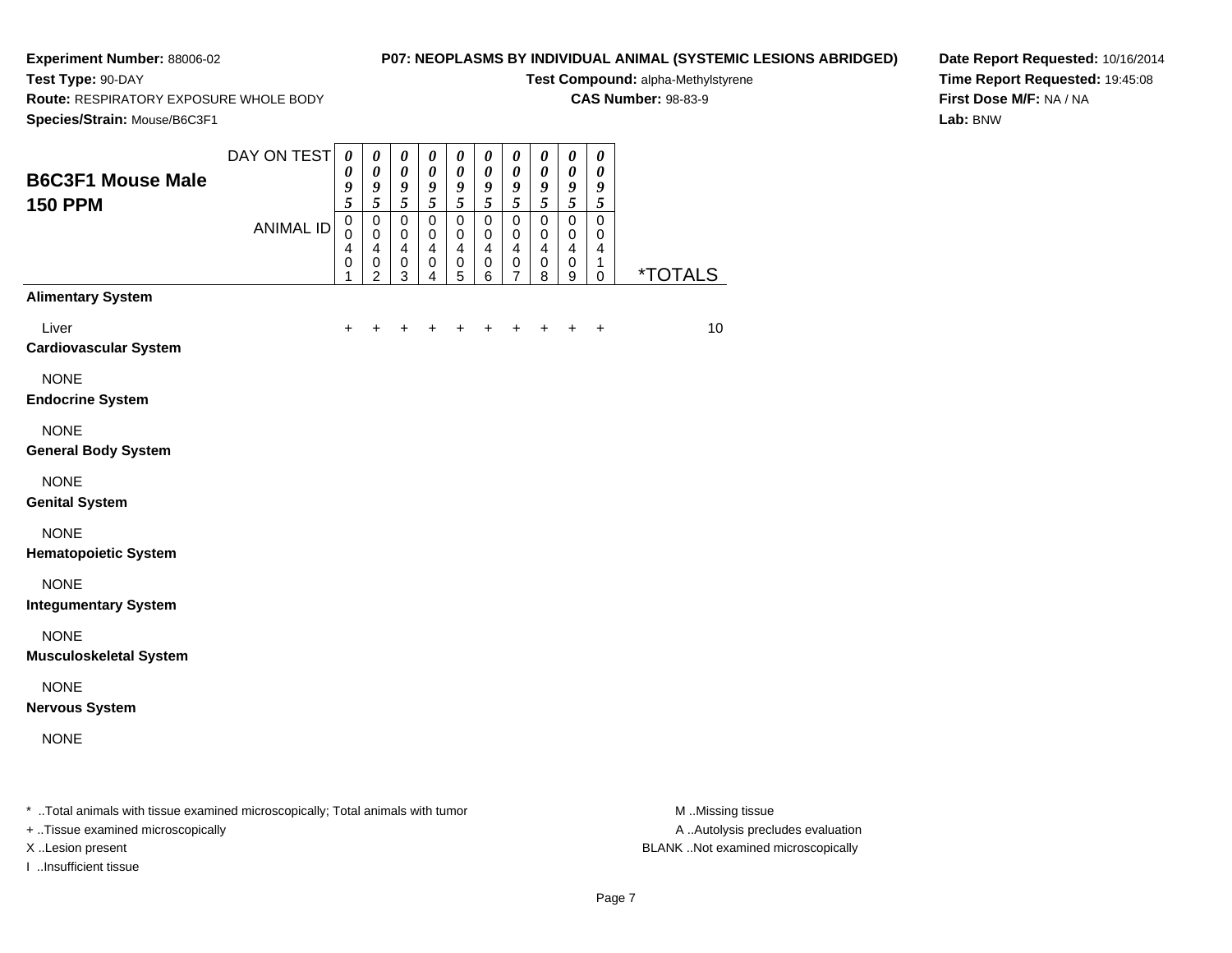**Test Type:** 90-DAY

# **P07: NEOPLASMS BY INDIVIDUAL ANIMAL (SYSTEMIC LESIONS ABRIDGED)**

**Test Compound:** alpha-Methylstyrene

**CAS Number:** 98-83-9

**Species/Strain:** Mouse/B6C3F1

**Route:** RESPIRATORY EXPOSURE WHOLE BODY

**Date Report Requested:** 10/16/2014**Time Report Requested:** 19:45:08**First Dose M/F:** NA / NA**Lab:** BNW

| <b>B6C3F1 Mouse Male</b><br><b>150 PPM</b>                               | DAY ON TEST<br><b>ANIMAL ID</b> | $\theta$<br>0<br>9<br>5<br>$\pmb{0}$ | 0<br>$\boldsymbol{\theta}$<br>9<br>5<br>$\mathbf 0$<br>$\mathbf 0$ | 0<br>$\boldsymbol{\theta}$<br>9<br>5<br>$\mathbf 0$ | $\boldsymbol{\theta}$<br>$\boldsymbol{\theta}$<br>9<br>5<br>$\mathbf 0$<br>$\mathbf 0$ | 0<br>0<br>9<br>5<br>0      | 0<br>0<br>9<br>5<br>$\Omega$<br>$\Omega$ | 0<br>0<br>9<br>5<br>0 | 0<br>$\boldsymbol{\theta}$<br>9<br>5<br>$\Omega$<br>$\mathbf 0$ | 0<br>0<br>9<br>5<br>$\mathbf 0$ | 0<br>0<br>9<br>5<br>$\Omega$ |                       |
|--------------------------------------------------------------------------|---------------------------------|--------------------------------------|--------------------------------------------------------------------|-----------------------------------------------------|----------------------------------------------------------------------------------------|----------------------------|------------------------------------------|-----------------------|-----------------------------------------------------------------|---------------------------------|------------------------------|-----------------------|
|                                                                          |                                 | 0<br>4<br>$\mathbf 0$                | 4<br>$\mathbf 0$<br>2                                              | $\mathbf 0$<br>$\overline{4}$<br>$\mathbf 0$<br>3   | $\overline{4}$<br>$\mathbf 0$<br>4                                                     | 0<br>4<br>$\mathbf 0$<br>5 | 4<br>$\Omega$<br>6                       | 0<br>4<br>0<br>7      | 4<br>0<br>8                                                     | 0<br>4<br>0<br>9                | 0<br>4<br>1<br>0             | <i><b>*TOTALS</b></i> |
| <b>Respiratory System</b><br><b>Nose</b><br><b>Special Senses System</b> |                                 | $\ddot{}$                            |                                                                    |                                                     |                                                                                        | +                          | $\div$                                   |                       | $+$                                                             | $\div$                          | $\ddot{}$                    | 10                    |
| <b>NONE</b><br><b>Urinary System</b>                                     |                                 |                                      |                                                                    |                                                     |                                                                                        |                            |                                          |                       |                                                                 |                                 |                              |                       |
| <b>NONE</b><br><b>SYSTEMIC LESIONS</b>                                   |                                 |                                      |                                                                    |                                                     |                                                                                        |                            |                                          |                       |                                                                 |                                 |                              |                       |
| Multiple Organ                                                           |                                 | +                                    |                                                                    |                                                     |                                                                                        |                            |                                          |                       |                                                                 |                                 | ÷                            | 10                    |

\* ..Total animals with tissue examined microscopically; Total animals with tumor **M** . Missing tissue M ..Missing tissue

+ ..Tissue examined microscopically

I ..Insufficient tissue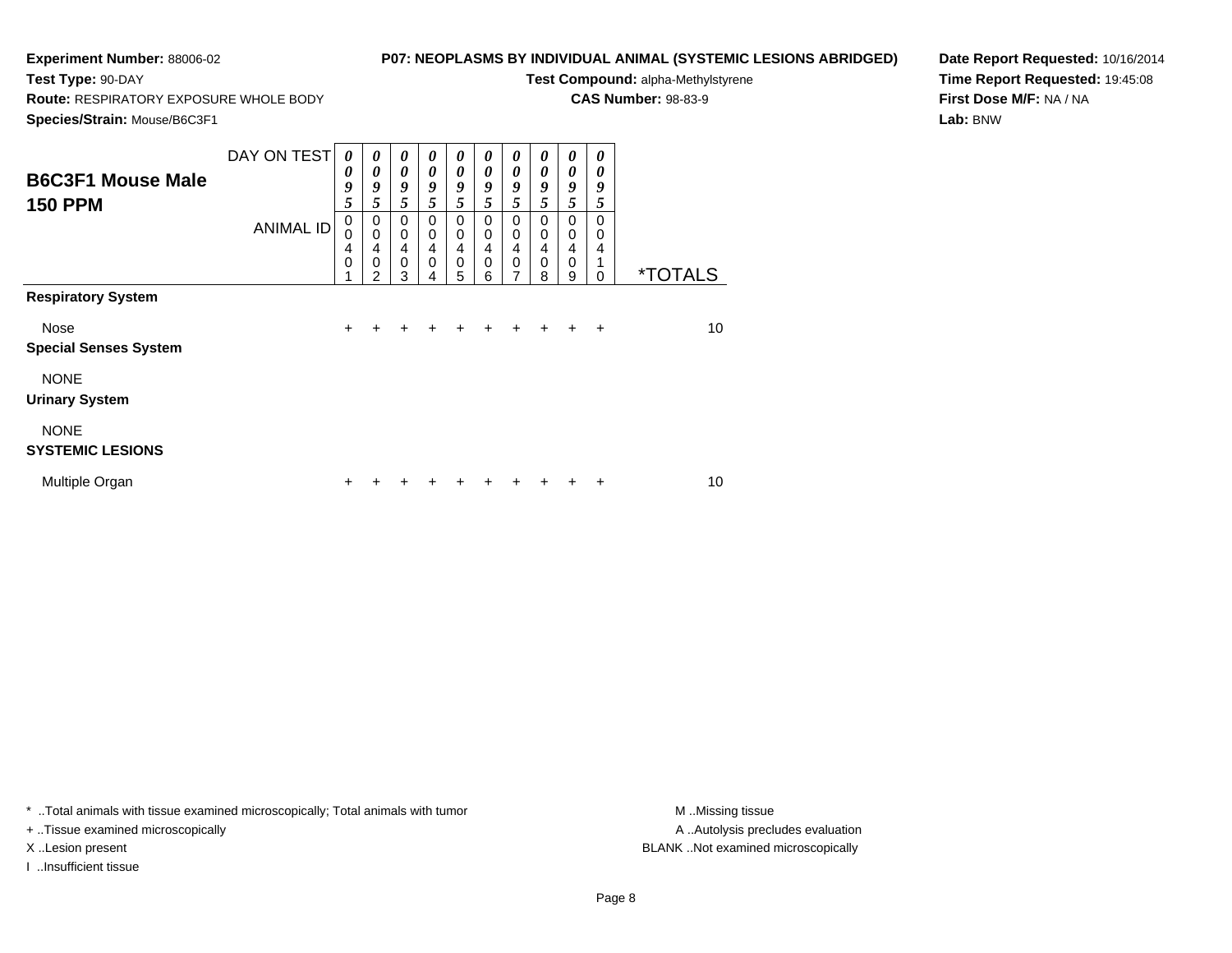**Test Type:** 90-DAY

# **P07: NEOPLASMS BY INDIVIDUAL ANIMAL (SYSTEMIC LESIONS ABRIDGED)**

**Test Compound:** alpha-Methylstyrene

**CAS Number:** 98-83-9

**Species/Strain:** Mouse/B6C3F1

**Route:** RESPIRATORY EXPOSURE WHOLE BODY

**Date Report Requested:** 10/16/2014**Time Report Requested:** 19:45:08**First Dose M/F:** NA / NA**Lab:** BNW

| Species/Strain: Mouse/B6C3F1                                                   |                  |                                         |                                                          |                                                                         |                                      |                                       |                                            |                                                                  |                                                 |                                                                           |                                                          |                       |
|--------------------------------------------------------------------------------|------------------|-----------------------------------------|----------------------------------------------------------|-------------------------------------------------------------------------|--------------------------------------|---------------------------------------|--------------------------------------------|------------------------------------------------------------------|-------------------------------------------------|---------------------------------------------------------------------------|----------------------------------------------------------|-----------------------|
| <b>B6C3F1 Mouse Male</b><br><b>300 PPM</b>                                     | DAY ON TEST      | $\boldsymbol{\theta}$<br>0<br>9<br>5    | $\boldsymbol{\theta}$<br>$\boldsymbol{\theta}$<br>9<br>5 | $\boldsymbol{\theta}$<br>$\boldsymbol{\theta}$<br>$\boldsymbol{g}$<br>5 | 0<br>$\boldsymbol{\theta}$<br>9<br>5 | $\boldsymbol{\theta}$<br>0<br>9<br>5  | $\pmb{\theta}$<br>0<br>9<br>$\mathfrak{s}$ | $\pmb{\theta}$<br>$\boldsymbol{\theta}$<br>$\boldsymbol{g}$<br>5 | 0<br>0<br>9<br>$\sqrt{5}$                       | $\pmb{\theta}$<br>$\boldsymbol{\theta}$<br>$\boldsymbol{g}$<br>$\sqrt{5}$ | $\boldsymbol{\theta}$<br>$\boldsymbol{\theta}$<br>9<br>5 |                       |
|                                                                                | <b>ANIMAL ID</b> | $\pmb{0}$<br>$\mathbf 0$<br>6<br>0<br>1 | 0<br>$\mathbf 0$<br>6<br>0<br>2                          | $\pmb{0}$<br>$\mathbf 0$<br>6<br>$\pmb{0}$<br>3                         | 0<br>$\mathbf 0$<br>6<br>0<br>4      | $\pmb{0}$<br>0<br>6<br>$\pmb{0}$<br>5 | $\mathbf 0$<br>0<br>6<br>$\pmb{0}$<br>6    | $\mathbf 0$<br>$\mathbf 0$<br>6<br>$\mathbf 0$<br>7              | $\pmb{0}$<br>$\mathbf 0$<br>6<br>$\pmb{0}$<br>8 | 0<br>$\mathbf 0$<br>6<br>$\mathbf 0$<br>9                                 | $\mathbf 0$<br>$\mathbf 0$<br>6<br>1<br>$\mathbf 0$      | <i><b>*TOTALS</b></i> |
| <b>Alimentary System</b>                                                       |                  |                                         |                                                          |                                                                         |                                      |                                       |                                            |                                                                  |                                                 |                                                                           |                                                          |                       |
| Liver<br><b>Cardiovascular System</b>                                          |                  | $\div$                                  |                                                          |                                                                         |                                      | ٠                                     | ٠                                          | $\ddot{}$                                                        | $\ddot{}$                                       | $\ddot{}$                                                                 | $\ddot{}$                                                | 10                    |
| <b>NONE</b><br><b>Endocrine System</b>                                         |                  |                                         |                                                          |                                                                         |                                      |                                       |                                            |                                                                  |                                                 |                                                                           |                                                          |                       |
| <b>NONE</b><br><b>General Body System</b>                                      |                  |                                         |                                                          |                                                                         |                                      |                                       |                                            |                                                                  |                                                 |                                                                           |                                                          |                       |
| <b>NONE</b><br><b>Genital System</b>                                           |                  |                                         |                                                          |                                                                         |                                      |                                       |                                            |                                                                  |                                                 |                                                                           |                                                          |                       |
| <b>NONE</b><br><b>Hematopoietic System</b>                                     |                  |                                         |                                                          |                                                                         |                                      |                                       |                                            |                                                                  |                                                 |                                                                           |                                                          |                       |
| <b>NONE</b><br><b>Integumentary System</b>                                     |                  |                                         |                                                          |                                                                         |                                      |                                       |                                            |                                                                  |                                                 |                                                                           |                                                          |                       |
| <b>NONE</b><br><b>Musculoskeletal System</b>                                   |                  |                                         |                                                          |                                                                         |                                      |                                       |                                            |                                                                  |                                                 |                                                                           |                                                          |                       |
| <b>NONE</b><br><b>Nervous System</b>                                           |                  |                                         |                                                          |                                                                         |                                      |                                       |                                            |                                                                  |                                                 |                                                                           |                                                          |                       |
| <b>NONE</b>                                                                    |                  |                                         |                                                          |                                                                         |                                      |                                       |                                            |                                                                  |                                                 |                                                                           |                                                          |                       |
| * Total animals with tissue examined microscopically; Total animals with tumor |                  |                                         |                                                          |                                                                         |                                      |                                       |                                            |                                                                  |                                                 |                                                                           |                                                          | M Missing tissue      |

+ ..Tissue examined microscopically

I ..Insufficient tissue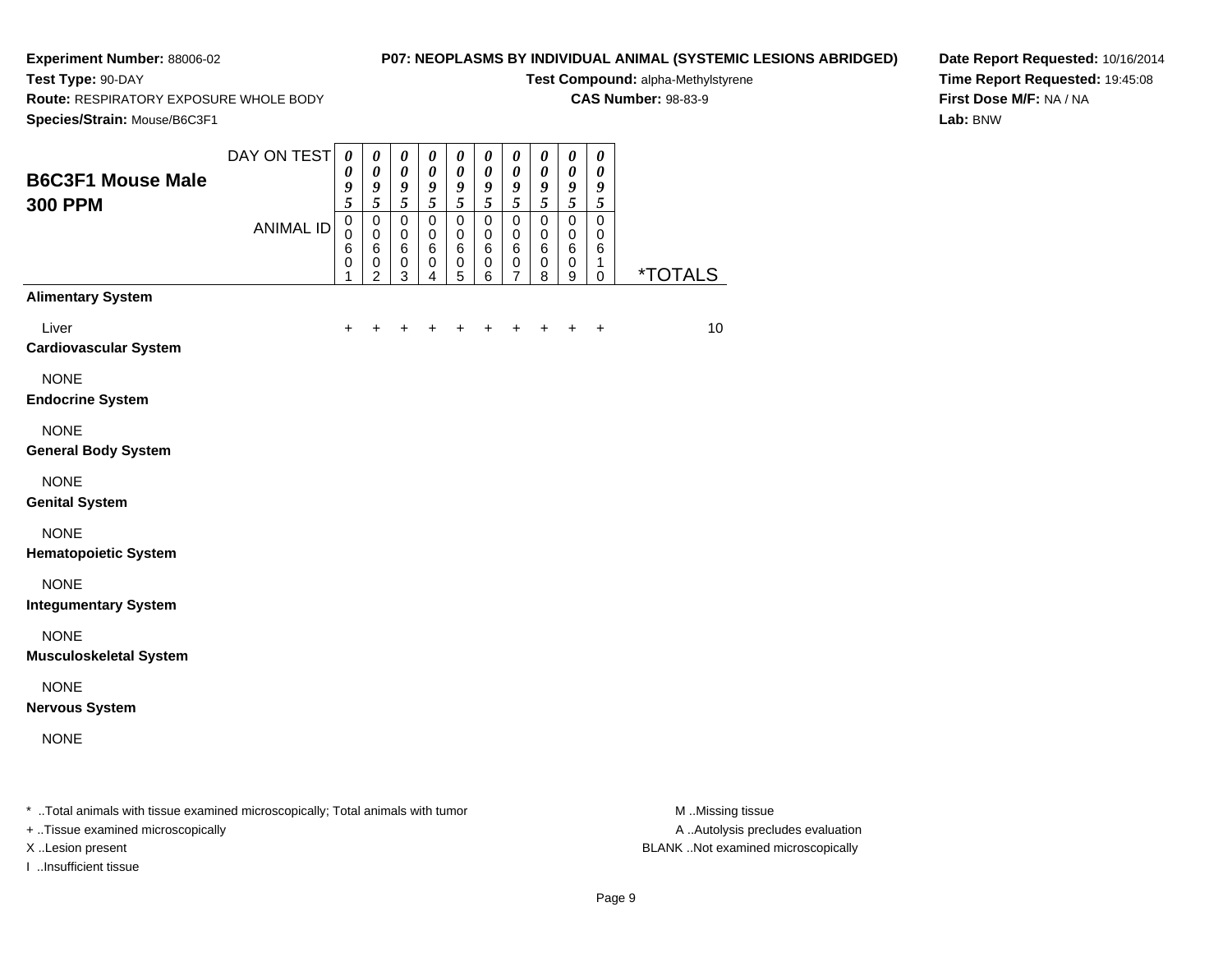**Test Type:** 90-DAY

# **P07: NEOPLASMS BY INDIVIDUAL ANIMAL (SYSTEMIC LESIONS ABRIDGED)**

**Test Compound:** alpha-Methylstyrene

**CAS Number:** 98-83-9

**Species/Strain:** Mouse/B6C3F1

**Route:** RESPIRATORY EXPOSURE WHOLE BODY

**Date Report Requested:** 10/16/2014**Time Report Requested:** 19:45:08**First Dose M/F:** NA / NA**Lab:** BNW

| <b>B6C3F1 Mouse Male</b><br><b>300 PPM</b> | DAY ON TEST<br><b>ANIMAL ID</b> | $\boldsymbol{\theta}$<br>$\boldsymbol{\theta}$<br>9<br>5<br>0<br>$\mathbf 0$<br>$\,6$<br>$\mathbf 0$ | $\boldsymbol{\theta}$<br>0<br>9<br>5<br>0<br>$\mathbf 0$<br>6<br>$\mathbf 0$<br>$\overline{2}$ | 0<br>$\boldsymbol{\theta}$<br>9<br>5<br>0<br>0<br>6<br>$\pmb{0}$<br>3 | 0<br>$\boldsymbol{\theta}$<br>9<br>5<br>0<br>0<br>6<br>0 | 0<br>0<br>9<br>5<br>0<br>0<br>6<br>$\mathbf 0$<br>5 | 0<br>0<br>9<br>5<br>0<br>$\mathbf 0$<br>6<br>0<br>6 | 0<br>0<br>9<br>5<br>0<br>$\mathbf 0$<br>6<br>$\mathbf 0$<br>7 | 0<br>$\boldsymbol{\theta}$<br>9<br>5<br>$\Omega$<br>0<br>6<br>$\mathbf 0$<br>8 | 0<br>0<br>9<br>5<br>0<br>0<br>$6\phantom{1}6$<br>$\mathbf 0$<br>9 | 0<br>0<br>9<br>5<br>$\Omega$<br>$\mathbf 0$<br>6<br>0 | <i><b>*TOTALS</b></i> |
|--------------------------------------------|---------------------------------|------------------------------------------------------------------------------------------------------|------------------------------------------------------------------------------------------------|-----------------------------------------------------------------------|----------------------------------------------------------|-----------------------------------------------------|-----------------------------------------------------|---------------------------------------------------------------|--------------------------------------------------------------------------------|-------------------------------------------------------------------|-------------------------------------------------------|-----------------------|
| <b>Respiratory System</b>                  |                                 |                                                                                                      |                                                                                                |                                                                       |                                                          |                                                     |                                                     |                                                               |                                                                                |                                                                   |                                                       |                       |
| Nose<br><b>Special Senses System</b>       |                                 | $\ddot{}$                                                                                            |                                                                                                | +                                                                     |                                                          |                                                     |                                                     |                                                               | $\ddot{}$                                                                      | $\ddot{}$                                                         | $\ddot{}$                                             | 10                    |
| Eye<br><b>Urinary System</b>               |                                 |                                                                                                      |                                                                                                |                                                                       |                                                          |                                                     |                                                     |                                                               |                                                                                | $\ddot{}$                                                         |                                                       | 1                     |
| <b>NONE</b><br><b>SYSTEMIC LESIONS</b>     |                                 |                                                                                                      |                                                                                                |                                                                       |                                                          |                                                     |                                                     |                                                               |                                                                                |                                                                   |                                                       |                       |
| Multiple Organ                             |                                 | ٠                                                                                                    |                                                                                                |                                                                       |                                                          |                                                     |                                                     |                                                               |                                                                                |                                                                   | ٠                                                     | 10                    |

\* ..Total animals with tissue examined microscopically; Total animals with tumor **M** . Missing tissue M ..Missing tissue

+ ..Tissue examined microscopically

I ..Insufficient tissue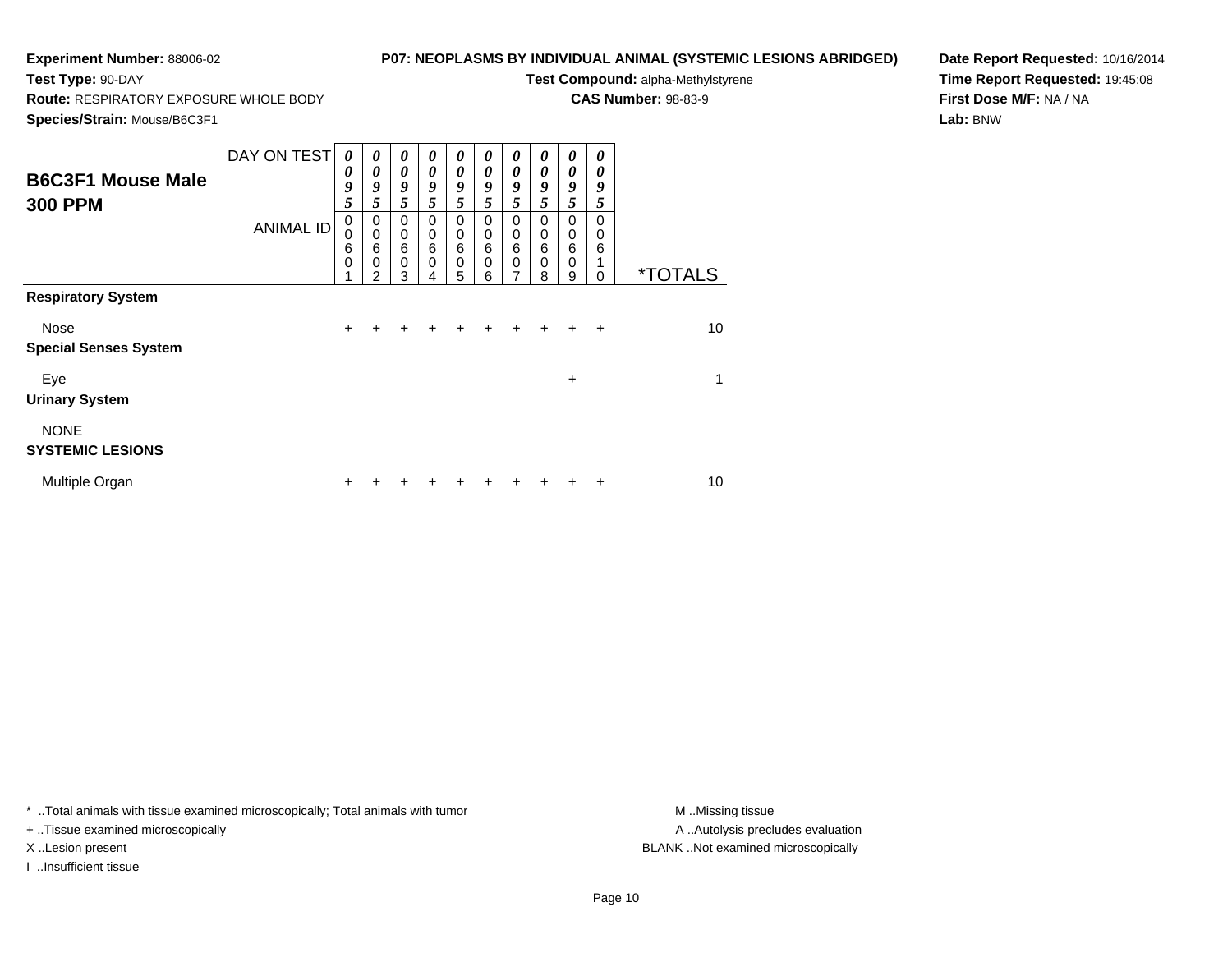**Route:** RESPIRATORY EXPOSURE WHOLE BODY

**Test Type:** 90-DAY

# **P07: NEOPLASMS BY INDIVIDUAL ANIMAL (SYSTEMIC LESIONS ABRIDGED)**

**Test Compound:** alpha-Methylstyrene

**CAS Number:** 98-83-9

**Date Report Requested:** 10/16/2014**Time Report Requested:** 19:45:08**First Dose M/F:** NA / NA**Lab:** BNW

| Species/Strain: Mouse/B6C3F1                                                   |                  |                                                                         |                                                                                      |                                                    |                                                                         |                                                   |                                                    |                                                   |                               |                                                           |                                                          |                       |
|--------------------------------------------------------------------------------|------------------|-------------------------------------------------------------------------|--------------------------------------------------------------------------------------|----------------------------------------------------|-------------------------------------------------------------------------|---------------------------------------------------|----------------------------------------------------|---------------------------------------------------|-------------------------------|-----------------------------------------------------------|----------------------------------------------------------|-----------------------|
| <b>B6C3F1 Mouse Male</b><br><b>600 PPM</b>                                     | DAY ON TEST      | $\boldsymbol{\theta}$<br>$\boldsymbol{\theta}$<br>$\boldsymbol{g}$<br>5 | $\boldsymbol{\theta}$<br>$\boldsymbol{\theta}$<br>$\boldsymbol{9}$<br>$\mathfrak{s}$ | $\pmb{\theta}$<br>$\pmb{\theta}$<br>$\pmb{9}$<br>5 | $\boldsymbol{\theta}$<br>$\boldsymbol{\theta}$<br>$\boldsymbol{g}$<br>5 | $\pmb{\theta}$<br>$\boldsymbol{\theta}$<br>9<br>5 | $\pmb{\theta}$<br>$\pmb{\theta}$<br>$\pmb{9}$<br>5 | $\pmb{\theta}$<br>$\boldsymbol{\theta}$<br>9<br>5 | 0<br>0<br>9<br>5              | $\pmb{\theta}$<br>$\pmb{\theta}$<br>$\boldsymbol{g}$<br>5 | $\boldsymbol{\theta}$<br>$\boldsymbol{\theta}$<br>9<br>5 |                       |
|                                                                                | <b>ANIMAL ID</b> | $\pmb{0}$<br>0<br>8<br>$\pmb{0}$<br>1                                   | $\mathbf 0$<br>$\mathbf 0$<br>$\bf 8$<br>$\pmb{0}$<br>$\overline{c}$                 | $\mathbf 0$<br>0<br>8<br>$\pmb{0}$<br>3            | $\mathbf 0$<br>0<br>8<br>$\pmb{0}$<br>4                                 | $\mathbf 0$<br>0<br>8<br>$\pmb{0}$<br>5           | $\mathbf 0$<br>0<br>8<br>$\pmb{0}$<br>6            | $\mathbf 0$<br>0<br>8<br>$\pmb{0}$<br>7           | 0<br>0<br>8<br>$\pmb{0}$<br>8 | $\mathbf 0$<br>0<br>8<br>$\pmb{0}$<br>9                   | 0<br>0<br>8<br>1<br>$\mathbf 0$                          | <i><b>*TOTALS</b></i> |
| <b>Alimentary System</b>                                                       |                  |                                                                         |                                                                                      |                                                    |                                                                         |                                                   |                                                    |                                                   |                               |                                                           |                                                          |                       |
| Liver<br><b>Cardiovascular System</b>                                          |                  |                                                                         |                                                                                      |                                                    |                                                                         |                                                   |                                                    |                                                   |                               |                                                           | $\ddot{}$                                                | 10                    |
| <b>NONE</b><br><b>Endocrine System</b>                                         |                  |                                                                         |                                                                                      |                                                    |                                                                         |                                                   |                                                    |                                                   |                               |                                                           |                                                          |                       |
| <b>NONE</b><br><b>General Body System</b>                                      |                  |                                                                         |                                                                                      |                                                    |                                                                         |                                                   |                                                    |                                                   |                               |                                                           |                                                          |                       |
| <b>NONE</b><br><b>Genital System</b>                                           |                  |                                                                         |                                                                                      |                                                    |                                                                         |                                                   |                                                    |                                                   |                               |                                                           |                                                          |                       |
| <b>NONE</b><br><b>Hematopoietic System</b>                                     |                  |                                                                         |                                                                                      |                                                    |                                                                         |                                                   |                                                    |                                                   |                               |                                                           |                                                          |                       |
| <b>NONE</b><br><b>Integumentary System</b>                                     |                  |                                                                         |                                                                                      |                                                    |                                                                         |                                                   |                                                    |                                                   |                               |                                                           |                                                          |                       |
| <b>NONE</b><br><b>Musculoskeletal System</b>                                   |                  |                                                                         |                                                                                      |                                                    |                                                                         |                                                   |                                                    |                                                   |                               |                                                           |                                                          |                       |
| <b>NONE</b><br><b>Nervous System</b>                                           |                  |                                                                         |                                                                                      |                                                    |                                                                         |                                                   |                                                    |                                                   |                               |                                                           |                                                          |                       |
| <b>NONE</b>                                                                    |                  |                                                                         |                                                                                      |                                                    |                                                                         |                                                   |                                                    |                                                   |                               |                                                           |                                                          |                       |
| * Total animals with tissue examined microscopically; Total animals with tumor |                  |                                                                         |                                                                                      |                                                    |                                                                         |                                                   |                                                    |                                                   |                               |                                                           |                                                          | M Missing tissue      |

+ ..Tissue examined microscopically

I ..Insufficient tissue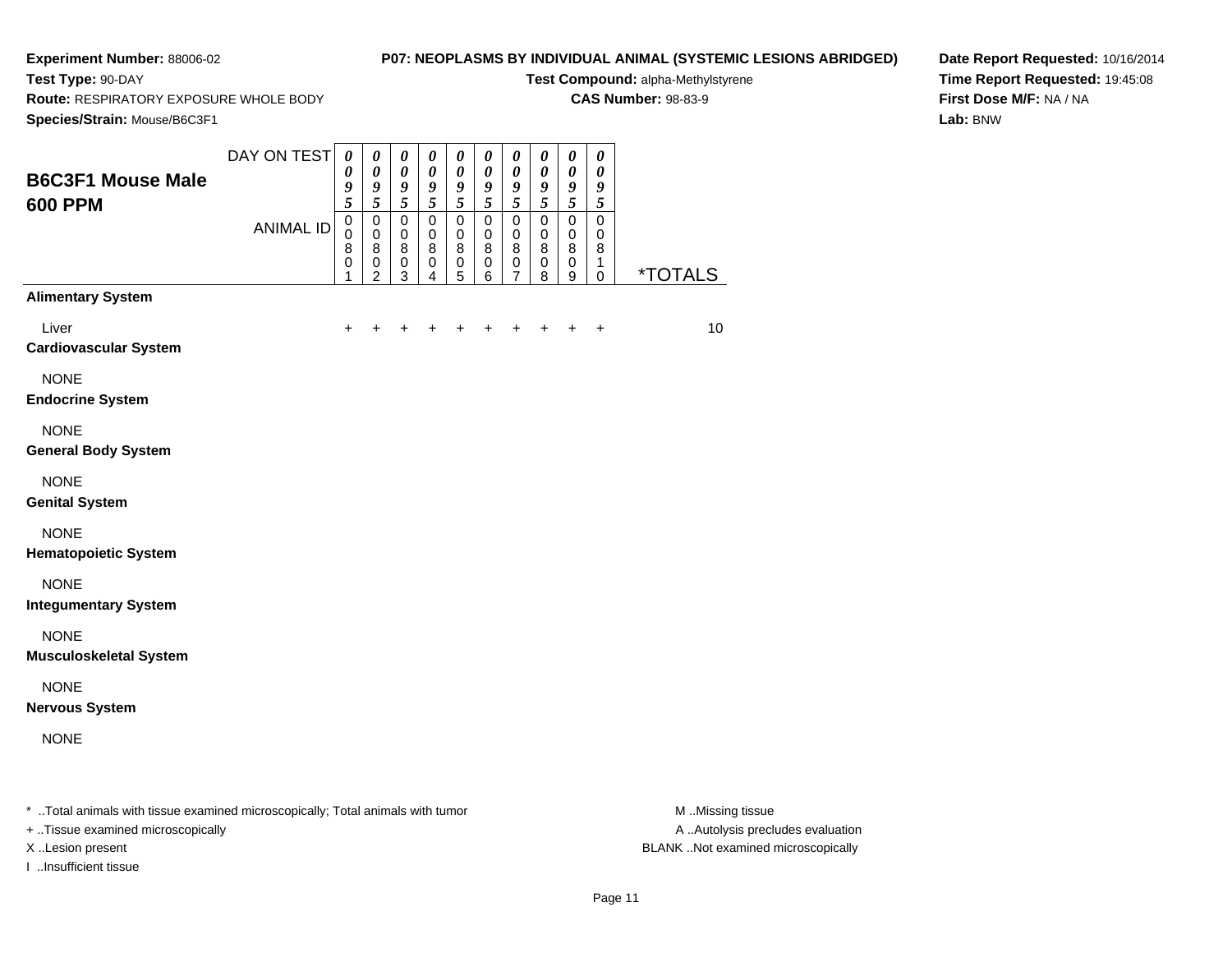**Test Type:** 90-DAY

# **P07: NEOPLASMS BY INDIVIDUAL ANIMAL (SYSTEMIC LESIONS ABRIDGED)**

**Test Compound:** alpha-Methylstyrene

**CAS Number:** 98-83-9

**Species/Strain:** Mouse/B6C3F1

**Route:** RESPIRATORY EXPOSURE WHOLE BODY

**Date Report Requested:** 10/16/2014**Time Report Requested:** 19:45:08**First Dose M/F:** NA / NA**Lab:** BNW

| <b>B6C3F1 Mouse Male</b><br><b>600 PPM</b>  | DAY ON TEST<br><b>ANIMAL ID</b> | $\boldsymbol{\theta}$<br>0<br>9<br>5<br>$\pmb{0}$<br>0 | 0<br>$\boldsymbol{\theta}$<br>9<br>5<br>$\mathbf 0$<br>$\mathbf 0$ | 0<br>$\boldsymbol{\theta}$<br>9<br>5<br>$\mathbf 0$<br>$\mathbf 0$ | $\boldsymbol{\theta}$<br>$\boldsymbol{\theta}$<br>9<br>5<br>$\mathbf 0$<br>$\mathbf 0$ | 0<br>0<br>9<br>5<br>$\Omega$<br>0 | 0<br>0<br>9<br>5<br>$\Omega$<br>0 | 0<br>0<br>9<br>5<br>0<br>$\boldsymbol{0}$ | 0<br>0<br>9<br>5<br>0<br>$\mathbf 0$ | 0<br>0<br>9<br>5<br>$\mathbf 0$<br>$\mathbf 0$ | 0<br>0<br>9<br>5<br>$\Omega$<br>0 |                       |
|---------------------------------------------|---------------------------------|--------------------------------------------------------|--------------------------------------------------------------------|--------------------------------------------------------------------|----------------------------------------------------------------------------------------|-----------------------------------|-----------------------------------|-------------------------------------------|--------------------------------------|------------------------------------------------|-----------------------------------|-----------------------|
|                                             |                                 | 8<br>$\mathbf 0$                                       | 8<br>$\mathbf 0$<br>2                                              | 8<br>$\mathbf 0$<br>3                                              | 8<br>$\mathbf 0$<br>4                                                                  | 8<br>$\mathbf 0$<br>5             | 8<br>$\Omega$<br>6                | 8<br>0<br>7                               | 8<br>0<br>8                          | 8<br>0<br>9                                    | 8<br>1<br>0                       | <i><b>*TOTALS</b></i> |
| <b>Respiratory System</b>                   |                                 |                                                        |                                                                    |                                                                    |                                                                                        |                                   |                                   |                                           |                                      |                                                |                                   |                       |
| <b>Nose</b><br><b>Special Senses System</b> |                                 | $\ddot{}$                                              |                                                                    |                                                                    |                                                                                        | +                                 | $\div$                            |                                           | $\ddot{}$                            | $\div$                                         | $\ddot{}$                         | 10                    |
| <b>NONE</b><br><b>Urinary System</b>        |                                 |                                                        |                                                                    |                                                                    |                                                                                        |                                   |                                   |                                           |                                      |                                                |                                   |                       |
| <b>NONE</b><br><b>SYSTEMIC LESIONS</b>      |                                 |                                                        |                                                                    |                                                                    |                                                                                        |                                   |                                   |                                           |                                      |                                                |                                   |                       |
| Multiple Organ                              |                                 | +                                                      |                                                                    |                                                                    |                                                                                        |                                   |                                   |                                           |                                      |                                                | ÷                                 | 10                    |

\* ..Total animals with tissue examined microscopically; Total animals with tumor **M** . Missing tissue M ..Missing tissue

+ ..Tissue examined microscopically

I ..Insufficient tissue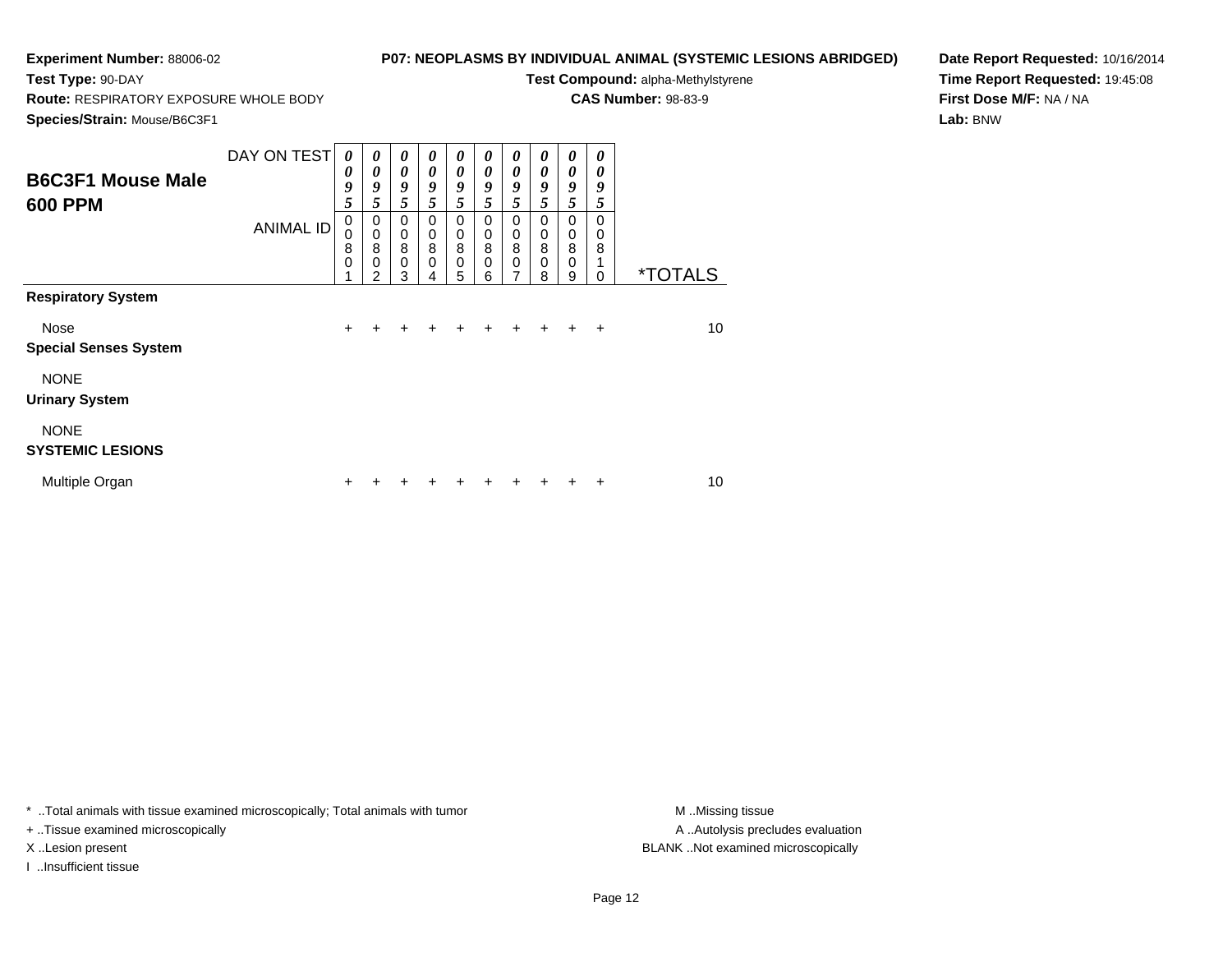**Test Type:** 90-DAY

## **P07: NEOPLASMS BY INDIVIDUAL ANIMAL (SYSTEMIC LESIONS ABRIDGED)**

**Test Compound:** alpha-Methylstyrene

**CAS Number:** 98-83-9

**Species/Strain:** Mouse/B6C3F1

**Route:** RESPIRATORY EXPOSURE WHOLE BODY

**Date Report Requested:** 10/16/2014**Time Report Requested:** 19:45:08**First Dose M/F:** NA / NA**Lab:** BNW

| <b>B6C3F1 Mouse Male</b>     | DAY ON TEST      | $\boldsymbol{\theta}$<br>$\boldsymbol{\theta}$<br>9 | $\pmb{\theta}$<br>$\boldsymbol{\theta}$<br>9              | $\pmb{\theta}$<br>$\boldsymbol{\theta}$<br>9        | $\boldsymbol{\theta}$<br>$\boldsymbol{\theta}$<br>9 | $\pmb{\theta}$<br>$\boldsymbol{\theta}$<br>9 | $\boldsymbol{\theta}$<br>$\boldsymbol{\theta}$<br>9 | $\boldsymbol{\theta}$<br>$\boldsymbol{\theta}$<br>9               | $\boldsymbol{\theta}$<br>$\boldsymbol{\theta}$<br>9 | $\boldsymbol{\theta}$<br>$\boldsymbol{\theta}$<br>9    | $\boldsymbol{\theta}$<br>$\boldsymbol{\theta}$<br>9 |                       |
|------------------------------|------------------|-----------------------------------------------------|-----------------------------------------------------------|-----------------------------------------------------|-----------------------------------------------------|----------------------------------------------|-----------------------------------------------------|-------------------------------------------------------------------|-----------------------------------------------------|--------------------------------------------------------|-----------------------------------------------------|-----------------------|
| <b>1000 PPM</b>              | <b>ANIMAL ID</b> | 5<br>$\pmb{0}$<br>1<br>0<br>0<br>1                  | 5<br>$\mathbf 0$<br>1<br>$\pmb{0}$<br>0<br>$\overline{2}$ | 5<br>$\Omega$<br>1<br>$\pmb{0}$<br>$\mathbf 0$<br>3 | 5<br>$\Omega$<br>1<br>0<br>0<br>4                   | 5<br>$\overline{0}$<br>1<br>0<br>0           | 5<br>$\overline{0}$<br>1<br>$\mathbf 0$<br>0<br>6   | 5<br>$\mathbf{0}$<br>1<br>0<br>$\boldsymbol{0}$<br>$\overline{7}$ | 5<br>$\Omega$<br>1<br>$\mathbf 0$<br>0<br>8         | 5<br>$\mathbf 0$<br>1<br>$\pmb{0}$<br>$\mathbf 0$<br>9 | 5<br>$\Omega$<br>1<br>$\mathbf 0$<br>1              | <i><b>*TOTALS</b></i> |
| <b>Alimentary System</b>     |                  |                                                     |                                                           |                                                     |                                                     | 5                                            |                                                     |                                                                   |                                                     |                                                        | $\mathbf 0$                                         |                       |
| Esophagus                    |                  | +                                                   | +                                                         | +                                                   | ٠                                                   | +                                            | +                                                   | +                                                                 | +                                                   | +                                                      | $\ddot{}$                                           | 10                    |
| Gallbladder                  |                  | $\ddot{}$                                           | +                                                         | +                                                   | $\ddot{}$                                           | $\ddot{}$                                    | $\ddot{}$                                           | +                                                                 | $\ddot{}$                                           | $\ddot{}$                                              | $\ddot{}$                                           | 10                    |
| Intestine Large, Cecum       |                  | $\ddot{}$                                           | +                                                         | $\ddot{}$                                           | $\ddot{}$                                           | $\pm$                                        | $\ddot{}$                                           | $\ddot{}$                                                         | $\ddot{}$                                           | $\ddot{}$                                              | $\ddot{}$                                           | 10                    |
| Intestine Large, Colon       |                  | $\ddot{}$                                           | +                                                         | +                                                   | $\ddot{}$                                           | $\ddot{}$                                    | $\ddot{}$                                           | +                                                                 | $\ddot{}$                                           | $\ddot{}$                                              | $\ddot{}$                                           | 10                    |
| Intestine Large, Rectum      |                  | $\ddot{}$                                           | $\ddot{}$                                                 | +                                                   | $\ddot{}$                                           | $\ddot{}$                                    | $\ddot{}$                                           | $\ddot{}$                                                         | $\ddot{}$                                           | $\ddot{}$                                              | $\ddot{}$                                           | 10                    |
| Intestine Small, Duodenum    |                  | +                                                   | +                                                         | $\ddot{}$                                           | $\ddot{}$                                           | $\ddot{}$                                    | +                                                   | $\ddot{}$                                                         | $\ddot{}$                                           | $\ddot{}$                                              | $\ddot{}$                                           | 10                    |
| Intestine Small, Ileum       |                  | $\ddot{}$                                           | $\ddot{}$                                                 | $\ddot{}$                                           | $\ddot{}$                                           | $\ddot{}$                                    | $\ddot{}$                                           | $\ddot{}$                                                         | $\ddot{}$                                           | $\ddot{}$                                              | $\ddot{}$                                           | 10                    |
| Intestine Small, Jejunum     |                  | +                                                   | +                                                         | +                                                   | $\ddot{}$                                           | $\ddot{}$                                    | +                                                   | $\ddot{}$                                                         | $\ddot{}$                                           | +                                                      | +                                                   | 10                    |
| Liver                        |                  | $\ddot{}$                                           | $\ddot{}$                                                 | $\ddot{}$                                           | $\ddot{}$                                           | $\ddot{}$                                    | $\ddot{}$                                           | $\ddot{}$                                                         | $\ddot{}$                                           | $\ddot{}$                                              | $\ddot{}$                                           | 10                    |
| Pancreas                     |                  | $\ddot{}$                                           | $\ddot{}$                                                 | $\ddot{}$                                           | $\ddot{}$                                           | $\ddot{}$                                    | +                                                   | $\ddot{}$                                                         | $\ddot{}$                                           | $\ddot{}$                                              | $\ddot{}$                                           | 10                    |
| Salivary Glands              |                  | +                                                   | $\ddot{}$                                                 | +                                                   | $\ddot{}$                                           | $\ddot{}$                                    | $\ddot{}$                                           | $\ddot{}$                                                         | $\ddot{}$                                           | $\ddot{}$                                              | +                                                   | 10                    |
| Stomach, Forestomach         |                  | +                                                   | $\ddot{}$                                                 | $\ddot{}$                                           | $\ddot{}$                                           | $\ddot{}$                                    | $\ddot{}$                                           | $\ddot{}$                                                         | $\ddot{}$                                           | $\ddot{}$                                              | $\ddot{}$                                           | 10                    |
| Stomach, Glandular           |                  | $\ddot{}$                                           | $\ddot{}$                                                 | $\ddot{}$                                           | $\ddot{}$                                           | $+$                                          | $\ddot{}$                                           | $\ddot{}$                                                         | $\ddot{}$                                           | $\ddot{}$                                              | $\ddot{}$                                           | 10                    |
| <b>Cardiovascular System</b> |                  |                                                     |                                                           |                                                     |                                                     |                                              |                                                     |                                                                   |                                                     |                                                        |                                                     |                       |
| Heart                        |                  | $\ddot{}$                                           |                                                           | +                                                   |                                                     | +                                            |                                                     |                                                                   |                                                     | +                                                      | +                                                   | 10                    |
| <b>Endocrine System</b>      |                  |                                                     |                                                           |                                                     |                                                     |                                              |                                                     |                                                                   |                                                     |                                                        |                                                     |                       |
| <b>Adrenal Cortex</b>        |                  | +                                                   | +                                                         | +                                                   | ٠                                                   | +                                            | +                                                   |                                                                   |                                                     |                                                        | +                                                   | 10                    |
| Adrenal Medulla              |                  | +                                                   | $\ddot{}$                                                 | +                                                   | $\ddot{}$                                           | $\ddot{}$                                    | +                                                   | +                                                                 | $\ddot{}$                                           | $\ddot{}$                                              | $\ddot{}$                                           | 10                    |
| Islets, Pancreatic           |                  | +                                                   | $\ddot{}$                                                 | $\ddot{}$                                           | $\ddot{}$                                           | $\ddot{}$                                    | $\ddot{}$                                           | $\ddot{}$                                                         | $\ddot{}$                                           | $\ddot{}$                                              | $\ddot{}$                                           | 10                    |
| Parathyroid Gland            |                  | M                                                   | $\ddot{}$                                                 | $\ddot{}$                                           | $\ddot{}$                                           | $\ddot{}$                                    | M                                                   | M                                                                 | $\ddot{}$                                           | $\ddot{}$                                              | $\ddot{}$                                           | 7                     |

\* ..Total animals with tissue examined microscopically; Total animals with tumor **M** . Missing tissue M ..Missing tissue

+ ..Tissue examined microscopically

I ..Insufficient tissue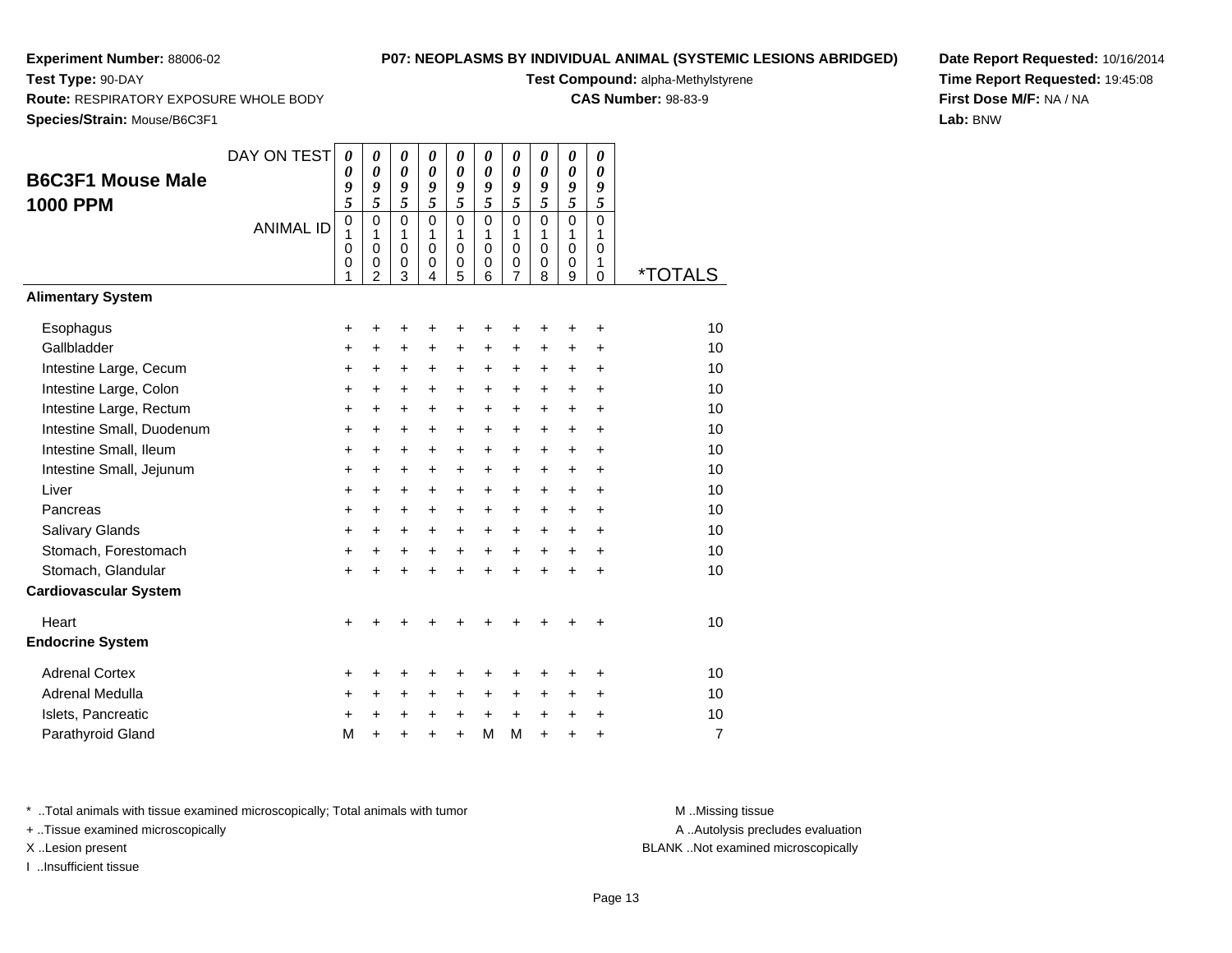**Test Type:** 90-DAY

# **P07: NEOPLASMS BY INDIVIDUAL ANIMAL (SYSTEMIC LESIONS ABRIDGED)**

**Test Compound:** alpha-Methylstyrene

**CAS Number:** 98-83-9

**Date Report Requested:** 10/16/2014**Time Report Requested:** 19:45:08**First Dose M/F:** NA / NA**Lab:** BNW

**Route:** RESPIRATORY EXPOSURE WHOLE BODY

**Species/Strain:** Mouse/B6C3F1

| <b>B6C3F1 Mouse Male</b><br><b>1000 PPM</b><br><b>Pituitary Gland</b> | DAY ON TEST<br><b>ANIMAL ID</b> | 0<br>0<br>9<br>5<br>$\mathbf 0$<br>1<br>$\mathbf 0$<br>0<br>1<br>$\ddot{}$ | $\boldsymbol{\theta}$<br>$\boldsymbol{\theta}$<br>9<br>5<br>$\mathbf 0$<br>1<br>$\pmb{0}$<br>$\mathbf 0$<br>2<br>$\ddot{}$ | $\boldsymbol{\theta}$<br>$\boldsymbol{\theta}$<br>9<br>5<br>$\Omega$<br>1<br>$\mathbf 0$<br>$\mathbf 0$<br>3<br>$\ddot{}$ | 0<br>$\boldsymbol{\theta}$<br>9<br>5<br>$\overline{0}$<br>1<br>$\mathbf 0$<br>$\mathbf 0$<br>$\overline{4}$<br>$\ddot{}$ | 0<br>0<br>9<br>5<br>$\mathbf 0$<br>1<br>0<br>0<br>5<br>$\ddot{}$ | 0<br>0<br>9<br>5<br>$\Omega$<br>1<br>$\mathbf 0$<br>0<br>6<br>$\ddot{}$ | $\pmb{\theta}$<br>$\boldsymbol{\theta}$<br>9<br>5<br>$\mathbf 0$<br>1<br>$\pmb{0}$<br>$\pmb{0}$<br>$\overline{7}$<br>$\ddot{}$ | $\boldsymbol{\theta}$<br>$\boldsymbol{\theta}$<br>9<br>5<br>$\Omega$<br>1<br>0<br>0<br>8<br>÷ | $\pmb{\theta}$<br>$\boldsymbol{\theta}$<br>9<br>5<br>$\overline{0}$<br>1<br>0<br>$\pmb{0}$<br>9<br>$\ddot{}$ | 0<br>0<br>9<br>5<br>$\mathbf 0$<br>1<br>0<br>1<br>0<br>$\ddot{}$ | <i><b>*TOTALS</b></i><br>10 |
|-----------------------------------------------------------------------|---------------------------------|----------------------------------------------------------------------------|----------------------------------------------------------------------------------------------------------------------------|---------------------------------------------------------------------------------------------------------------------------|--------------------------------------------------------------------------------------------------------------------------|------------------------------------------------------------------|-------------------------------------------------------------------------|--------------------------------------------------------------------------------------------------------------------------------|-----------------------------------------------------------------------------------------------|--------------------------------------------------------------------------------------------------------------|------------------------------------------------------------------|-----------------------------|
| <b>Thyroid Gland</b>                                                  |                                 | +                                                                          |                                                                                                                            | +                                                                                                                         |                                                                                                                          | +                                                                | $\ddot{}$                                                               | $\ddot{}$                                                                                                                      | $\ddot{}$                                                                                     | $\ddot{}$                                                                                                    | $\ddot{}$                                                        | 10                          |
| <b>General Body System</b>                                            |                                 |                                                                            |                                                                                                                            |                                                                                                                           |                                                                                                                          |                                                                  |                                                                         |                                                                                                                                |                                                                                               |                                                                                                              |                                                                  |                             |
| <b>NONE</b><br><b>Genital System</b>                                  |                                 |                                                                            |                                                                                                                            |                                                                                                                           |                                                                                                                          |                                                                  |                                                                         |                                                                                                                                |                                                                                               |                                                                                                              |                                                                  |                             |
| Epididymis                                                            |                                 | +                                                                          | +                                                                                                                          | +                                                                                                                         | +                                                                                                                        | +                                                                | +                                                                       | ٠                                                                                                                              | +                                                                                             | ٠                                                                                                            | +                                                                | 10                          |
| <b>Preputial Gland</b>                                                |                                 | +                                                                          | +                                                                                                                          | $\ddot{}$                                                                                                                 | $\ddot{}$                                                                                                                | $\ddot{}$                                                        | $\ddot{}$                                                               | +                                                                                                                              | +                                                                                             | +                                                                                                            | +                                                                | 10                          |
| Prostate                                                              |                                 | +                                                                          | $\ddot{}$                                                                                                                  | $\ddot{}$                                                                                                                 | +                                                                                                                        | $\ddot{}$                                                        | $\ddot{}$                                                               | $\ddot{}$                                                                                                                      | $\ddot{}$                                                                                     | $\pm$                                                                                                        | +                                                                | 10                          |
| Seminal Vesicle                                                       |                                 | +                                                                          | +                                                                                                                          | +                                                                                                                         | +                                                                                                                        | +                                                                | +                                                                       | $\ddot{}$                                                                                                                      | $\ddot{}$                                                                                     | $\ddot{}$                                                                                                    | +                                                                | 10                          |
| <b>Testes</b>                                                         |                                 | +                                                                          |                                                                                                                            |                                                                                                                           |                                                                                                                          | $\ddot{}$                                                        | $\ddot{}$                                                               | $\ddot{}$                                                                                                                      | $\ddot{}$                                                                                     | $\ddot{}$                                                                                                    | $\ddot{}$                                                        | 10                          |
| <b>Hematopoietic System</b>                                           |                                 |                                                                            |                                                                                                                            |                                                                                                                           |                                                                                                                          |                                                                  |                                                                         |                                                                                                                                |                                                                                               |                                                                                                              |                                                                  |                             |
| <b>Bone Marrow</b>                                                    |                                 | +                                                                          | +                                                                                                                          | +                                                                                                                         | +                                                                                                                        | +                                                                | +                                                                       | +                                                                                                                              | +                                                                                             | +                                                                                                            | +                                                                | 10                          |
| Lymph Node, Bronchial                                                 |                                 | L                                                                          | M                                                                                                                          | $\ddot{}$                                                                                                                 | $\ddot{}$                                                                                                                | +                                                                | +                                                                       | +                                                                                                                              | +                                                                                             | $\ddot{}$                                                                                                    | M                                                                | $\overline{7}$              |
| Lymph Node, Mandibular                                                |                                 | +                                                                          | $\ddot{}$                                                                                                                  | М                                                                                                                         | M                                                                                                                        | $\ddot{}$                                                        | м                                                                       | $\ddot{}$                                                                                                                      | м                                                                                             | $\ddot{}$                                                                                                    | M                                                                | 5                           |
| Lymph Node, Mediastinal                                               |                                 | M                                                                          | M                                                                                                                          | $\ddot{}$                                                                                                                 | $+$                                                                                                                      | M                                                                | м                                                                       | M                                                                                                                              | М                                                                                             | M                                                                                                            | М                                                                | $\overline{c}$              |
| Lymph Node, Mesenteric                                                |                                 | $\pmb{+}$                                                                  | $\ddot{}$                                                                                                                  | $\ddot{}$                                                                                                                 | +                                                                                                                        | +                                                                | +                                                                       | +                                                                                                                              | +                                                                                             | M                                                                                                            | $\ddot{}$                                                        | 9                           |
| Spleen                                                                |                                 | +                                                                          | +                                                                                                                          | $\ddot{}$                                                                                                                 | +                                                                                                                        | $\ddot{}$                                                        | +                                                                       | +                                                                                                                              | +                                                                                             | +                                                                                                            | +                                                                | 10                          |
| Thymus                                                                |                                 | $\ddot{}$                                                                  | $\ddot{}$                                                                                                                  | $\ddot{}$                                                                                                                 | ÷                                                                                                                        | $\ddot{}$                                                        | $\ddot{}$                                                               | $\ddot{}$                                                                                                                      | $\ddot{}$                                                                                     | $\ddot{}$                                                                                                    | $\ddot{}$                                                        | 10                          |
| <b>Integumentary System</b>                                           |                                 |                                                                            |                                                                                                                            |                                                                                                                           |                                                                                                                          |                                                                  |                                                                         |                                                                                                                                |                                                                                               |                                                                                                              |                                                                  |                             |
| <b>Mammary Gland</b>                                                  |                                 | M                                                                          | M                                                                                                                          | М                                                                                                                         | M                                                                                                                        | М                                                                | М                                                                       | М                                                                                                                              | M                                                                                             | М                                                                                                            | M                                                                | $\Omega$                    |
| Skin                                                                  |                                 | +                                                                          | +                                                                                                                          | +                                                                                                                         | +                                                                                                                        | +                                                                | +                                                                       | +                                                                                                                              | +                                                                                             | +                                                                                                            | +                                                                | 10                          |

\* ..Total animals with tissue examined microscopically; Total animals with tumor **M** . Missing tissue M ..Missing tissue

+ ..Tissue examined microscopically

I ..Insufficient tissue

A ..Autolysis precludes evaluation

X ..Lesion present BLANK ..Not examined microscopically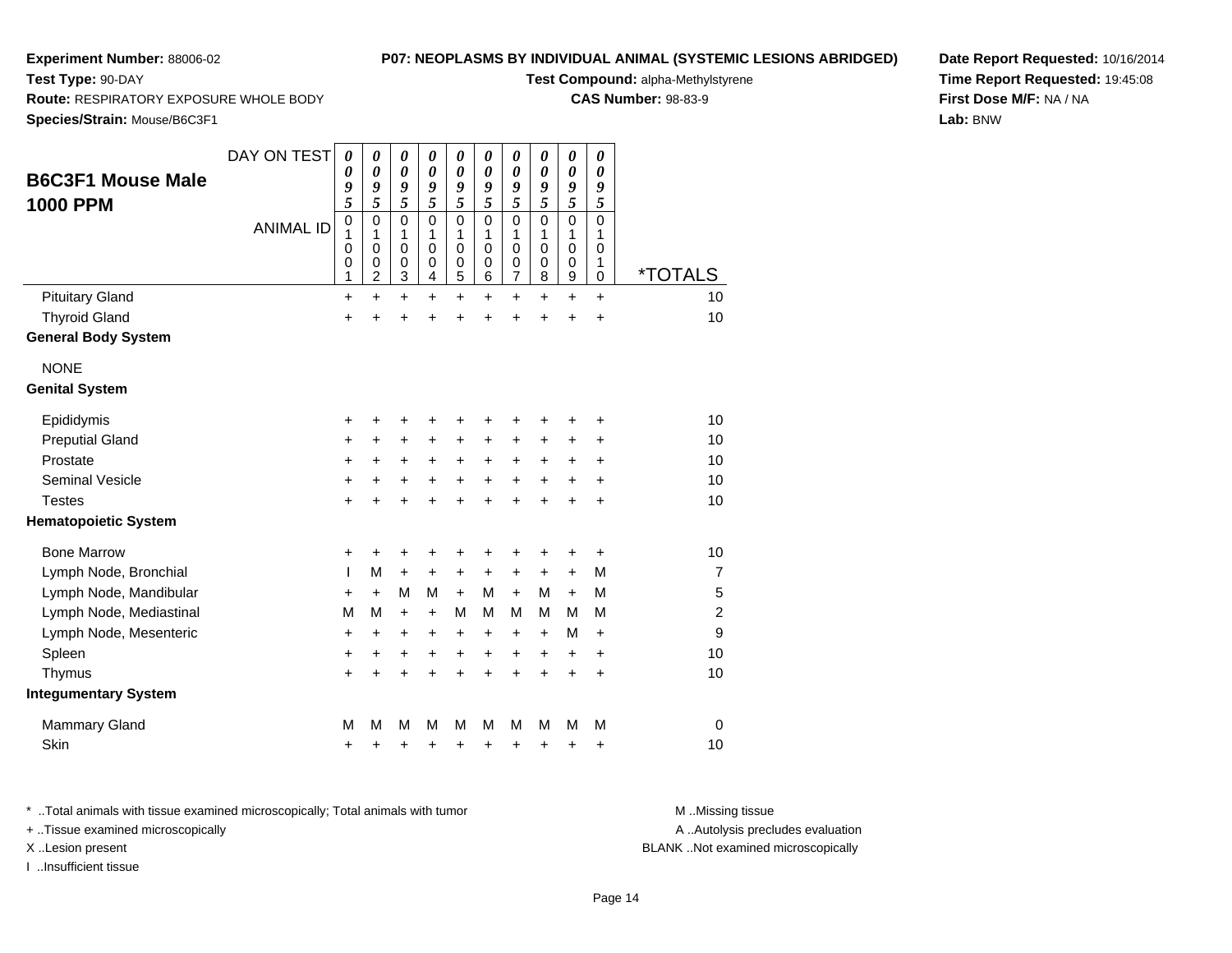**Test Type:** 90-DAY

# **P07: NEOPLASMS BY INDIVIDUAL ANIMAL (SYSTEMIC LESIONS ABRIDGED)**

**Test Compound:** alpha-Methylstyrene

**CAS Number:** 98-83-9

**Date Report Requested:** 10/16/2014**Time Report Requested:** 19:45:08**First Dose M/F:** NA / NA**Lab:** BNW

**Route:** RESPIRATORY EXPOSURE WHOLE BODY

**Species/Strain:** Mouse/B6C3F1

| <b>B6C3F1 Mouse Male</b><br><b>1000 PPM</b><br>Skin | DAY ON TEST<br><b>ANIMAL ID</b> | 0<br>0<br>9<br>5<br>$\pmb{0}$<br>1<br>0<br>$\mathbf 0$<br>1<br>$\ddot{}$ | 0<br>0<br>9<br>5<br>0<br>1<br>0<br>0<br>$\overline{2}$<br>$\ddot{}$ | 0<br>0<br>9<br>5<br>0<br>1<br>0<br>0<br>3<br>$\ddot{}$ | 0<br>0<br>9<br>5<br>$\mathbf 0$<br>1<br>$\mathbf 0$<br>0<br>4<br>$\ddot{}$ | 0<br>$\boldsymbol{\theta}$<br>9<br>5<br>$\mathbf 0$<br>1<br>$\mathbf 0$<br>$\mathbf 0$<br>5<br>$\ddot{}$ | 0<br>0<br>9<br>5<br>$\mathbf 0$<br>1<br>$\mathbf 0$<br>$\mathbf 0$<br>6<br>$\ddot{}$ | 0<br>0<br>9<br>5<br>$\mathbf 0$<br>1<br>$\mathbf 0$<br>$\mathbf 0$<br>7<br>$\ddot{}$ | 0<br>0<br>9<br>5<br>$\mathbf 0$<br>1<br>$\mathbf 0$<br>$\mathbf 0$<br>8<br>$\ddot{}$ | 0<br>$\boldsymbol{\theta}$<br>9<br>5<br>$\mathbf 0$<br>1<br>0<br>$\mathbf 0$<br>9<br>$\ddot{}$ | 0<br>0<br>9<br>5<br>$\mathbf 0$<br>1<br>$\mathbf 0$<br>1<br>$\mathbf 0$<br>$\ddot{}$ | <i><b>*TOTALS</b></i><br>10       |
|-----------------------------------------------------|---------------------------------|--------------------------------------------------------------------------|---------------------------------------------------------------------|--------------------------------------------------------|----------------------------------------------------------------------------|----------------------------------------------------------------------------------------------------------|--------------------------------------------------------------------------------------|--------------------------------------------------------------------------------------|--------------------------------------------------------------------------------------|------------------------------------------------------------------------------------------------|--------------------------------------------------------------------------------------|-----------------------------------|
| <b>Musculoskeletal System</b>                       |                                 |                                                                          |                                                                     |                                                        |                                                                            |                                                                                                          |                                                                                      |                                                                                      |                                                                                      |                                                                                                |                                                                                      |                                   |
| <b>Bone</b><br><b>Nervous System</b>                |                                 | +                                                                        | +                                                                   |                                                        |                                                                            |                                                                                                          |                                                                                      |                                                                                      | +                                                                                    | +                                                                                              | +                                                                                    | 10                                |
| <b>Brain</b>                                        |                                 | $\ddot{}$                                                                |                                                                     |                                                        |                                                                            |                                                                                                          |                                                                                      |                                                                                      |                                                                                      |                                                                                                | +                                                                                    | 10                                |
| <b>Respiratory System</b>                           |                                 |                                                                          |                                                                     |                                                        |                                                                            |                                                                                                          |                                                                                      |                                                                                      |                                                                                      |                                                                                                |                                                                                      |                                   |
| Larynx                                              |                                 | +                                                                        | +                                                                   | +                                                      |                                                                            |                                                                                                          | +                                                                                    | +                                                                                    | +                                                                                    | +                                                                                              | +                                                                                    | 10                                |
| Lung                                                |                                 | $\ddot{}$                                                                | +                                                                   | $\ddot{}$                                              | $\ddot{}$                                                                  | $\ddot{}$                                                                                                | $\ddot{}$                                                                            | +                                                                                    | +                                                                                    | +                                                                                              | $\ddot{}$                                                                            | 10                                |
| <b>Nose</b>                                         |                                 | $\ddot{}$                                                                | +                                                                   | $\ddot{}$                                              | $\ddot{}$                                                                  | $+$                                                                                                      | $\ddot{}$                                                                            | $\ddot{}$                                                                            | $\ddot{}$                                                                            | +                                                                                              | +                                                                                    | 10                                |
| Trachea                                             |                                 | $\ddot{}$                                                                | +                                                                   | $\ddot{}$                                              | +                                                                          | $\ddot{}$                                                                                                | $\ddot{}$                                                                            | $\ddot{}$                                                                            | +                                                                                    | +                                                                                              | ÷                                                                                    | 10                                |
| <b>Special Senses System</b>                        |                                 |                                                                          |                                                                     |                                                        |                                                                            |                                                                                                          |                                                                                      |                                                                                      |                                                                                      |                                                                                                |                                                                                      |                                   |
| Eye                                                 |                                 | +                                                                        | ٠                                                                   | +                                                      |                                                                            |                                                                                                          |                                                                                      | +                                                                                    | +                                                                                    | +                                                                                              | +                                                                                    | 10                                |
| <b>Harderian Gland</b>                              |                                 | $\ddot{}$                                                                |                                                                     | +                                                      |                                                                            |                                                                                                          | +                                                                                    | +                                                                                    | $\ddot{}$                                                                            | $\ddot{}$                                                                                      | $\ddot{}$                                                                            | 10                                |
| <b>Urinary System</b>                               |                                 |                                                                          |                                                                     |                                                        |                                                                            |                                                                                                          |                                                                                      |                                                                                      |                                                                                      |                                                                                                |                                                                                      |                                   |
| Kidney                                              |                                 | +                                                                        |                                                                     |                                                        |                                                                            |                                                                                                          |                                                                                      |                                                                                      | ٠                                                                                    | ٠                                                                                              | +                                                                                    | 10                                |
| <b>Urinary Bladder</b>                              |                                 | +                                                                        |                                                                     | +                                                      |                                                                            |                                                                                                          |                                                                                      | +                                                                                    | +                                                                                    | +                                                                                              | +                                                                                    | 10                                |
| <b>SYSTEMIC LESIONS</b>                             |                                 |                                                                          |                                                                     |                                                        |                                                                            |                                                                                                          |                                                                                      |                                                                                      |                                                                                      |                                                                                                |                                                                                      |                                   |
| Multiple Organ                                      |                                 | ٠                                                                        |                                                                     |                                                        |                                                                            |                                                                                                          |                                                                                      |                                                                                      |                                                                                      |                                                                                                |                                                                                      | 10<br>*** END OF MALE DATA<br>*** |

\* ..Total animals with tissue examined microscopically; Total animals with tumor **M** . Missing tissue M ..Missing tissue

+ ..Tissue examined microscopically

I ..Insufficient tissue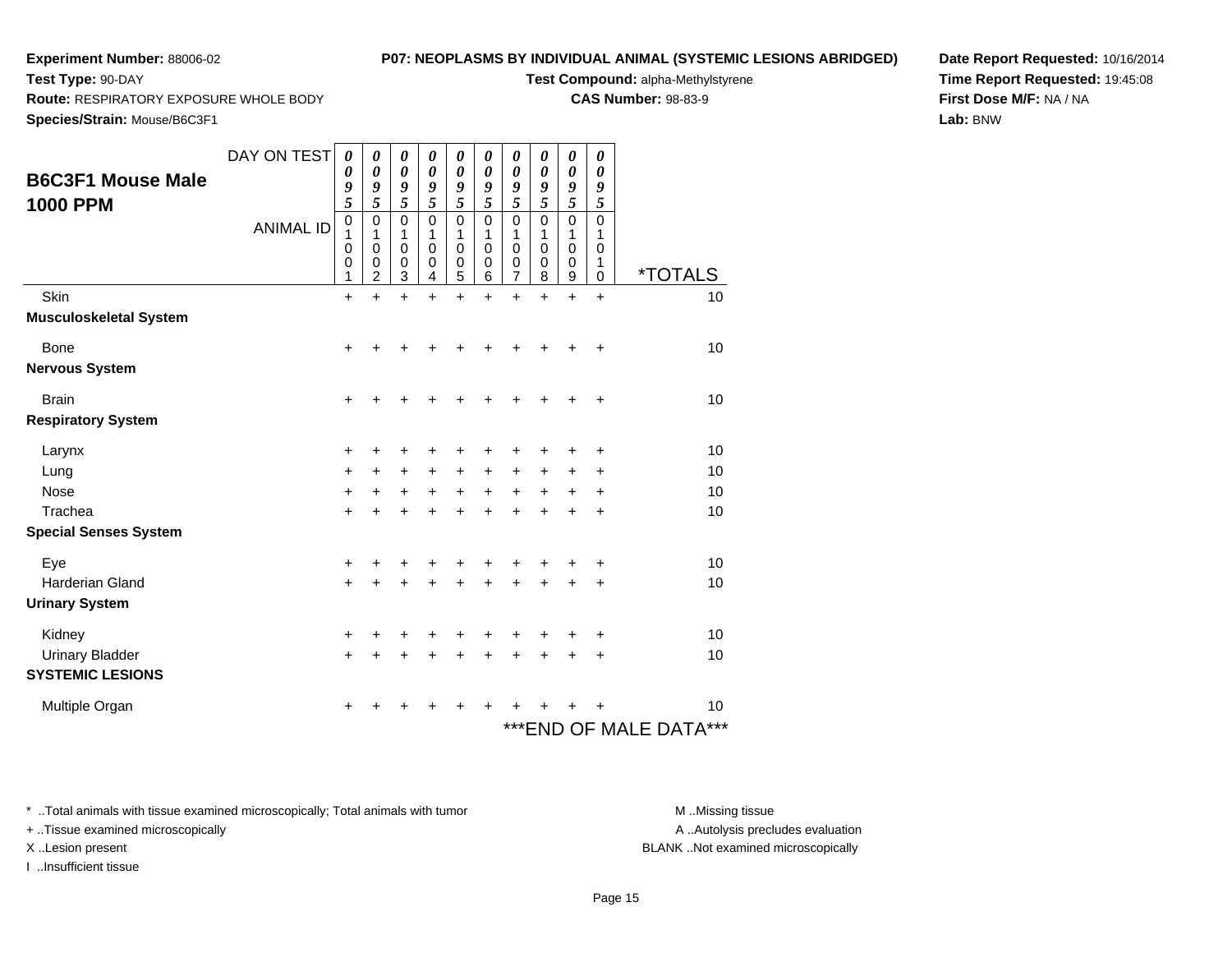**Test Type:** 90-DAY

## **P07: NEOPLASMS BY INDIVIDUAL ANIMAL (SYSTEMIC LESIONS ABRIDGED)**

**Test Compound:** alpha-Methylstyrene

**CAS Number:** 98-83-9

**Species/Strain:** Mouse/B6C3F1

**Route:** RESPIRATORY EXPOSURE WHOLE BODY

|                              | DAY ON TEST      | 0                | $\boldsymbol{\theta}$      | 0                          | 0                          | $\boldsymbol{\theta}$       | 0                | 0                          | 0         | 0             | 0                          |                       |
|------------------------------|------------------|------------------|----------------------------|----------------------------|----------------------------|-----------------------------|------------------|----------------------------|-----------|---------------|----------------------------|-----------------------|
| <b>B6C3F1 Mouse Female</b>   |                  | 0<br>9           | $\boldsymbol{\theta}$<br>9 | $\boldsymbol{\theta}$<br>9 | $\boldsymbol{\theta}$<br>9 | $\boldsymbol{\theta}$<br>9  | 0<br>9           | 0<br>9                     | 0<br>9    | 0<br>9        | 0<br>9                     |                       |
| <b>CONTROL</b>               |                  | 6                | 6                          | 6                          | 6                          | 6                           | 6                | 6                          | 6         | 6             | 6                          |                       |
|                              | <b>ANIMAL ID</b> | 0<br>$\mathbf 0$ | $\mathbf 0$<br>$\mathbf 0$ | 0<br>$\mathbf 0$           | $\mathbf 0$<br>$\mathbf 0$ | $\mathbf 0$<br>0            | 0<br>$\mathbf 0$ | $\mathbf 0$<br>$\mathbf 0$ | 0<br>0    | 0<br>$\Omega$ | $\mathbf 0$<br>$\mathbf 0$ |                       |
|                              |                  | 1<br>0           | $\mathbf{1}$<br>0          | 1<br>0                     | 1<br>0                     | $\mathbf{1}$<br>$\mathbf 0$ | 1<br>0           | $\mathbf{1}$<br>0          | 1<br>0    | 1<br>0        | 1<br>1                     |                       |
|                              |                  | 1                | $\overline{2}$             | 3                          | 4                          | $\overline{5}$              | 6                | 7                          | 8         | 9             | $\mathbf 0$                | <i><b>*TOTALS</b></i> |
| <b>Alimentary System</b>     |                  |                  |                            |                            |                            |                             |                  |                            |           |               |                            |                       |
| Esophagus                    |                  | +                | +                          | +                          | +                          | +                           | +                | +                          | +         | +             | +                          | 10                    |
| Gallbladder                  |                  | $\ddot{}$        | M                          | $\ddot{}$                  | $\ddot{}$                  | $\ddot{}$                   | м                | $\ddot{}$                  | $\ddot{}$ | $\ddot{}$     | $\ddot{}$                  | 8                     |
| Intestine Large, Cecum       |                  | +                | $\ddot{}$                  | +                          | +                          | +                           | $\ddot{}$        | +                          | $\ddot{}$ | +             | $\ddot{}$                  | 10                    |
| Intestine Large, Colon       |                  | $\ddot{}$        | $\ddot{}$                  | +                          | +                          | +                           | $\ddot{}$        | $\ddot{}$                  | +         | $\ddot{}$     | $\ddot{}$                  | 10                    |
| Intestine Large, Rectum      |                  | $\ddot{}$        | $\ddot{}$                  | $+$                        | $\ddot{}$                  | $\ddot{}$                   | $+$              | $\ddot{}$                  | $+$       | $\ddot{}$     | $+$                        | 10                    |
| Intestine Small, Duodenum    |                  | $\ddot{}$        | $\ddot{}$                  | $\ddot{}$                  | +                          | $\ddot{}$                   | $\ddot{}$        | $\ddot{}$                  | $+$       | $\ddot{}$     | $\ddot{}$                  | 10                    |
| Intestine Small, Ileum       |                  | $\ddot{}$        | $\ddot{}$                  | $\ddot{}$                  | $\ddot{}$                  | $\ddot{}$                   | $\ddot{}$        | $\ddot{}$                  | $\ddot{}$ | $\ddot{}$     | $\ddot{}$                  | 10                    |
| Intestine Small, Jejunum     |                  | $\ddot{}$        | +                          | $\ddot{}$                  | $\ddot{}$                  | $\ddot{}$                   | $\ddot{}$        | +                          | $\ddot{}$ | $\ddot{}$     | $\ddot{}$                  | 10                    |
| Liver                        |                  | $\ddot{}$        | +                          | $\ddot{}$                  | +                          | $\ddot{}$                   | $\ddot{}$        | $\ddot{}$                  | $\ddot{}$ | $\ddot{}$     | $\ddot{}$                  | 10                    |
| Pancreas                     |                  | $\ddot{}$        | $\ddot{}$                  | $\ddot{}$                  | $\ddot{}$                  | $\ddot{}$                   | $\ddot{}$        | $\ddot{}$                  | $\ddot{}$ | $\ddot{}$     | $\ddot{}$                  | 10                    |
| Salivary Glands              |                  | $\ddot{}$        | $\ddot{}$                  | $\ddot{}$                  | $\ddot{}$                  | $\ddot{}$                   | $\ddot{}$        | $\ddot{}$                  | $+$       | $\ddot{}$     | $+$                        | 10                    |
| Stomach, Forestomach         |                  | +                | $\ddot{}$                  | +                          | +                          | +                           | +                | $\ddot{}$                  | $\ddot{}$ | +             | +                          | 10                    |
| Stomach, Glandular           |                  | $\ddot{}$        | $\ddot{}$                  | $\ddot{}$                  | $\ddot{}$                  | $\ddot{}$                   | $\ddot{}$        | $\ddot{}$                  | $\ddot{}$ | $\ddot{}$     | $\ddot{}$                  | 10                    |
| <b>Cardiovascular System</b> |                  |                  |                            |                            |                            |                             |                  |                            |           |               |                            |                       |
| Heart                        |                  | $\ddot{}$        |                            |                            |                            |                             |                  |                            |           |               |                            | 10                    |
| <b>Endocrine System</b>      |                  |                  |                            |                            |                            |                             |                  |                            |           |               |                            |                       |
| <b>Adrenal Cortex</b>        |                  | +                | +                          | +                          | +                          | +                           | +                | +                          | +         | +             | +                          | 10                    |
| Adrenal Medulla              |                  | +                | +                          | $\ddot{}$                  | +                          | $\ddot{}$                   | +                | +                          | $\ddot{}$ | +             | +                          | 10                    |
| Islets, Pancreatic           |                  | $\ddot{}$        | $\ddot{}$                  | $\ddot{}$                  | +                          | +                           | +                | $\ddot{}$                  | $\ddot{}$ | $\ddot{}$     | $\ddot{}$                  | 10                    |
| Parathyroid Gland            |                  | +                | +                          | +                          | +                          | $\ddot{}$                   | $\ddot{}$        | $\ddot{}$                  | +         | +             | $\ddot{}$                  | 10                    |

**Date Report Requested:** 10/16/2014**Time Report Requested:** 19:45:08**First Dose M/F:** NA / NA**Lab:** BNW

\* ..Total animals with tissue examined microscopically; Total animals with tumor **M** . Missing tissue M ..Missing tissue

+ ..Tissue examined microscopically

I ..Insufficient tissue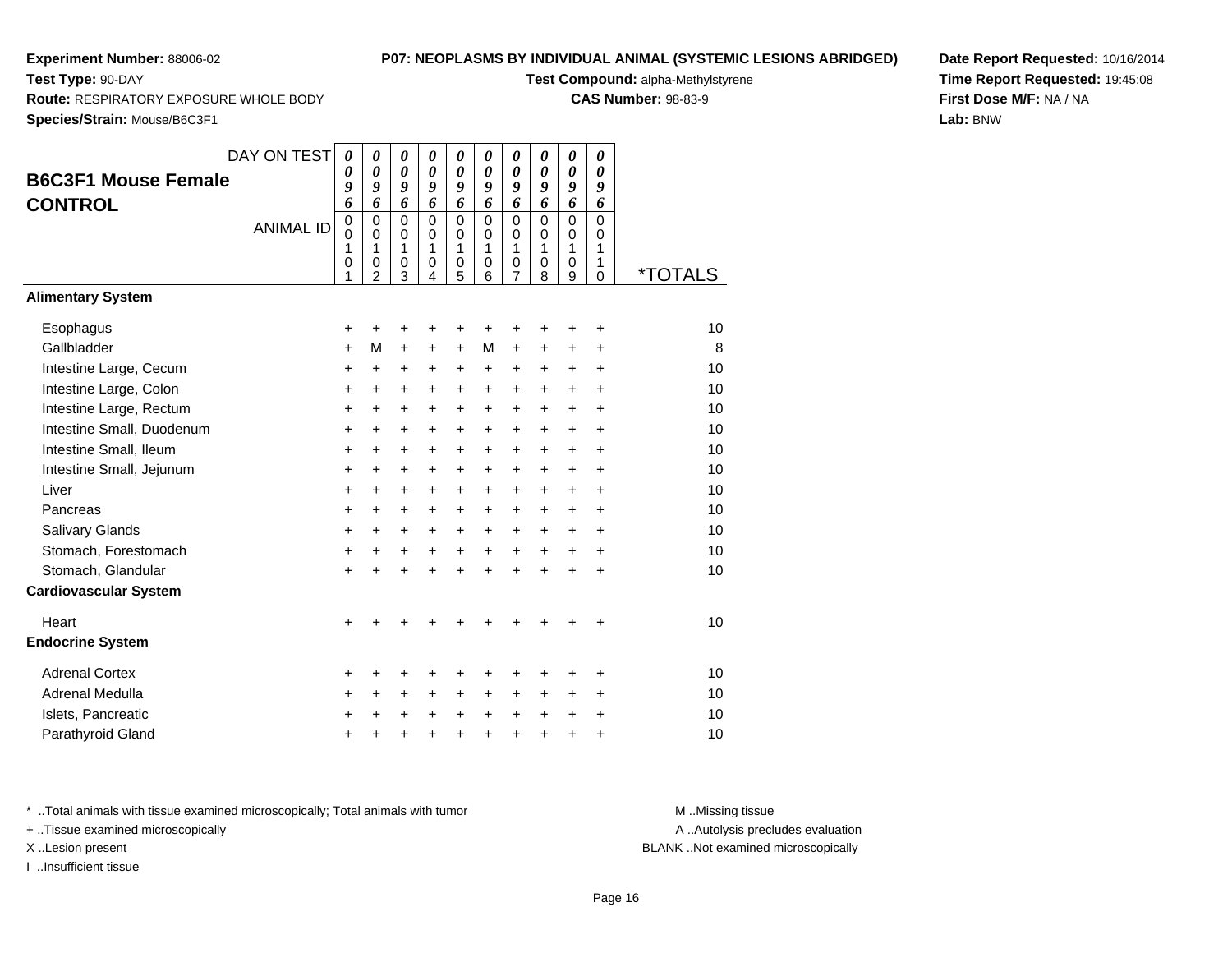**Test Type:** 90-DAY

## **P07: NEOPLASMS BY INDIVIDUAL ANIMAL (SYSTEMIC LESIONS ABRIDGED)**

**Test Compound:** alpha-Methylstyrene

**CAS Number:** 98-83-9

**Date Report Requested:** 10/16/2014**Time Report Requested:** 19:45:09**First Dose M/F:** NA / NA**Lab:** BNW

**Route:** RESPIRATORY EXPOSURE WHOLE BODY

**Species/Strain:** Mouse/B6C3F1

|                               | DAY ON TEST      | 0           | 0                     | 0                     | 0                     | 0                     | 0                           | 0                     | 0         | 0                     | 0           |                       |
|-------------------------------|------------------|-------------|-----------------------|-----------------------|-----------------------|-----------------------|-----------------------------|-----------------------|-----------|-----------------------|-------------|-----------------------|
| <b>B6C3F1 Mouse Female</b>    |                  | 0           | $\boldsymbol{\theta}$ | $\boldsymbol{\theta}$ | $\boldsymbol{\theta}$ | $\boldsymbol{\theta}$ | $\boldsymbol{\theta}$       | 0                     | 0         | $\boldsymbol{\theta}$ | 0           |                       |
|                               |                  | 9<br>6      | 9<br>6                | 9<br>6                | 9<br>6                | 9<br>6                | 9<br>6                      | 9<br>6                | 9<br>6    | 9<br>6                | 9<br>6      |                       |
| <b>CONTROL</b>                |                  | $\mathbf 0$ | $\mathbf 0$           | $\mathbf 0$           | $\mathbf 0$           | $\mathsf 0$           | $\mathbf 0$                 | $\mathbf 0$           | 0         | $\mathbf 0$           | $\mathbf 0$ |                       |
|                               | <b>ANIMAL ID</b> | 0           | $\mathbf 0$           | $\pmb{0}$             | 0                     | 0                     | $\mathbf 0$                 | 0                     | 0         | $\pmb{0}$             | $\mathbf 0$ |                       |
|                               |                  | 1<br>0      | 1<br>0                | 1<br>$\mathbf 0$      | 1<br>0                | 1<br>$\boldsymbol{0}$ | $\mathbf{1}$<br>$\mathbf 0$ | 1<br>$\boldsymbol{0}$ | 1<br>0    | 1<br>$\pmb{0}$        | 1<br>1      |                       |
|                               |                  | 1           | $\overline{c}$        | 3                     | 4                     | 5                     | 6                           | $\overline{7}$        | 8         | $\boldsymbol{9}$      | $\mathbf 0$ | <i><b>*TOTALS</b></i> |
| <b>Pituitary Gland</b>        |                  | $\ddot{}$   | $\ddot{}$             | $\ddot{}$             | $\ddot{}$             | $\ddot{}$             | $\ddot{}$                   | $\ddot{}$             | $\ddot{}$ | $\ddot{}$             | $\ddot{}$   | 10                    |
| <b>Thyroid Gland</b>          |                  | $\ddot{}$   | +                     | $\ddot{}$             |                       | $\ddot{}$             |                             | $\ddot{}$             | $\ddot{}$ | $\ddot{}$             | $\ddot{}$   | 10                    |
| <b>General Body System</b>    |                  |             |                       |                       |                       |                       |                             |                       |           |                       |             |                       |
| <b>NONE</b>                   |                  |             |                       |                       |                       |                       |                             |                       |           |                       |             |                       |
| <b>Genital System</b>         |                  |             |                       |                       |                       |                       |                             |                       |           |                       |             |                       |
| <b>Clitoral Gland</b>         |                  | +           | +                     | +                     |                       | +                     |                             | M                     |           |                       | +           | 9                     |
| Ovary                         |                  | +           | $\ddot{}$             | $\ddot{}$             | $\ddot{}$             | $\ddot{}$             | $\ddot{}$                   | +                     | $\ddot{}$ | $\ddot{}$             | +           | 10                    |
| <b>Uterus</b>                 |                  | +           |                       | +                     | +                     | $\div$                | ÷                           | +                     | $\div$    | +                     | $\ddot{}$   | 10                    |
| <b>Hematopoietic System</b>   |                  |             |                       |                       |                       |                       |                             |                       |           |                       |             |                       |
| <b>Bone Marrow</b>            |                  | +           | +                     | +                     | +                     | +                     | +                           | +                     | +         | +                     | +           | 10                    |
| Lymph Node, Bronchial         |                  | $\ddot{}$   | $\ddot{}$             | M                     | $\ddot{}$             | M                     | M                           | $\ddot{}$             | +         | +                     | $\ddot{}$   | $\overline{7}$        |
| Lymph Node, Mandibular        |                  | +           | +                     | $\ddot{}$             | $\ddot{}$             | M                     | $\ddot{}$                   | $\ddot{}$             | $\ddot{}$ | $\ddot{}$             | +           | 9                     |
| Lymph Node, Mediastinal       |                  | +           | $+$                   | M                     | $\ddot{}$             | M                     | M                           | M                     | м         | $\ddot{}$             | $\ddot{}$   | 5                     |
| Lymph Node, Mesenteric        |                  | +           | +                     | +                     | +                     | +                     | $\pm$                       | $\ddot{}$             | +         | $\ddot{}$             | $\ddot{}$   | 10                    |
| Spleen                        |                  | +           | +                     | $\ddot{}$             | $\ddot{}$             | $\ddot{}$             | $\ddot{}$                   | $\ddot{}$             | $\ddot{}$ | $\ddot{}$             | $\ddot{}$   | 10                    |
| Thymus                        |                  | $\ddot{}$   | $\ddot{}$             | $\ddot{}$             | $\ddot{}$             | $\ddot{}$             | $\ddot{}$                   | $\ddot{}$             | $\ddot{}$ | $\ddot{}$             | $\ddot{}$   | 10                    |
| <b>Integumentary System</b>   |                  |             |                       |                       |                       |                       |                             |                       |           |                       |             |                       |
| <b>Mammary Gland</b>          |                  | +           |                       | +                     |                       |                       |                             | +                     | +         | +                     | +           | 10                    |
| Skin                          |                  | +           |                       | +                     |                       | +                     |                             | +                     | +         | +                     | +           | 10                    |
| <b>Musculoskeletal System</b> |                  |             |                       |                       |                       |                       |                             |                       |           |                       |             |                       |

\* ..Total animals with tissue examined microscopically; Total animals with tumor **M** . Missing tissue M ..Missing tissue

+ ..Tissue examined microscopically

I ..Insufficient tissue

A ..Autolysis precludes evaluation

X ..Lesion present BLANK ..Not examined microscopically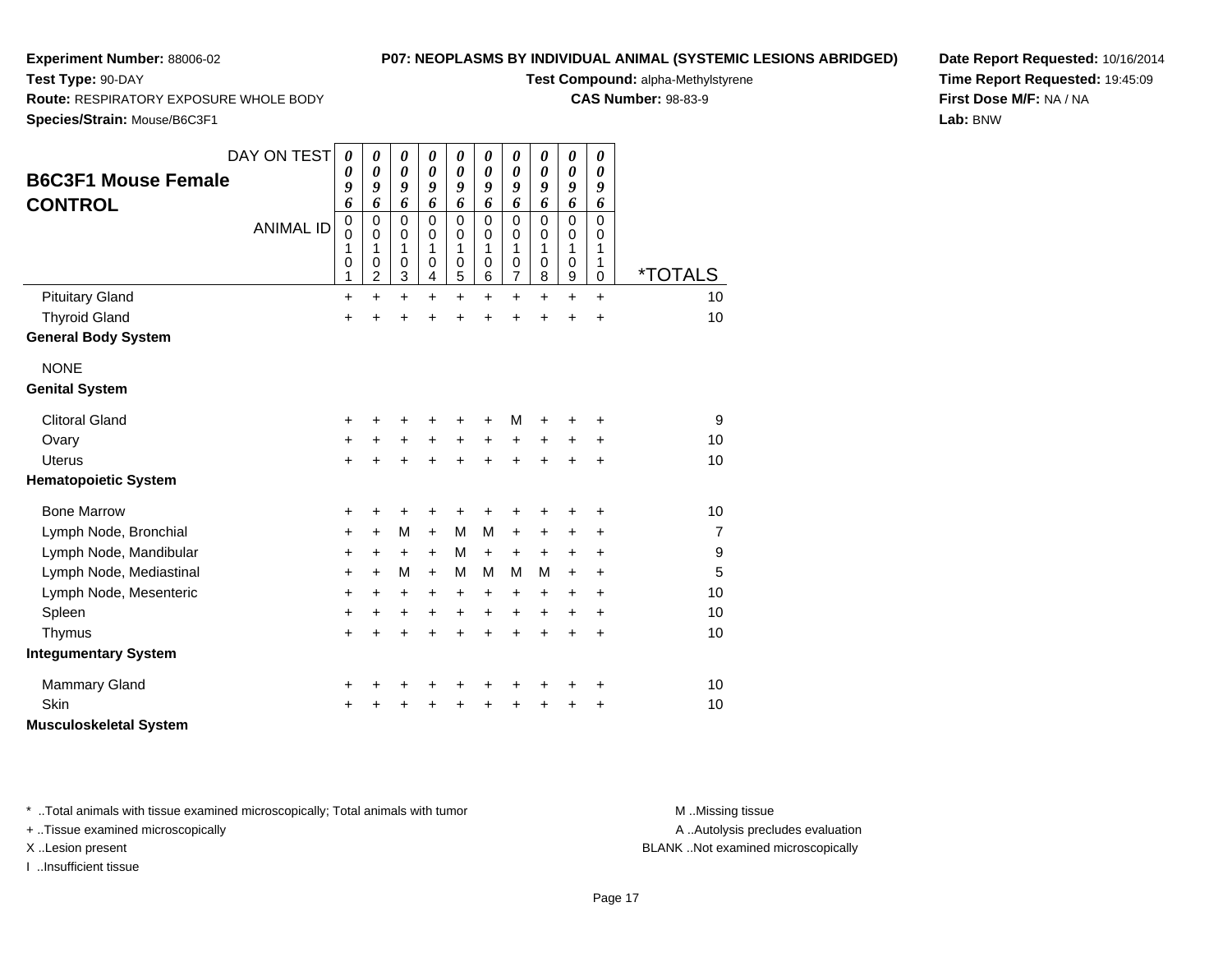**Test Type:** 90-DAY

# **P07: NEOPLASMS BY INDIVIDUAL ANIMAL (SYSTEMIC LESIONS ABRIDGED)**

**Test Compound:** alpha-Methylstyrene

**CAS Number:** 98-83-9

**Date Report Requested:** 10/16/2014**Time Report Requested:** 19:45:09**First Dose M/F:** NA / NA**Lab:** BNW

**Route:** RESPIRATORY EXPOSURE WHOLE BODY

**Species/Strain:** Mouse/B6C3F1

| <b>B6C3F1 Mouse Female</b><br><b>CONTROL</b>      | DAY ON TEST<br><b>ANIMAL ID</b> | $\boldsymbol{\theta}$<br>0<br>9<br>6<br>$\pmb{0}$<br>$\mathbf 0$<br>$\mathbf{1}$<br>$\pmb{0}$<br>1 | 0<br>$\boldsymbol{\theta}$<br>9<br>6<br>$\mathbf 0$<br>$\mathbf 0$<br>1<br>$\mathbf 0$<br>$\overline{2}$ | 0<br>0<br>9<br>6<br>$\mathbf 0$<br>$\mathbf 0$<br>1<br>0<br>3 | 0<br>$\boldsymbol{\theta}$<br>9<br>6<br>$\mathbf 0$<br>0<br>1<br>0<br>4 | 0<br>0<br>9<br>6<br>$\mathbf 0$<br>$\mathbf 0$<br>1<br>$\pmb{0}$<br>5 | 0<br>$\boldsymbol{\theta}$<br>$\boldsymbol{g}$<br>6<br>$\mathbf 0$<br>$\mathbf 0$<br>1<br>0<br>6 | 0<br>0<br>9<br>6<br>$\mathbf 0$<br>$\mathbf 0$<br>1<br>$\mathbf 0$<br>$\overline{7}$ | 0<br>$\boldsymbol{\theta}$<br>$\boldsymbol{q}$<br>6<br>$\mathbf 0$<br>0<br>1<br>$\Omega$<br>8 | 0<br>0<br>9<br>6<br>$\mathbf 0$<br>0<br>1<br>0<br>9 | 0<br>$\boldsymbol{\theta}$<br>9<br>6<br>$\mathbf 0$<br>$\mathbf 0$<br>$\mathbf 1$<br>1<br>$\mathbf 0$ | <i><b>*TOTALS</b></i> |
|---------------------------------------------------|---------------------------------|----------------------------------------------------------------------------------------------------|----------------------------------------------------------------------------------------------------------|---------------------------------------------------------------|-------------------------------------------------------------------------|-----------------------------------------------------------------------|--------------------------------------------------------------------------------------------------|--------------------------------------------------------------------------------------|-----------------------------------------------------------------------------------------------|-----------------------------------------------------|-------------------------------------------------------------------------------------------------------|-----------------------|
| Bone                                              |                                 | $\ddot{}$                                                                                          | $\ddot{}$                                                                                                | $\ddot{}$                                                     | ÷.                                                                      | $\ddot{}$                                                             | $\ddot{}$                                                                                        | $\ddot{}$                                                                            | $\ddot{}$                                                                                     | $\ddot{}$                                           | $+$                                                                                                   | 10                    |
| <b>Nervous System</b>                             |                                 |                                                                                                    |                                                                                                          |                                                               |                                                                         |                                                                       |                                                                                                  |                                                                                      |                                                                                               |                                                     |                                                                                                       |                       |
| <b>Brain</b>                                      |                                 | $\ddot{}$                                                                                          |                                                                                                          |                                                               |                                                                         |                                                                       |                                                                                                  |                                                                                      |                                                                                               |                                                     | $\ddot{}$                                                                                             | 10                    |
| <b>Respiratory System</b>                         |                                 |                                                                                                    |                                                                                                          |                                                               |                                                                         |                                                                       |                                                                                                  |                                                                                      |                                                                                               |                                                     |                                                                                                       |                       |
| Larynx                                            |                                 | +                                                                                                  | +                                                                                                        | ٠                                                             | ٠                                                                       | +                                                                     |                                                                                                  |                                                                                      | ٠                                                                                             | ٠                                                   | ÷                                                                                                     | 10                    |
| Lung                                              |                                 | $\ddot{}$                                                                                          | $\ddot{}$                                                                                                | $\ddot{}$                                                     | $\ddot{}$                                                               | $\ddot{}$                                                             | $\ddot{}$                                                                                        | $+$                                                                                  | $\ddot{}$                                                                                     | $\ddot{}$                                           | $\ddot{}$                                                                                             | 10                    |
| <b>Nose</b>                                       |                                 | $\ddot{}$                                                                                          | +                                                                                                        | $\ddot{}$                                                     | $\ddot{}$                                                               | $\ddot{}$                                                             | $\ddot{}$                                                                                        | $\ddot{}$                                                                            | $\ddot{}$                                                                                     | +                                                   | +                                                                                                     | 10                    |
| Trachea                                           |                                 | $\ddot{}$                                                                                          |                                                                                                          | +                                                             | +                                                                       | $\div$                                                                | ÷                                                                                                | ÷                                                                                    | +                                                                                             | +                                                   | $\ddot{}$                                                                                             | 10                    |
| <b>Special Senses System</b>                      |                                 |                                                                                                    |                                                                                                          |                                                               |                                                                         |                                                                       |                                                                                                  |                                                                                      |                                                                                               |                                                     |                                                                                                       |                       |
| Eye                                               |                                 | $\ddot{}$                                                                                          |                                                                                                          |                                                               |                                                                         |                                                                       |                                                                                                  |                                                                                      |                                                                                               |                                                     | $\ddot{}$                                                                                             | 10                    |
| Harderian Gland                                   |                                 | $\ddot{}$                                                                                          |                                                                                                          |                                                               |                                                                         | +                                                                     |                                                                                                  | +                                                                                    | +                                                                                             | +                                                   | $\ddot{}$                                                                                             | 10                    |
| <b>Urinary System</b>                             |                                 |                                                                                                    |                                                                                                          |                                                               |                                                                         |                                                                       |                                                                                                  |                                                                                      |                                                                                               |                                                     |                                                                                                       |                       |
| Kidney                                            |                                 | +                                                                                                  |                                                                                                          |                                                               |                                                                         |                                                                       |                                                                                                  |                                                                                      |                                                                                               |                                                     | +                                                                                                     | 10                    |
| <b>Urinary Bladder</b><br><b>SYSTEMIC LESIONS</b> |                                 | $\ddot{}$                                                                                          |                                                                                                          |                                                               |                                                                         | +                                                                     |                                                                                                  | +                                                                                    | $\ddot{}$                                                                                     | $\ddot{}$                                           | $\ddot{}$                                                                                             | 10                    |
| Multiple Organ                                    |                                 | +                                                                                                  |                                                                                                          |                                                               |                                                                         |                                                                       |                                                                                                  |                                                                                      |                                                                                               |                                                     | +                                                                                                     | 10                    |

\* ..Total animals with tissue examined microscopically; Total animals with tumor **M** . Missing tissue M ..Missing tissue

+ ..Tissue examined microscopically

I ..Insufficient tissue

A ..Autolysis precludes evaluation

X ..Lesion present BLANK ..Not examined microscopically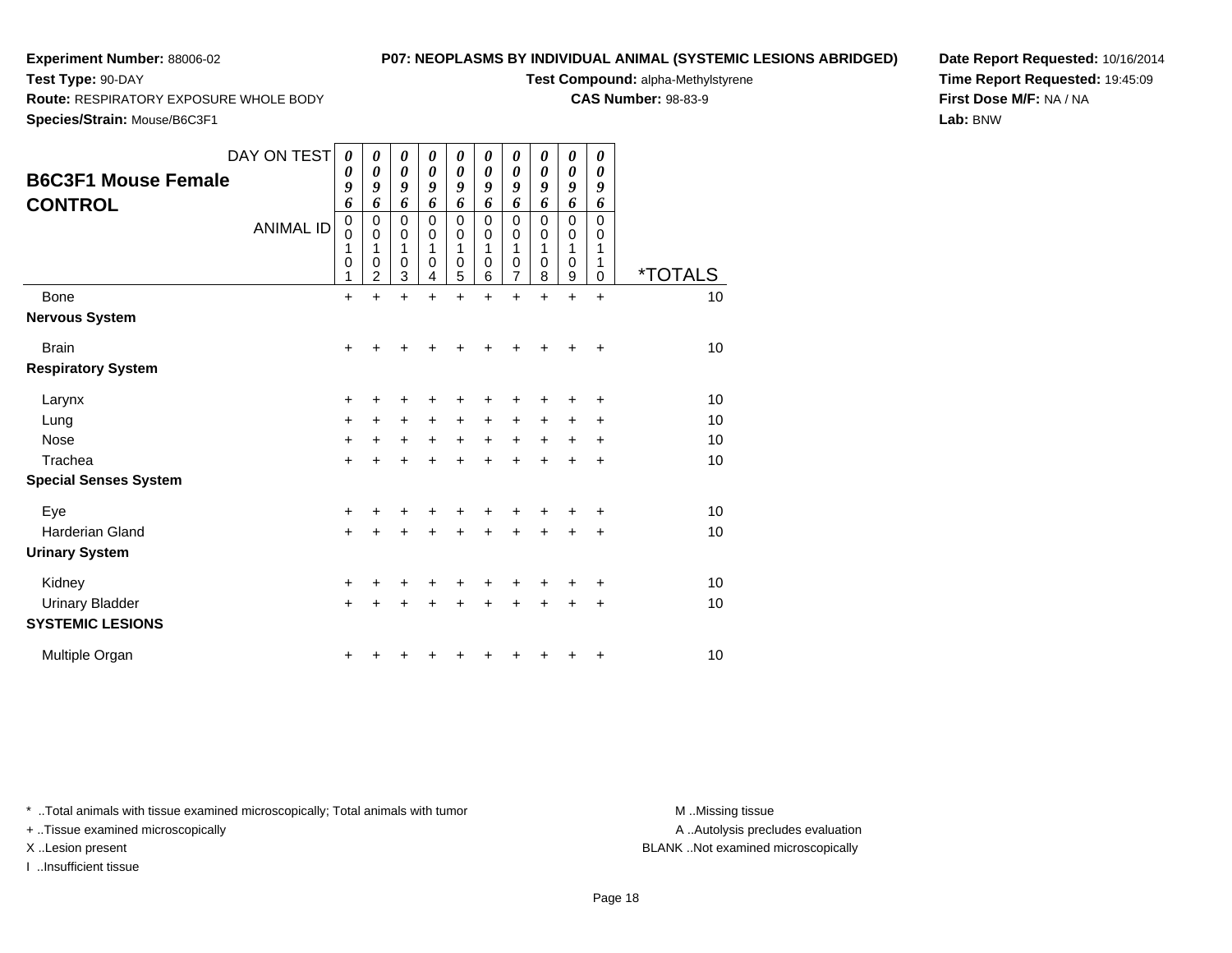**Test Type:** 90-DAY

# **P07: NEOPLASMS BY INDIVIDUAL ANIMAL (SYSTEMIC LESIONS ABRIDGED)**

**Test Compound:** alpha-Methylstyrene

**CAS Number:** 98-83-9

**Route:** RESPIRATORY EXPOSURE WHOLE BODY

**Date Report Requested:** 10/16/2014**Time Report Requested:** 19:45:09**First Dose M/F:** NA / NA**Lab:** BNW

| Species/Strain: Mouse/B6C3F1                                                   |                  |                                                   |                                                                                        |                                                                                    |                                                                       |                                                                         |                                                                           |                                                                  |                                                   |                                                                         |                                                   |                       |
|--------------------------------------------------------------------------------|------------------|---------------------------------------------------|----------------------------------------------------------------------------------------|------------------------------------------------------------------------------------|-----------------------------------------------------------------------|-------------------------------------------------------------------------|---------------------------------------------------------------------------|------------------------------------------------------------------|---------------------------------------------------|-------------------------------------------------------------------------|---------------------------------------------------|-----------------------|
| <b>B6C3F1 Mouse Female</b><br><b>75 PPM</b>                                    | DAY ON TEST      | $\boldsymbol{\theta}$<br>0<br>9<br>6              | $\boldsymbol{\theta}$<br>0<br>9<br>6                                                   | $\pmb{\theta}$<br>$\boldsymbol{\theta}$<br>$\boldsymbol{g}$<br>6                   | $\pmb{\theta}$<br>$\boldsymbol{\theta}$<br>9<br>6                     | $\pmb{\theta}$<br>$\boldsymbol{\theta}$<br>9<br>6                       | $\pmb{\theta}$<br>$\pmb{\theta}$<br>9<br>6                                | $\pmb{\theta}$<br>$\boldsymbol{\theta}$<br>$\boldsymbol{g}$<br>6 | $\pmb{\theta}$<br>$\boldsymbol{\theta}$<br>9<br>6 | $\boldsymbol{\theta}$<br>$\boldsymbol{\theta}$<br>$\boldsymbol{g}$<br>6 | $\pmb{\theta}$<br>$\boldsymbol{\theta}$<br>9<br>6 |                       |
|                                                                                | <b>ANIMAL ID</b> | $\mathbf 0$<br>$\mathbf 0$<br>3<br>$\pmb{0}$<br>1 | $\pmb{0}$<br>$\mathbf 0$<br>$\ensuremath{\mathsf{3}}$<br>$\mathbf 0$<br>$\overline{2}$ | $\pmb{0}$<br>$\mathbf 0$<br>$\ensuremath{\mathsf{3}}$<br>$\pmb{0}$<br>$\mathbf{3}$ | $\pmb{0}$<br>$\mathbf 0$<br>$\ensuremath{\mathsf{3}}$<br>$\,0\,$<br>4 | $\mathbf 0$<br>$\pmb{0}$<br>$\ensuremath{\mathsf{3}}$<br>$\pmb{0}$<br>5 | $\pmb{0}$<br>$\mathbf 0$<br>$\ensuremath{\mathsf{3}}$<br>$\mathbf 0$<br>6 | 0<br>$\mathbf 0$<br>$\ensuremath{\mathsf{3}}$<br>$\pmb{0}$<br>7  | 0<br>$\pmb{0}$<br>3<br>$\mathbf 0$<br>8           | $\pmb{0}$<br>$\pmb{0}$<br>$\sqrt{3}$<br>$\pmb{0}$<br>9                  | $\pmb{0}$<br>0<br>3<br>1<br>0                     | <i><b>*TOTALS</b></i> |
| <b>Alimentary System</b>                                                       |                  |                                                   |                                                                                        |                                                                                    |                                                                       |                                                                         |                                                                           |                                                                  |                                                   |                                                                         |                                                   |                       |
| Liver<br><b>Cardiovascular System</b>                                          |                  |                                                   |                                                                                        |                                                                                    |                                                                       |                                                                         |                                                                           |                                                                  |                                                   |                                                                         | $\ddot{}$                                         | 10                    |
| <b>NONE</b><br><b>Endocrine System</b>                                         |                  |                                                   |                                                                                        |                                                                                    |                                                                       |                                                                         |                                                                           |                                                                  |                                                   |                                                                         |                                                   |                       |
| <b>NONE</b><br><b>General Body System</b>                                      |                  |                                                   |                                                                                        |                                                                                    |                                                                       |                                                                         |                                                                           |                                                                  |                                                   |                                                                         |                                                   |                       |
| <b>NONE</b><br><b>Genital System</b>                                           |                  |                                                   |                                                                                        |                                                                                    |                                                                       |                                                                         |                                                                           |                                                                  |                                                   |                                                                         |                                                   |                       |
| <b>NONE</b><br><b>Hematopoietic System</b>                                     |                  |                                                   |                                                                                        |                                                                                    |                                                                       |                                                                         |                                                                           |                                                                  |                                                   |                                                                         |                                                   |                       |
| <b>NONE</b><br><b>Integumentary System</b>                                     |                  |                                                   |                                                                                        |                                                                                    |                                                                       |                                                                         |                                                                           |                                                                  |                                                   |                                                                         |                                                   |                       |
| <b>NONE</b><br><b>Musculoskeletal System</b>                                   |                  |                                                   |                                                                                        |                                                                                    |                                                                       |                                                                         |                                                                           |                                                                  |                                                   |                                                                         |                                                   |                       |
| <b>NONE</b><br><b>Nervous System</b>                                           |                  |                                                   |                                                                                        |                                                                                    |                                                                       |                                                                         |                                                                           |                                                                  |                                                   |                                                                         |                                                   |                       |
| <b>NONE</b>                                                                    |                  |                                                   |                                                                                        |                                                                                    |                                                                       |                                                                         |                                                                           |                                                                  |                                                   |                                                                         |                                                   |                       |
| * Total animals with tissue examined microscopically; Total animals with tumor |                  |                                                   |                                                                                        |                                                                                    |                                                                       |                                                                         |                                                                           |                                                                  |                                                   |                                                                         |                                                   | M.Missing tissue      |

+ ..Tissue examined microscopically

I ..Insufficient tissue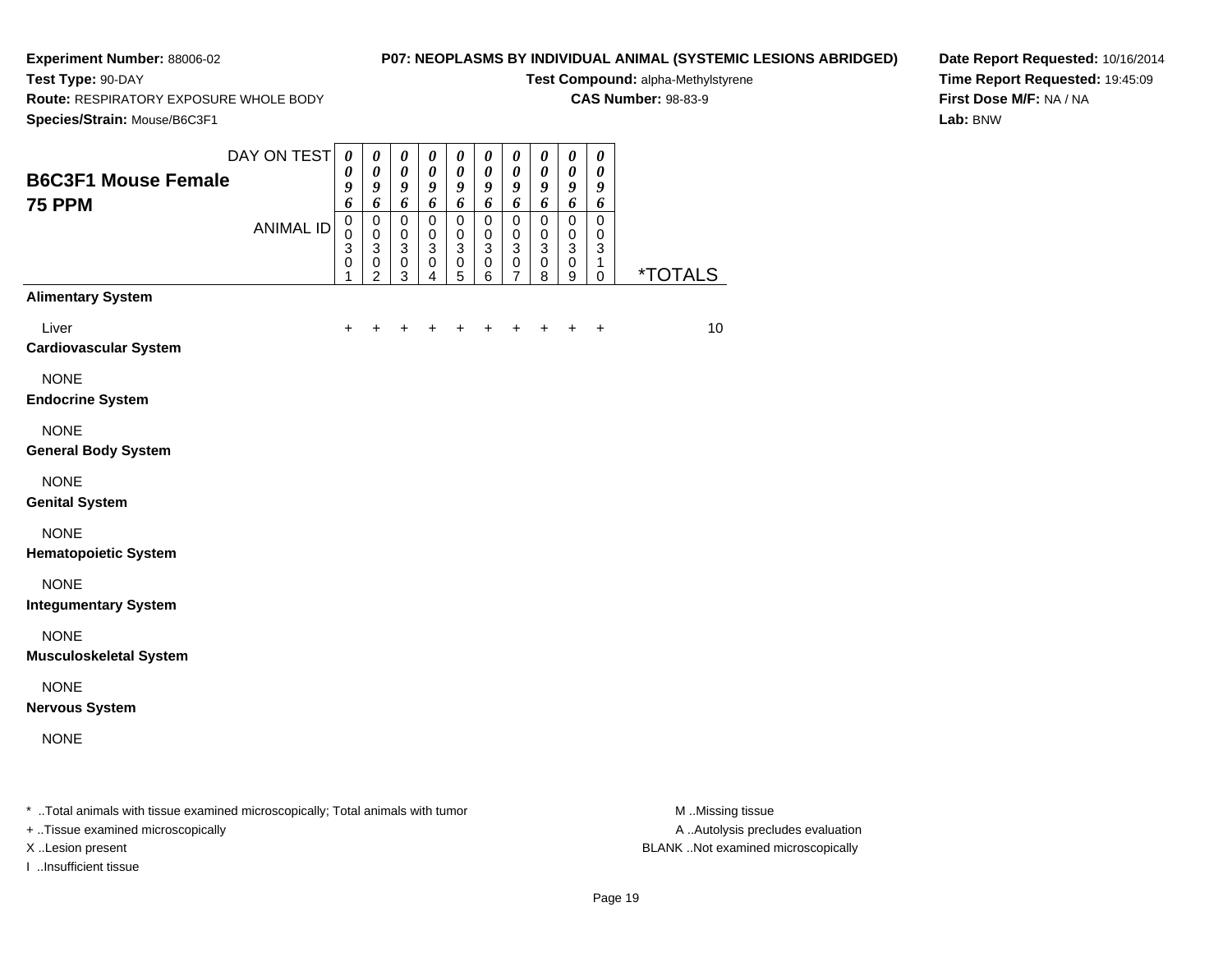**Test Type:** 90-DAY

# **P07: NEOPLASMS BY INDIVIDUAL ANIMAL (SYSTEMIC LESIONS ABRIDGED)**

**Test Compound:** alpha-Methylstyrene

**CAS Number:** 98-83-9

**Species/Strain:** Mouse/B6C3F1

**Route:** RESPIRATORY EXPOSURE WHOLE BODY

**Date Report Requested:** 10/16/2014**Time Report Requested:** 19:45:09**First Dose M/F:** NA / NA**Lab:** BNW

| <b>B6C3F1 Mouse Female</b><br><b>75 PPM</b> | DAY ON TEST<br><b>ANIMAL ID</b> | $\boldsymbol{\theta}$<br>0<br>9<br>6<br>$\mathbf 0$<br>0<br>3<br>$\mathbf 0$ | 0<br>0<br>9<br>6<br>0<br>$\mathbf 0$<br>3<br>$\mathbf 0$<br>2 | 0<br>$\boldsymbol{\theta}$<br>9<br>6<br>0<br>$\pmb{0}$<br>$\mathbf{3}$<br>$\mathbf 0$<br>3 | 0<br>0<br>$\boldsymbol{g}$<br>6<br>0<br>$\mathbf 0$<br>3<br>$\mathbf 0$<br>4 | 0<br>0<br>$\boldsymbol{g}$<br>6<br>0<br>$\mathbf 0$<br>$\ensuremath{\mathsf{3}}$<br>$\mathbf 0$<br>5 | 0<br>0<br>9<br>6<br>0<br>0<br>3<br>0<br>6 | 0<br>0<br>9<br>6<br>0<br>0<br>3<br>0<br>7 | 0<br>0<br>9<br>6<br>0<br>0<br>3<br>0<br>8 | 0<br>0<br>9<br>6<br>0<br>$\pmb{0}$<br>$\ensuremath{\mathsf{3}}$<br>0<br>9 | 0<br>0<br>9<br>6<br>0<br>0<br>3<br>0 | <i><b>*TOTALS</b></i> |
|---------------------------------------------|---------------------------------|------------------------------------------------------------------------------|---------------------------------------------------------------|--------------------------------------------------------------------------------------------|------------------------------------------------------------------------------|------------------------------------------------------------------------------------------------------|-------------------------------------------|-------------------------------------------|-------------------------------------------|---------------------------------------------------------------------------|--------------------------------------|-----------------------|
| <b>Respiratory System</b>                   |                                 |                                                                              |                                                               |                                                                                            |                                                                              |                                                                                                      |                                           |                                           |                                           |                                                                           |                                      |                       |
| Nose<br><b>Special Senses System</b>        |                                 | $\ddot{}$                                                                    | +                                                             |                                                                                            |                                                                              | ٠                                                                                                    | +                                         | +                                         | $\div$                                    | $\ddot{}$                                                                 | $\overline{+}$                       | 10                    |
| <b>NONE</b><br><b>Urinary System</b>        |                                 |                                                                              |                                                               |                                                                                            |                                                                              |                                                                                                      |                                           |                                           |                                           |                                                                           |                                      |                       |
| <b>NONE</b><br><b>SYSTEMIC LESIONS</b>      |                                 |                                                                              |                                                               |                                                                                            |                                                                              |                                                                                                      |                                           |                                           |                                           |                                                                           |                                      |                       |
| Multiple Organ                              |                                 | +                                                                            |                                                               |                                                                                            |                                                                              |                                                                                                      |                                           |                                           |                                           |                                                                           | +                                    | 10                    |

\* ..Total animals with tissue examined microscopically; Total animals with tumor **M** . Missing tissue M ..Missing tissue

+ ..Tissue examined microscopically

I ..Insufficient tissue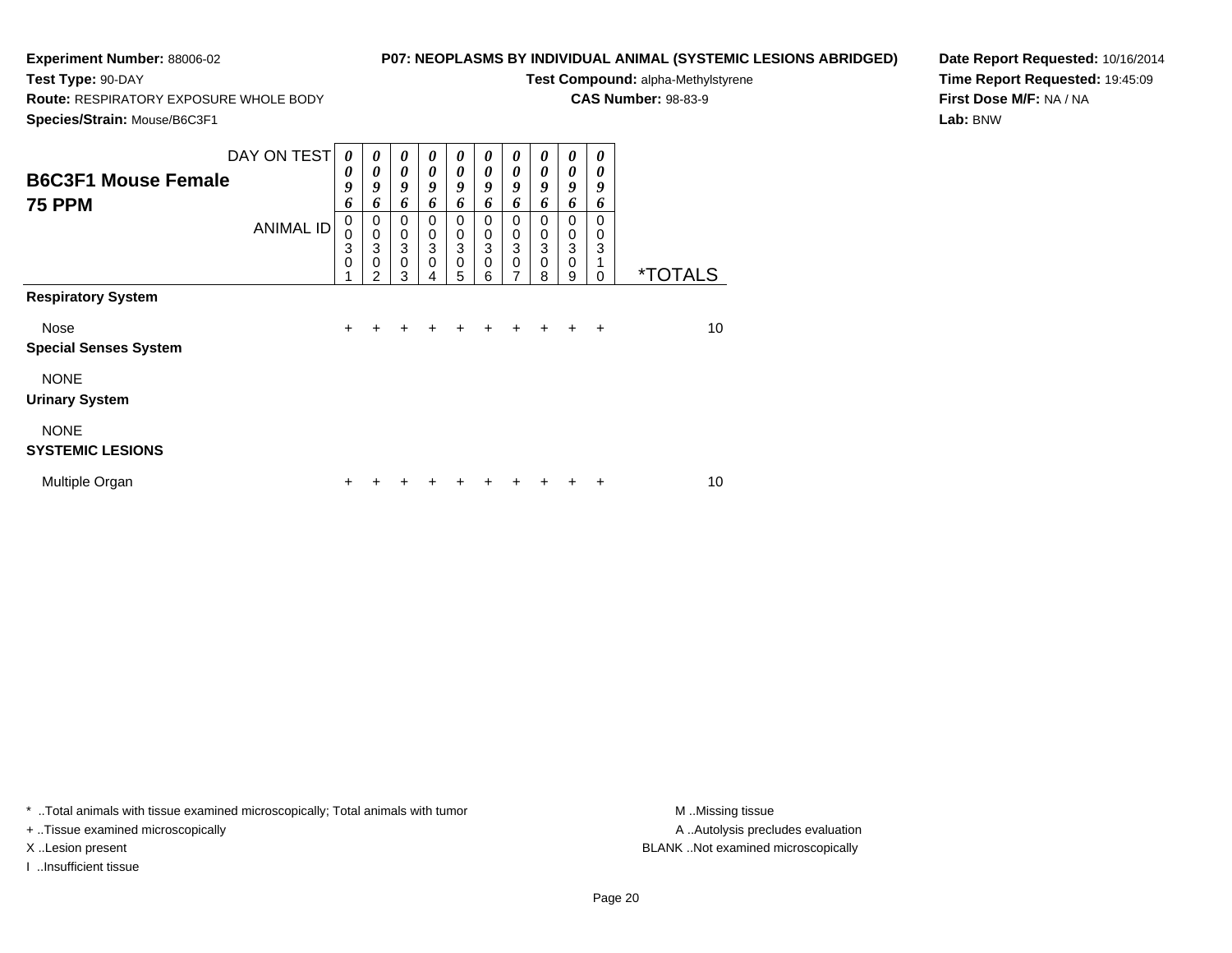**Test Type:** 90-DAY

# **P07: NEOPLASMS BY INDIVIDUAL ANIMAL (SYSTEMIC LESIONS ABRIDGED)**

**Test Compound:** alpha-Methylstyrene**CAS Number:** 98-83-9

**Species/Strain:** Mouse/B6C3F1

**Route:** RESPIRATORY EXPOSURE WHOLE BODY

**Date Report Requested:** 10/16/2014**Time Report Requested:** 19:45:09**First Dose M/F:** NA / NA**Lab:** BNW

|                                              | DAY ON TEST      | $\boldsymbol{\theta}$<br>$\boldsymbol{\theta}$ | 0<br>$\pmb{\theta}$              | 0<br>$\pmb{\theta}$                                     | 0<br>$\boldsymbol{\theta}$ | 0<br>$\boldsymbol{\theta}$       | 0<br>$\pmb{\theta}$                               | 0<br>$\pmb{\theta}$                                     | 0<br>$\pmb{\theta}$      | $\boldsymbol{\theta}$<br>$\pmb{\theta}$           | $\boldsymbol{\theta}$<br>$\boldsymbol{\theta}$ |                       |
|----------------------------------------------|------------------|------------------------------------------------|----------------------------------|---------------------------------------------------------|----------------------------|----------------------------------|---------------------------------------------------|---------------------------------------------------------|--------------------------|---------------------------------------------------|------------------------------------------------|-----------------------|
| <b>B6C3F1 Mouse Female</b><br><b>150 PPM</b> |                  | 9<br>6                                         | 9<br>6                           | 9<br>6                                                  | 9<br>6                     | 9<br>6                           | 9<br>6                                            | $\boldsymbol{g}$<br>6                                   | 9<br>6                   | $\boldsymbol{9}$<br>6                             | $\pmb{9}$<br>6                                 |                       |
|                                              | <b>ANIMAL ID</b> | $\mathbf 0$<br>$\mathbf 0$<br>5<br>$\pmb{0}$   | 0<br>$\pmb{0}$<br>5<br>$\pmb{0}$ | $\pmb{0}$<br>$\mathbf 0$<br>$\overline{5}$<br>$\pmb{0}$ | 0<br>0<br>5<br>0           | $\pmb{0}$<br>0<br>5<br>$\pmb{0}$ | $\mathbf 0$<br>0<br>$\overline{5}$<br>$\mathbf 0$ | $\pmb{0}$<br>$\mathbf 0$<br>$\overline{5}$<br>$\pmb{0}$ | 0<br>0<br>5<br>$\pmb{0}$ | $\mathbf 0$<br>0<br>$\overline{5}$<br>$\mathbf 0$ | $\mathbf 0$<br>0<br>5<br>1                     |                       |
| <b>Alimentary System</b>                     |                  | 1                                              | 2                                | 3                                                       | 4                          | 5                                | 6                                                 | 7                                                       | 8                        | $\boldsymbol{9}$                                  | $\mathbf 0$                                    | <i><b>*TOTALS</b></i> |
| Liver<br><b>Cardiovascular System</b>        |                  | $\ddot{}$                                      | +                                | +                                                       | +                          | +                                | +                                                 | +                                                       | +                        | $\ddot{}$                                         | $\ddot{}$                                      | 10                    |
| <b>NONE</b><br><b>Endocrine System</b>       |                  |                                                |                                  |                                                         |                            |                                  |                                                   |                                                         |                          |                                                   |                                                |                       |
| <b>NONE</b><br><b>General Body System</b>    |                  |                                                |                                  |                                                         |                            |                                  |                                                   |                                                         |                          |                                                   |                                                |                       |
| <b>NONE</b><br><b>Genital System</b>         |                  |                                                |                                  |                                                         |                            |                                  |                                                   |                                                         |                          |                                                   |                                                |                       |
| <b>NONE</b><br><b>Hematopoietic System</b>   |                  |                                                |                                  |                                                         |                            |                                  |                                                   |                                                         |                          |                                                   |                                                |                       |
| <b>NONE</b><br><b>Integumentary System</b>   |                  |                                                |                                  |                                                         |                            |                                  |                                                   |                                                         |                          |                                                   |                                                |                       |
| <b>NONE</b><br><b>Musculoskeletal System</b> |                  |                                                |                                  |                                                         |                            |                                  |                                                   |                                                         |                          |                                                   |                                                |                       |
| <b>NONE</b><br><b>Nervous System</b>         |                  |                                                |                                  |                                                         |                            |                                  |                                                   |                                                         |                          |                                                   |                                                |                       |
|                                              |                  |                                                |                                  |                                                         |                            |                                  |                                                   |                                                         |                          |                                                   |                                                |                       |

+ ..Tissue examined microscopically

I ..Insufficient tissue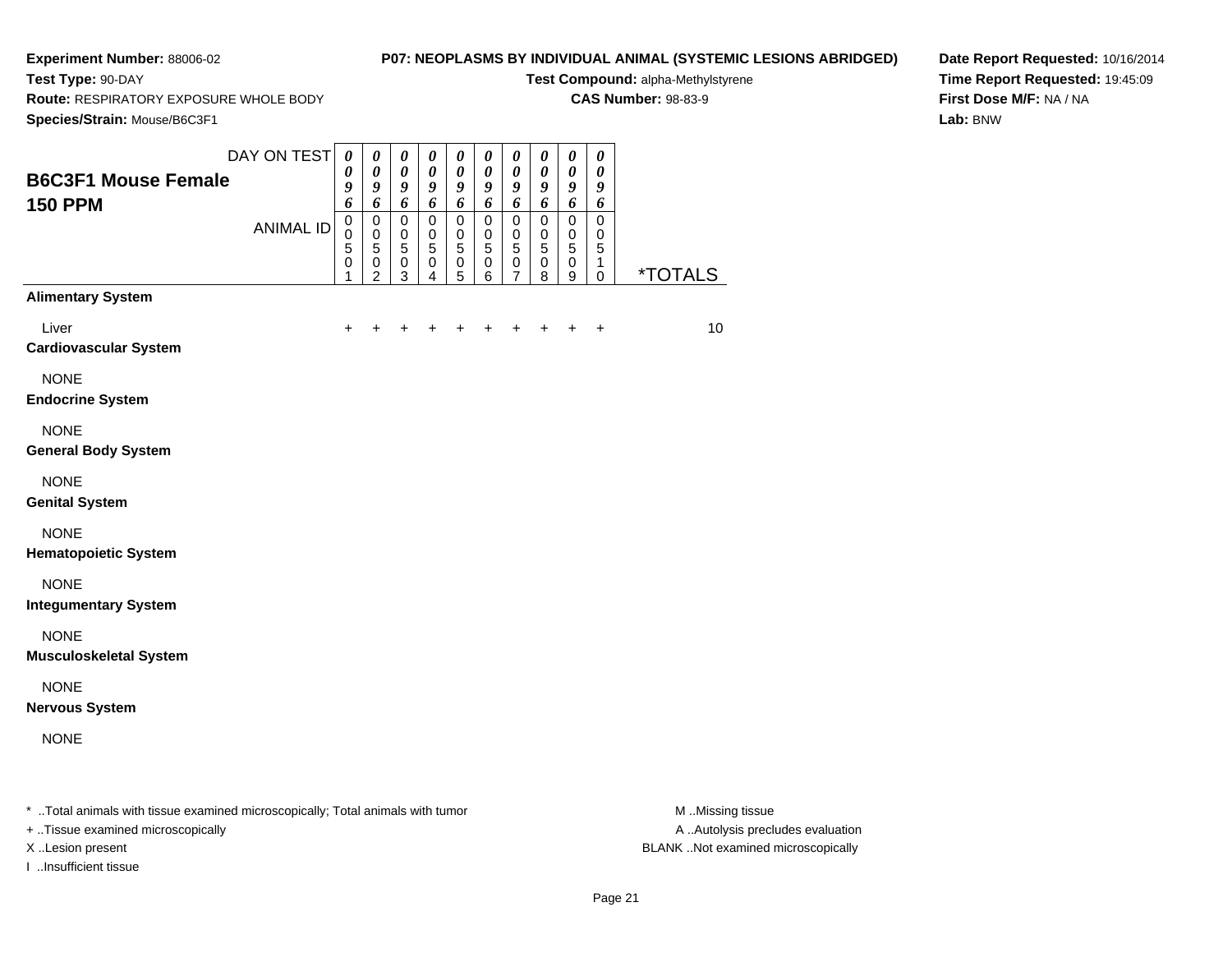**Test Type:** 90-DAY

# **P07: NEOPLASMS BY INDIVIDUAL ANIMAL (SYSTEMIC LESIONS ABRIDGED)**

**Test Compound:** alpha-Methylstyrene

**CAS Number:** 98-83-9

**Species/Strain:** Mouse/B6C3F1

**Route:** RESPIRATORY EXPOSURE WHOLE BODY

**Date Report Requested:** 10/16/2014**Time Report Requested:** 19:45:09**First Dose M/F:** NA / NA**Lab:** BNW

| <b>B6C3F1 Mouse Female</b><br><b>150 PPM</b> | DAY ON TEST<br><b>ANIMAL ID</b> | $\theta$<br>0<br>9<br>6<br>$\pmb{0}$<br>0 | 0<br>$\boldsymbol{\theta}$<br>9<br>6<br>$\pmb{0}$<br>$\pmb{0}$ | 0<br>$\boldsymbol{\theta}$<br>9<br>6<br>$\mathbf 0$<br>$\pmb{0}$ | 0<br>0<br>9<br>6<br>$\Omega$<br>0 | 0<br>$\boldsymbol{\theta}$<br>$\boldsymbol{g}$<br>6<br>$\Omega$<br>0 | 0<br>0<br>9<br>6<br>$\Omega$<br>0 | 0<br>0<br>9<br>6<br>$\mathbf 0$<br>$\pmb{0}$ | 0<br>0<br>9<br>6<br>$\Omega$<br>$\mathbf 0$ | 0<br>0<br>9<br>6<br>0<br>0 | 0<br>0<br>9<br>6<br>$\Omega$<br>0 |                       |
|----------------------------------------------|---------------------------------|-------------------------------------------|----------------------------------------------------------------|------------------------------------------------------------------|-----------------------------------|----------------------------------------------------------------------|-----------------------------------|----------------------------------------------|---------------------------------------------|----------------------------|-----------------------------------|-----------------------|
|                                              |                                 | 5<br>$\mathbf 0$                          | 5<br>$\mathbf 0$<br>$\overline{2}$                             | $\overline{5}$<br>$\mathbf 0$<br>3                               | 5<br>$\Omega$<br>4                | 5<br>$\mathbf 0$<br>5                                                | 5<br>$\Omega$<br>6                | 5<br>$\mathbf 0$<br>$\overline{7}$           | 5<br>0<br>8                                 | 5<br>$\mathbf 0$<br>9      | 5<br>1<br>0                       | <i><b>*TOTALS</b></i> |
| <b>Respiratory System</b>                    |                                 |                                           |                                                                |                                                                  |                                   |                                                                      |                                   |                                              |                                             |                            |                                   |                       |
| <b>Nose</b><br><b>Special Senses System</b>  |                                 | $\ddot{}$                                 | $\div$                                                         | ÷                                                                | $\div$                            | ÷                                                                    | $+$                               | $+$                                          | $+$                                         | $+$                        | $+$                               | 10                    |
| <b>NONE</b><br><b>Urinary System</b>         |                                 |                                           |                                                                |                                                                  |                                   |                                                                      |                                   |                                              |                                             |                            |                                   |                       |
| <b>NONE</b><br><b>SYSTEMIC LESIONS</b>       |                                 |                                           |                                                                |                                                                  |                                   |                                                                      |                                   |                                              |                                             |                            |                                   |                       |
| Multiple Organ                               |                                 | ٠                                         |                                                                |                                                                  |                                   |                                                                      |                                   |                                              |                                             |                            | ÷                                 | 10                    |

\* ..Total animals with tissue examined microscopically; Total animals with tumor **M** . Missing tissue M ..Missing tissue

+ ..Tissue examined microscopically

I ..Insufficient tissue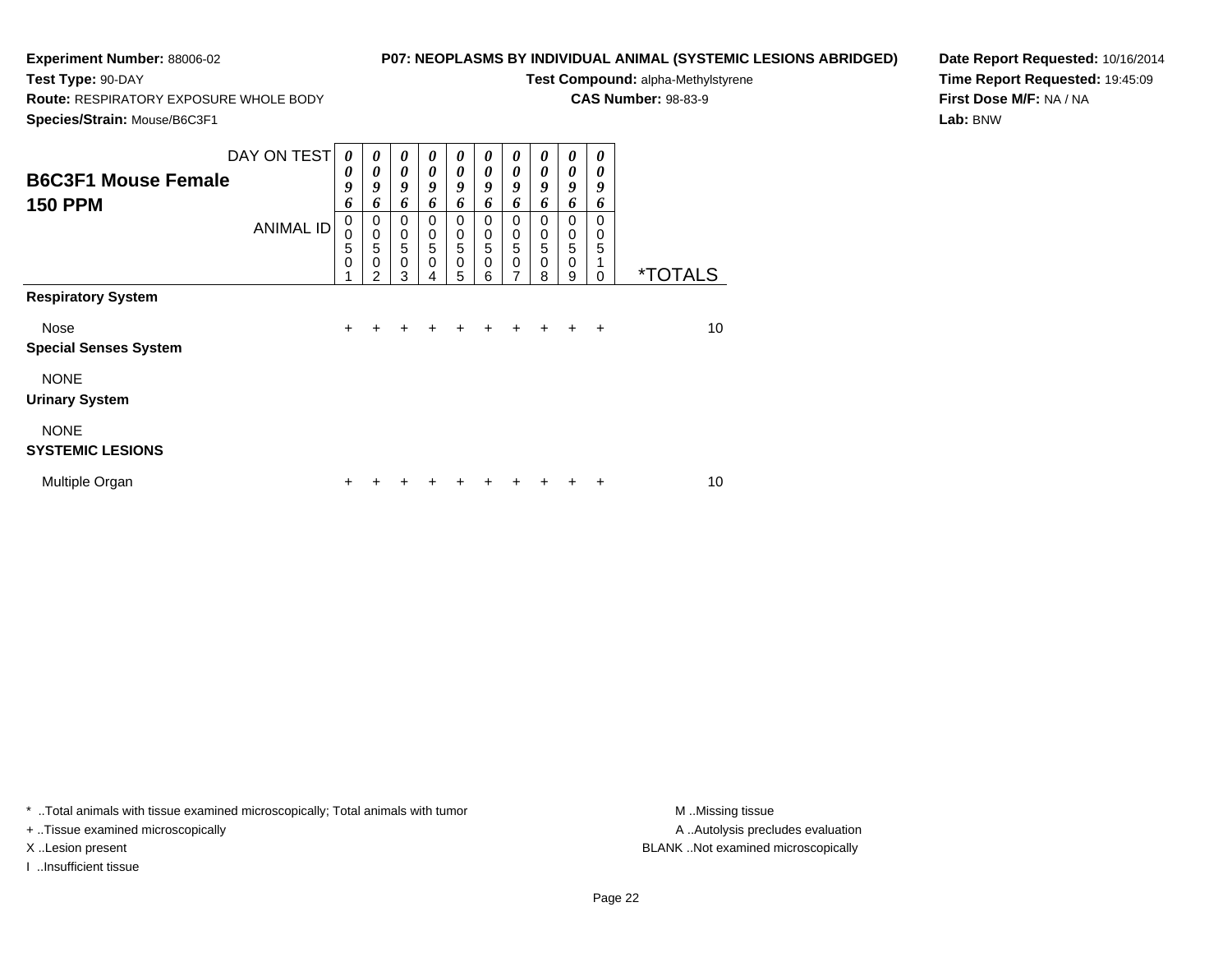**Test Type:** 90-DAY

# **P07: NEOPLASMS BY INDIVIDUAL ANIMAL (SYSTEMIC LESIONS ABRIDGED)**

**Test Compound:** alpha-Methylstyrene**CAS Number:** 98-83-9

**Route:** RESPIRATORY EXPOSURE WHOLE BODY

**Species/Strain:** Mouse/B6C3F1

**Date Report Requested:** 10/16/2014**Time Report Requested:** 19:45:09**First Dose M/F:** NA / NA**Lab:** BNW

| <b>B6C3F1 Mouse Female</b><br><b>300 PPM</b>                      | DAY ON TEST<br><b>ANIMAL ID</b> | $\boldsymbol{\theta}$<br>0<br>9<br>6<br>$\overline{0}$<br>$\mathbf 0$<br>$\overline{7}$<br>$\pmb{0}$<br>1 | 0<br>$\boldsymbol{\theta}$<br>9<br>6<br>$\mathsf 0$<br>$\pmb{0}$<br>$\overline{7}$<br>$\mathbf 0$<br>$\overline{2}$ | $\boldsymbol{\theta}$<br>$\boldsymbol{\theta}$<br>9<br>6<br>$\pmb{0}$<br>0<br>$\overline{7}$<br>$\pmb{0}$<br>3 | 0<br>$\pmb{\theta}$<br>9<br>6<br>$\mathbf 0$<br>0<br>$\overline{7}$<br>$\mathbf 0$<br>4 | 0<br>$\boldsymbol{\theta}$<br>9<br>6<br>$\mathbf 0$<br>$\mathbf 0$<br>$\overline{7}$<br>$\mathbf 0$<br>5 | 0<br>$\boldsymbol{\theta}$<br>9<br>6<br>$\pmb{0}$<br>$\mathbf 0$<br>$\overline{7}$<br>$\mathbf 0$<br>6 | 0<br>$\boldsymbol{\theta}$<br>9<br>6<br>$\pmb{0}$<br>0<br>$\overline{7}$<br>0<br>$\overline{7}$ | 0<br>$\boldsymbol{\theta}$<br>9<br>6<br>$\mathbf 0$<br>$\mathbf 0$<br>$\overline{7}$<br>$\mathbf 0$<br>8 | 0<br>$\pmb{\theta}$<br>9<br>6<br>$\mathbf 0$<br>0<br>$\overline{7}$<br>$\pmb{0}$<br>9 | 0<br>$\boldsymbol{\theta}$<br>9<br>6<br>$\mathbf 0$<br>0<br>$\overline{7}$<br>1<br>$\mathbf 0$ | <i><b>*TOTALS</b></i> |
|-------------------------------------------------------------------|---------------------------------|-----------------------------------------------------------------------------------------------------------|---------------------------------------------------------------------------------------------------------------------|----------------------------------------------------------------------------------------------------------------|-----------------------------------------------------------------------------------------|----------------------------------------------------------------------------------------------------------|--------------------------------------------------------------------------------------------------------|-------------------------------------------------------------------------------------------------|----------------------------------------------------------------------------------------------------------|---------------------------------------------------------------------------------------|------------------------------------------------------------------------------------------------|-----------------------|
| <b>Alimentary System</b><br>Liver<br><b>Cardiovascular System</b> |                                 | $+$                                                                                                       | $+$                                                                                                                 | $\ddot{}$                                                                                                      | $\ddot{}$                                                                               | +                                                                                                        | $\ddot{}$                                                                                              | $\pm$                                                                                           |                                                                                                          |                                                                                       | $\ddot{}$                                                                                      | 10                    |
| <b>NONE</b><br><b>Endocrine System</b>                            |                                 |                                                                                                           |                                                                                                                     |                                                                                                                |                                                                                         |                                                                                                          |                                                                                                        |                                                                                                 |                                                                                                          |                                                                                       |                                                                                                |                       |
| <b>NONE</b><br><b>General Body System</b>                         |                                 |                                                                                                           |                                                                                                                     |                                                                                                                |                                                                                         |                                                                                                          |                                                                                                        |                                                                                                 |                                                                                                          |                                                                                       |                                                                                                |                       |
| <b>NONE</b><br><b>Genital System</b>                              |                                 |                                                                                                           |                                                                                                                     |                                                                                                                |                                                                                         |                                                                                                          |                                                                                                        |                                                                                                 |                                                                                                          |                                                                                       |                                                                                                |                       |
| Ovary<br>Teratoma Benign<br><b>Hematopoietic System</b>           |                                 |                                                                                                           |                                                                                                                     |                                                                                                                |                                                                                         |                                                                                                          |                                                                                                        |                                                                                                 |                                                                                                          | $\ddot{}$<br>X                                                                        |                                                                                                | $\mathbf{1}$<br>1     |
| <b>NONE</b><br><b>Integumentary System</b>                        |                                 |                                                                                                           |                                                                                                                     |                                                                                                                |                                                                                         |                                                                                                          |                                                                                                        |                                                                                                 |                                                                                                          |                                                                                       |                                                                                                |                       |
| <b>NONE</b><br><b>Musculoskeletal System</b>                      |                                 |                                                                                                           |                                                                                                                     |                                                                                                                |                                                                                         |                                                                                                          |                                                                                                        |                                                                                                 |                                                                                                          |                                                                                       |                                                                                                |                       |
| <b>NONE</b><br><b>Nervous System</b>                              |                                 |                                                                                                           |                                                                                                                     |                                                                                                                |                                                                                         |                                                                                                          |                                                                                                        |                                                                                                 |                                                                                                          |                                                                                       |                                                                                                |                       |

\* ..Total animals with tissue examined microscopically; Total animals with tumor **M** . Missing tissue M ..Missing tissue

+ ..Tissue examined microscopically

I ..Insufficient tissue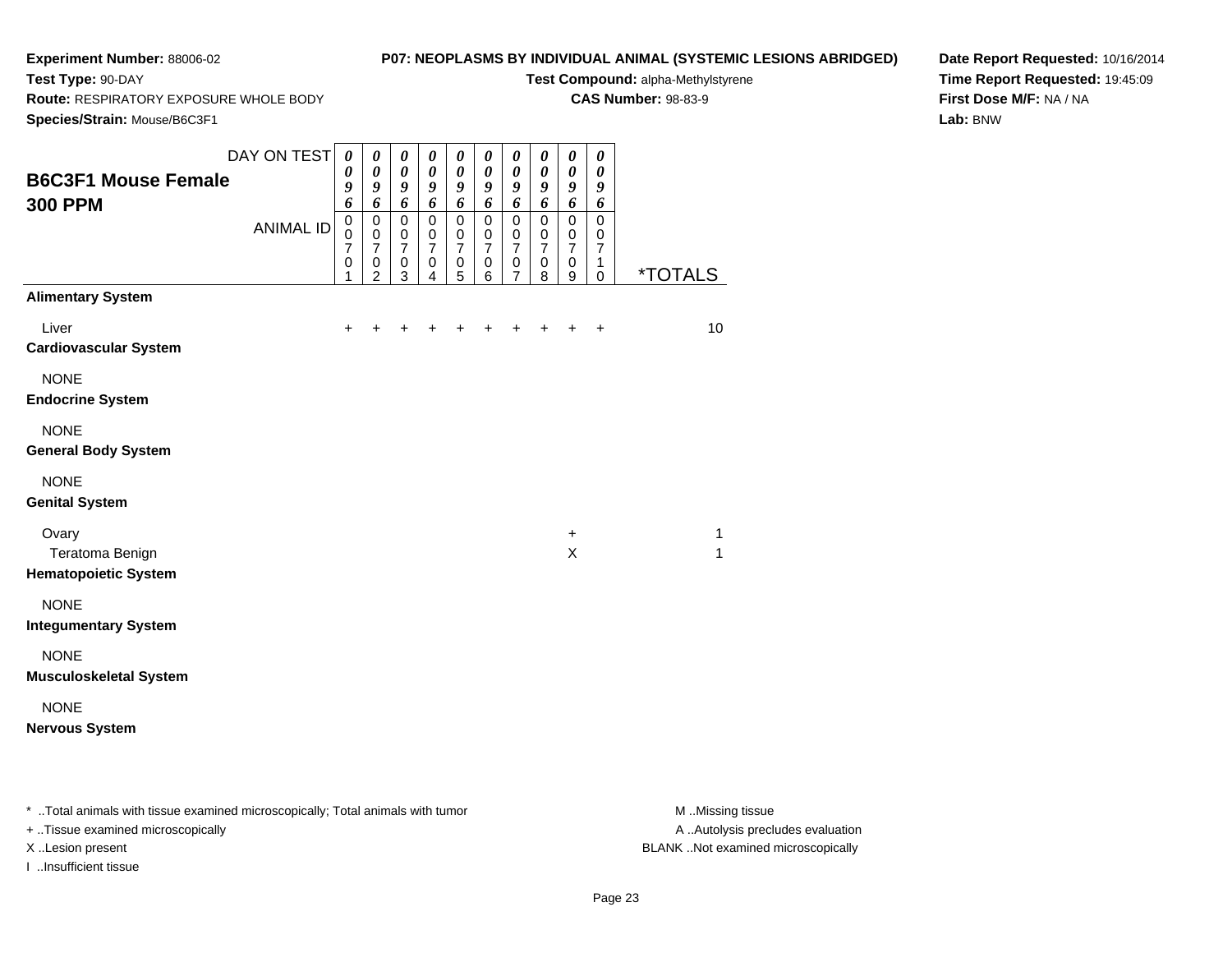**Test Type:** 90-DAY

# **P07: NEOPLASMS BY INDIVIDUAL ANIMAL (SYSTEMIC LESIONS ABRIDGED)**

**Test Compound:** alpha-Methylstyrene

**CAS Number:** 98-83-9

**Species/Strain:** Mouse/B6C3F1

**Route:** RESPIRATORY EXPOSURE WHOLE BODY

**Date Report Requested:** 10/16/2014**Time Report Requested:** 19:45:09**First Dose M/F:** NA / NA**Lab:** BNW

| <b>B6C3F1 Mouse Female</b><br><b>300 PPM</b> | DAY ON TEST<br><b>ANIMAL ID</b> | $\boldsymbol{\theta}$<br>0<br>9<br>6<br>$\pmb{0}$<br>$\pmb{0}$<br>7<br>$\mathbf 0$ | $\boldsymbol{\theta}$<br>$\boldsymbol{\theta}$<br>9<br>6<br>0<br>$\mathbf 0$<br>7<br>$\mathbf 0$<br>2 | 0<br>$\boldsymbol{\theta}$<br>9<br>6<br>$\mathbf 0$<br>$\pmb{0}$<br>$\overline{7}$<br>$\mathbf 0$<br>3 | 0<br>0<br>9<br>6<br>$\Omega$<br>0<br>7<br>$\Omega$<br>4 | 0<br>$\boldsymbol{\theta}$<br>9<br>6<br>0<br>0<br>7<br>$\mathbf 0$<br>5 | 0<br>$\boldsymbol{\theta}$<br>$\boldsymbol{g}$<br>6<br>$\Omega$<br>0<br>$\overline{7}$<br>0<br>6 | 0<br>$\boldsymbol{\theta}$<br>9<br>6<br>0<br>0<br>7<br>0<br>7 | 0<br>0<br>9<br>6<br>0<br>$\boldsymbol{0}$<br>7<br>0<br>8 | 0<br>0<br>9<br>6<br>$\mathbf 0$<br>0<br>7<br>0<br>9 | 0<br>0<br>9<br>6<br>$\Omega$<br>0<br>7<br>0 | <i><b>*TOTALS</b></i> |
|----------------------------------------------|---------------------------------|------------------------------------------------------------------------------------|-------------------------------------------------------------------------------------------------------|--------------------------------------------------------------------------------------------------------|---------------------------------------------------------|-------------------------------------------------------------------------|--------------------------------------------------------------------------------------------------|---------------------------------------------------------------|----------------------------------------------------------|-----------------------------------------------------|---------------------------------------------|-----------------------|
| <b>NONE</b><br><b>Respiratory System</b>     |                                 |                                                                                    |                                                                                                       |                                                                                                        |                                                         |                                                                         |                                                                                                  |                                                               |                                                          |                                                     |                                             |                       |
| Nose<br><b>Special Senses System</b>         |                                 | $\ddot{}$                                                                          |                                                                                                       |                                                                                                        | +                                                       | $\pm$                                                                   | $\ddot{}$                                                                                        |                                                               | $+$                                                      | $\ddot{}$                                           | $\ddot{}$                                   | 10                    |
| Eye<br><b>Urinary System</b>                 |                                 |                                                                                    |                                                                                                       |                                                                                                        |                                                         |                                                                         |                                                                                                  |                                                               |                                                          |                                                     | $\ddot{}$                                   | 1                     |
| <b>NONE</b><br><b>SYSTEMIC LESIONS</b>       |                                 |                                                                                    |                                                                                                       |                                                                                                        |                                                         |                                                                         |                                                                                                  |                                                               |                                                          |                                                     |                                             |                       |
| Multiple Organ                               |                                 |                                                                                    |                                                                                                       |                                                                                                        |                                                         |                                                                         |                                                                                                  |                                                               |                                                          |                                                     | ٠                                           | 10                    |

\* ..Total animals with tissue examined microscopically; Total animals with tumor **M** . Missing tissue M ..Missing tissue

+ ..Tissue examined microscopically

I ..Insufficient tissue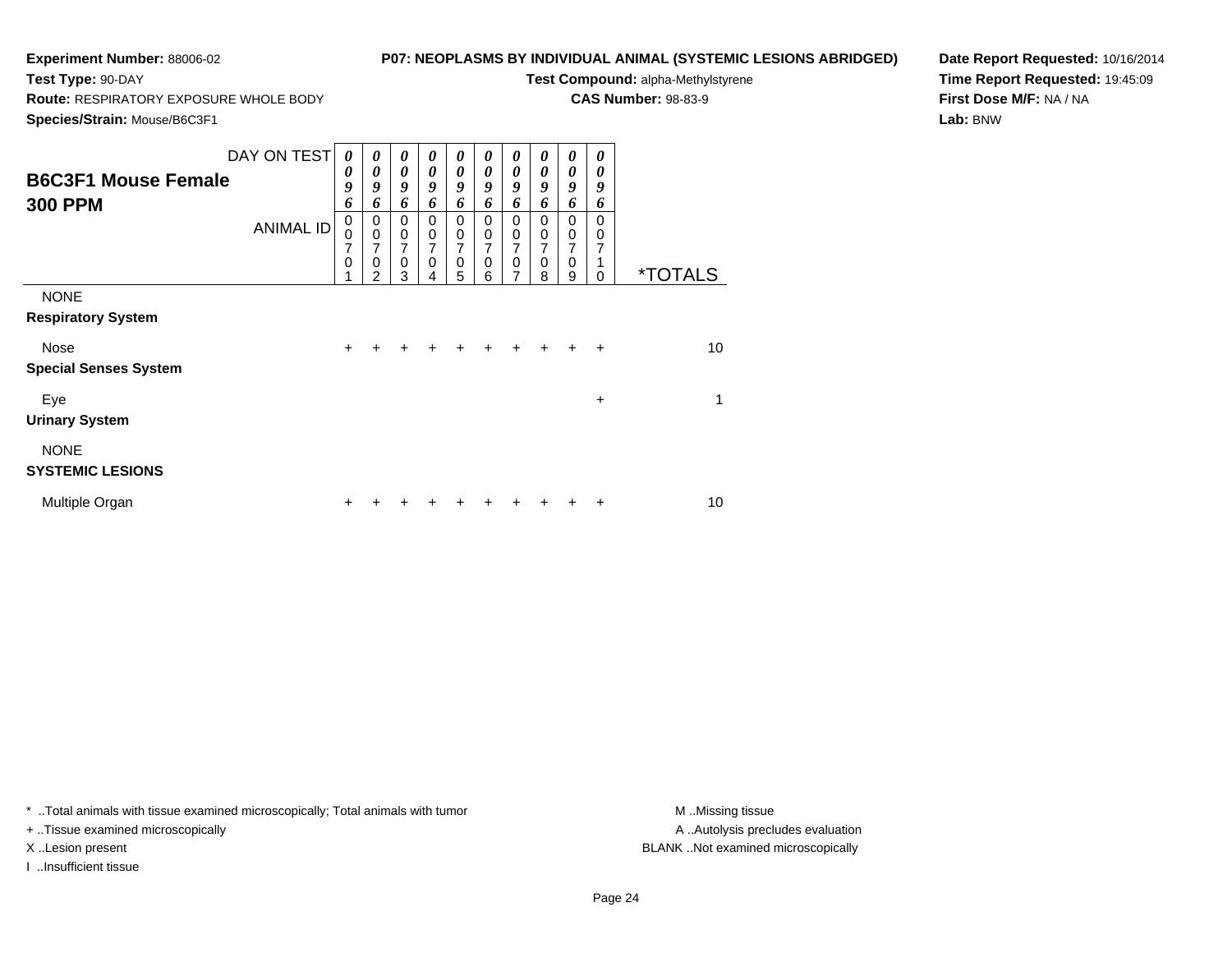**Test Type:** 90-DAY

# **P07: NEOPLASMS BY INDIVIDUAL ANIMAL (SYSTEMIC LESIONS ABRIDGED)**

**Test Compound:** alpha-Methylstyrene**CAS Number:** 98-83-9

**Route:** RESPIRATORY EXPOSURE WHOLE BODY

**Date Report Requested:** 10/16/2014**Time Report Requested:** 19:45:09**First Dose M/F:** NA / NA**Lab:** BNW

| <b>B6C3F1 Mouse Female</b><br><b>600 PPM</b> | DAY ON TEST      | $\boldsymbol{\theta}$<br>0<br>9<br>6 | 0<br>$\boldsymbol{\theta}$<br>9<br>6             | $\pmb{\theta}$<br>$\boldsymbol{\theta}$<br>$\boldsymbol{g}$<br>6        | $\boldsymbol{\theta}$<br>$\boldsymbol{\theta}$<br>$\boldsymbol{9}$<br>6 | $\boldsymbol{\theta}$<br>$\boldsymbol{\theta}$<br>$\boldsymbol{g}$<br>6 | $\boldsymbol{\theta}$<br>$\pmb{\theta}$<br>$\boldsymbol{g}$<br>6 | $\pmb{\theta}$<br>$\pmb{\theta}$<br>9<br>6        | 0<br>$\pmb{\theta}$<br>9<br>6           | $\pmb{\theta}$<br>$\pmb{\theta}$<br>9<br>6      | $\pmb{\theta}$<br>$\boldsymbol{\theta}$<br>9<br>6 |                       |
|----------------------------------------------|------------------|--------------------------------------|--------------------------------------------------|-------------------------------------------------------------------------|-------------------------------------------------------------------------|-------------------------------------------------------------------------|------------------------------------------------------------------|---------------------------------------------------|-----------------------------------------|-------------------------------------------------|---------------------------------------------------|-----------------------|
|                                              | <b>ANIMAL ID</b> | $\mathbf 0$<br>0<br>9<br>0<br>1      | $\pmb{0}$<br>$\mathbf 0$<br>9<br>$\mbox{O}$<br>2 | $\pmb{0}$<br>$\pmb{0}$<br>$\boldsymbol{9}$<br>$\pmb{0}$<br>$\mathbf{3}$ | $\pmb{0}$<br>$\mathbf 0$<br>9<br>$\pmb{0}$<br>4                         | $\pmb{0}$<br>$\mathbf 0$<br>9<br>$\pmb{0}$<br>5                         | $\mathbf 0$<br>$\mathbf 0$<br>9<br>$\pmb{0}$<br>6                | $\mathbf 0$<br>$\mathbf 0$<br>9<br>$\pmb{0}$<br>7 | $\pmb{0}$<br>0<br>9<br>$\mathbf 0$<br>8 | $\pmb{0}$<br>$\mathbf 0$<br>9<br>$\pmb{0}$<br>9 | 0<br>0<br>9<br>1<br>0                             | <i><b>*TOTALS</b></i> |
| <b>Alimentary System</b>                     |                  |                                      |                                                  |                                                                         |                                                                         |                                                                         |                                                                  |                                                   |                                         |                                                 |                                                   |                       |
| Liver<br><b>Cardiovascular System</b>        |                  | $\ddot{}$                            | +                                                |                                                                         |                                                                         |                                                                         |                                                                  |                                                   |                                         |                                                 | $\ddot{}$                                         | 10                    |
| <b>NONE</b><br><b>Endocrine System</b>       |                  |                                      |                                                  |                                                                         |                                                                         |                                                                         |                                                                  |                                                   |                                         |                                                 |                                                   |                       |
| <b>NONE</b><br><b>General Body System</b>    |                  |                                      |                                                  |                                                                         |                                                                         |                                                                         |                                                                  |                                                   |                                         |                                                 |                                                   |                       |
| <b>NONE</b><br><b>Genital System</b>         |                  |                                      |                                                  |                                                                         |                                                                         |                                                                         |                                                                  |                                                   |                                         |                                                 |                                                   |                       |
| <b>NONE</b><br><b>Hematopoietic System</b>   |                  |                                      |                                                  |                                                                         |                                                                         |                                                                         |                                                                  |                                                   |                                         |                                                 |                                                   |                       |
| <b>NONE</b><br><b>Integumentary System</b>   |                  |                                      |                                                  |                                                                         |                                                                         |                                                                         |                                                                  |                                                   |                                         |                                                 |                                                   |                       |
| <b>NONE</b><br><b>Musculoskeletal System</b> |                  |                                      |                                                  |                                                                         |                                                                         |                                                                         |                                                                  |                                                   |                                         |                                                 |                                                   |                       |
| <b>NONE</b><br><b>Nervous System</b>         |                  |                                      |                                                  |                                                                         |                                                                         |                                                                         |                                                                  |                                                   |                                         |                                                 |                                                   |                       |
| <b>NONE</b>                                  |                  |                                      |                                                  |                                                                         |                                                                         |                                                                         |                                                                  |                                                   |                                         |                                                 |                                                   |                       |

+ ..Tissue examined microscopically

I ..Insufficient tissue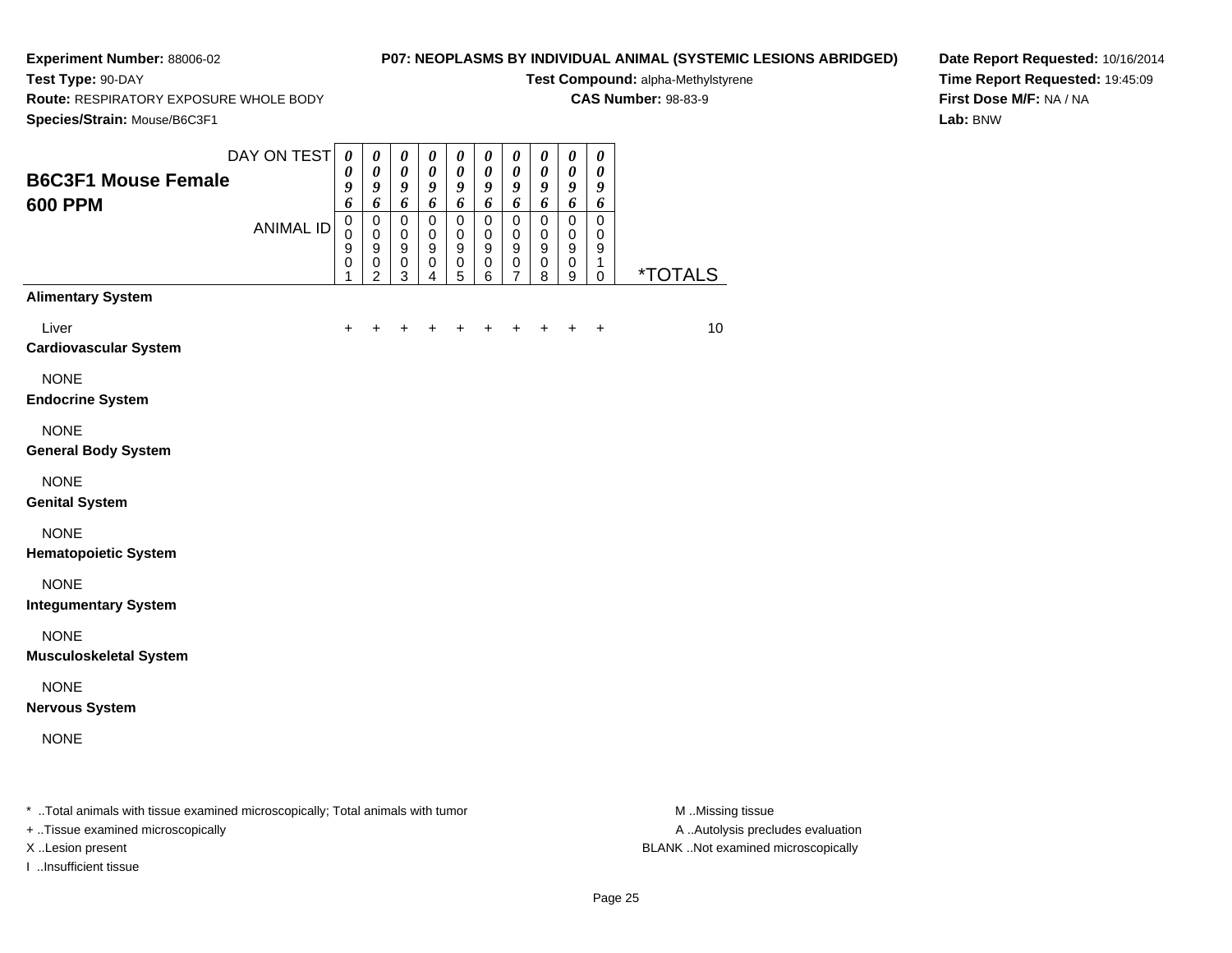**Test Type:** 90-DAY

# **P07: NEOPLASMS BY INDIVIDUAL ANIMAL (SYSTEMIC LESIONS ABRIDGED)**

**Test Compound:** alpha-Methylstyrene

**CAS Number:** 98-83-9

**Species/Strain:** Mouse/B6C3F1

**Route:** RESPIRATORY EXPOSURE WHOLE BODY

**Date Report Requested:** 10/16/2014**Time Report Requested:** 19:45:09**First Dose M/F:** NA / NA**Lab:** BNW

| <b>B6C3F1 Mouse Female</b><br><b>600 PPM</b> | DAY ON TEST<br><b>ANIMAL ID</b> | $\boldsymbol{\theta}$<br>0<br>9<br>6<br>0<br>0<br>9<br>$\mathbf 0$ | $\boldsymbol{\theta}$<br>0<br>9<br>6<br>0<br>$\mathbf 0$<br>$\boldsymbol{9}$<br>$\mathbf 0$ | $\boldsymbol{\theta}$<br>$\boldsymbol{\theta}$<br>9<br>6<br>$\mathbf 0$<br>0<br>9<br>$\mathbf 0$ | 0<br>0<br>9<br>6<br>0<br>0<br>$\mathsf g$<br>0 | 0<br>$\boldsymbol{\theta}$<br>9<br>6<br>$\Omega$<br>0<br>$\boldsymbol{9}$<br>$\mathsf 0$ | 0<br>$\boldsymbol{\theta}$<br>9<br>6<br>0<br>0<br>9<br>0 | 0<br>0<br>9<br>6<br>0<br>0<br>9<br>0 | 0<br>0<br>9<br>6<br>$\Omega$<br>0<br>9<br>$\mathbf 0$ | 0<br>0<br>9<br>6<br>$\Omega$<br>0<br>9<br>$\pmb{0}$ | 0<br>0<br>9<br>6<br>$\Omega$<br>0<br>9<br>1 |                       |
|----------------------------------------------|---------------------------------|--------------------------------------------------------------------|---------------------------------------------------------------------------------------------|--------------------------------------------------------------------------------------------------|------------------------------------------------|------------------------------------------------------------------------------------------|----------------------------------------------------------|--------------------------------------|-------------------------------------------------------|-----------------------------------------------------|---------------------------------------------|-----------------------|
|                                              |                                 |                                                                    | $\overline{2}$                                                                              | 3                                                                                                | 4                                              | 5                                                                                        | 6                                                        | 7                                    | 8                                                     | 9                                                   | 0                                           | <i><b>*TOTALS</b></i> |
| <b>Respiratory System</b>                    |                                 |                                                                    |                                                                                             |                                                                                                  |                                                |                                                                                          |                                                          |                                      |                                                       |                                                     |                                             |                       |
| Nose                                         |                                 | $\ddot{}$                                                          | +                                                                                           |                                                                                                  | +                                              | $\ddot{}$                                                                                | $\ddot{}$                                                |                                      | $+$                                                   | $+$                                                 | $+$                                         | 10                    |
| <b>Special Senses System</b>                 |                                 |                                                                    |                                                                                             |                                                                                                  |                                                |                                                                                          |                                                          |                                      |                                                       |                                                     |                                             |                       |
| <b>NONE</b>                                  |                                 |                                                                    |                                                                                             |                                                                                                  |                                                |                                                                                          |                                                          |                                      |                                                       |                                                     |                                             |                       |
| <b>Urinary System</b>                        |                                 |                                                                    |                                                                                             |                                                                                                  |                                                |                                                                                          |                                                          |                                      |                                                       |                                                     |                                             |                       |
| <b>NONE</b><br><b>SYSTEMIC LESIONS</b>       |                                 |                                                                    |                                                                                             |                                                                                                  |                                                |                                                                                          |                                                          |                                      |                                                       |                                                     |                                             |                       |
| Multiple Organ                               |                                 | ٠                                                                  |                                                                                             |                                                                                                  |                                                |                                                                                          |                                                          |                                      |                                                       |                                                     | ÷                                           | 10                    |

\* ..Total animals with tissue examined microscopically; Total animals with tumor **M** . Missing tissue M ..Missing tissue

+ ..Tissue examined microscopically

I ..Insufficient tissue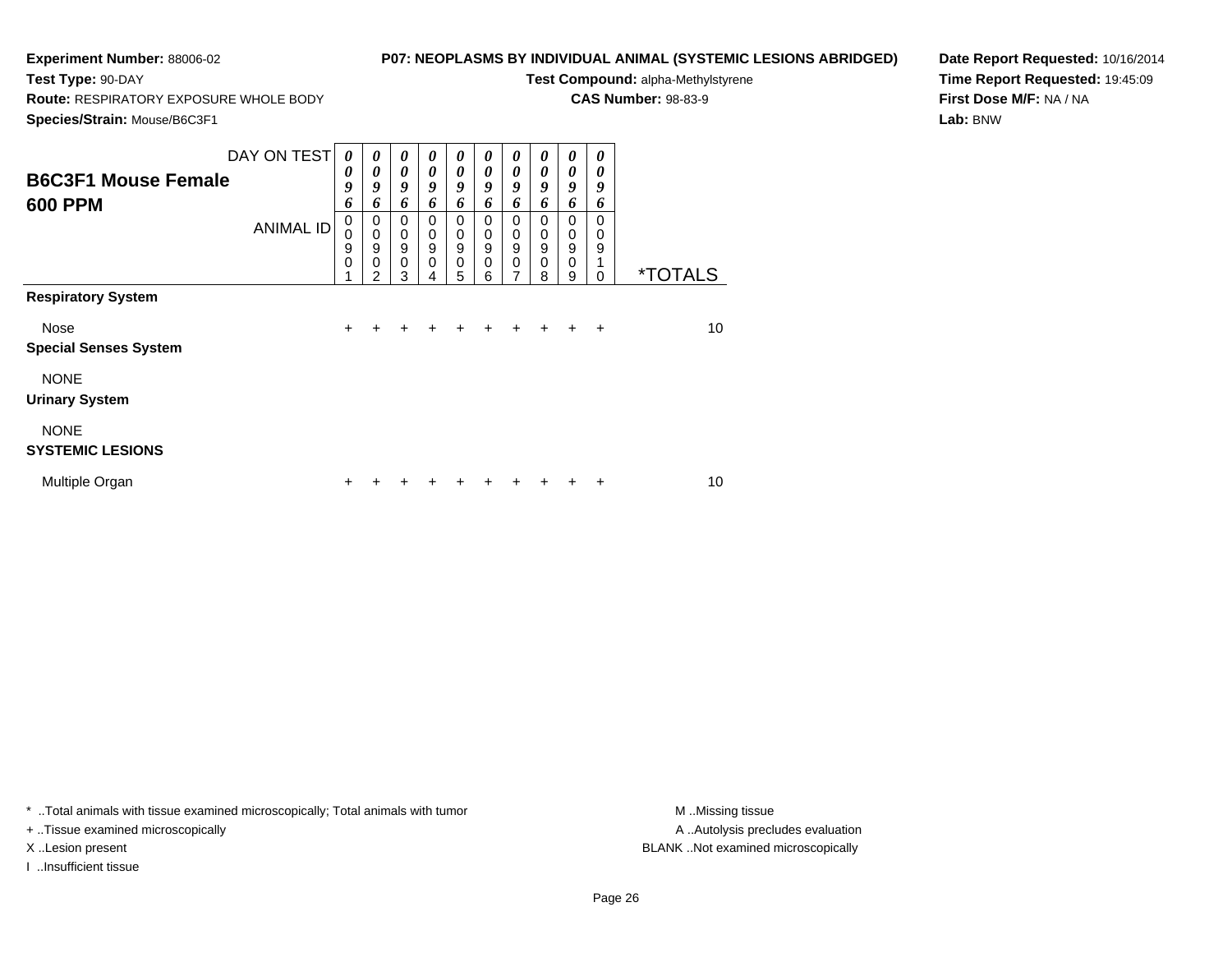**Test Type:** 90-DAY

# **P07: NEOPLASMS BY INDIVIDUAL ANIMAL (SYSTEMIC LESIONS ABRIDGED)**

**Test Compound:** alpha-Methylstyrene

**CAS Number:** 98-83-9

**Date Report Requested:** 10/16/2014**Time Report Requested:** 19:45:09**First Dose M/F:** NA / NA**Lab:** BNW

**Route:** RESPIRATORY EXPOSURE WHOLE BODY

**Species/Strain:** Mouse/B6C3F1

| opecies/otialii. Mouse/Docol T                |                  |                                                                       |                                              |                                 |                                                          |                                      |                                      |                                              |                                      |                                 |                                     |                       |
|-----------------------------------------------|------------------|-----------------------------------------------------------------------|----------------------------------------------|---------------------------------|----------------------------------------------------------|--------------------------------------|--------------------------------------|----------------------------------------------|--------------------------------------|---------------------------------|-------------------------------------|-----------------------|
| <b>B6C3F1 Mouse Female</b><br><b>1000 PPM</b> | DAY ON TEST      | $\boldsymbol{\theta}$<br>$\boldsymbol{\theta}$<br>0<br>$\mathfrak{z}$ | 0<br>$\pmb{\theta}$<br>9<br>6                | 0<br>$\pmb{\theta}$<br>9<br>6   | 0<br>$\boldsymbol{\theta}$<br>$\boldsymbol{\theta}$<br>3 | 0<br>$\boldsymbol{\theta}$<br>9<br>6 | 0<br>$\boldsymbol{\theta}$<br>9<br>6 | 0<br>$\boldsymbol{\theta}$<br>9<br>6         | 0<br>$\boldsymbol{\theta}$<br>9<br>6 | 0<br>$\pmb{\theta}$<br>9<br>6   | 0<br>0<br>9<br>6                    |                       |
|                                               | <b>ANIMAL ID</b> | $\mathbf 0$<br>1<br>1<br>0<br>1                                       | $\mathbf 0$<br>1<br>1<br>0<br>$\overline{2}$ | $\mathbf 0$<br>1<br>1<br>0<br>3 | $\mathbf 0$<br>1<br>1<br>0<br>4                          | 0<br>1<br>1<br>0<br>5                | $\mathbf 0$<br>1<br>1<br>0<br>6      | $\mathbf 0$<br>1<br>1<br>0<br>$\overline{7}$ | $\Omega$<br>1<br>1<br>0<br>8         | $\mathbf 0$<br>1<br>1<br>0<br>9 | $\Omega$<br>1<br>1<br>1<br>$\Omega$ | <i><b>*TOTALS</b></i> |
| <b>Alimentary System</b>                      |                  |                                                                       |                                              |                                 |                                                          |                                      |                                      |                                              |                                      |                                 |                                     |                       |
| Esophagus                                     |                  | +                                                                     | +                                            | +                               | +                                                        | +                                    | +                                    | +                                            | +                                    | +                               | +                                   | 10                    |
| Gallbladder                                   |                  | Α                                                                     | $\ddot{}$                                    | $\ddot{}$                       | A                                                        | T                                    | $\ddot{}$                            | $\ddot{}$                                    | $\ddot{}$                            | $\ddot{}$                       | +                                   | $\overline{7}$        |
| Intestine Large, Cecum                        |                  | +                                                                     | $\pm$                                        | $\ddot{}$                       | A                                                        | $\ddot{}$                            | +                                    | +                                            | +                                    | +                               | $\ddot{}$                           | 9                     |
| Intestine Large, Colon                        |                  | +                                                                     | +                                            | $\ddot{}$                       | $\ddot{}$                                                | $\ddot{}$                            | +                                    | $\ddot{}$                                    | $\ddot{}$                            | $\ddot{}$                       | $\ddot{}$                           | 10                    |
| Intestine Large, Rectum                       |                  | $\ddot{}$                                                             | $\ddot{}$                                    | $\ddot{}$                       | A                                                        | $\ddot{}$                            | $\ddot{}$                            | $\ddot{}$                                    | $\ddot{}$                            | $\ddot{}$                       | $\ddot{}$                           | 9                     |
| Intestine Small, Duodenum                     |                  | Α                                                                     | $\ddot{}$                                    | $\ddot{}$                       | A                                                        | $\ddot{}$                            | $\ddot{}$                            | $\ddot{}$                                    | $\ddot{}$                            | $\ddot{}$                       | $\ddot{}$                           | 8                     |
| Intestine Small, Ileum                        |                  | +                                                                     | +                                            | +                               | $\ddot{}$                                                | $\ddot{}$                            | +                                    | $\ddot{}$                                    | +                                    | $\ddot{}$                       | $\ddot{}$                           | 10                    |
| Intestine Small, Jejunum                      |                  | +                                                                     | +                                            | +                               | A                                                        | +                                    | +                                    | +                                            | +                                    | +                               | $\ddot{}$                           | 9                     |
| Liver                                         |                  | $\ddot{}$                                                             | $\ddot{}$                                    | $\ddot{}$                       | $\ddot{}$                                                | $\ddot{}$                            | $\ddot{}$                            | $\ddot{}$                                    | $\ddot{}$                            | $\ddot{}$                       | $\ddot{}$                           | 10                    |
| Pancreas                                      |                  | $\ddot{}$                                                             | $\ddot{}$                                    | $\ddot{}$                       | $+$                                                      | $\ddot{}$                            | $+$                                  | $\ddot{}$                                    | $\ddot{}$                            | $\ddot{}$                       | $\ddot{}$                           | 10                    |
| Salivary Glands                               |                  | +                                                                     | +                                            | +                               | +                                                        | +                                    | $\ddot{}$                            | $\ddot{}$                                    | $\ddot{}$                            | $\ddot{}$                       | $\ddot{}$                           | 10                    |
| Stomach, Forestomach                          |                  | +                                                                     | $\ddot{}$                                    | +                               | $\ddot{}$                                                | $\ddot{}$                            | $\ddot{}$                            | $\ddot{}$                                    | $\ddot{}$                            | $\ddot{}$                       | $\ddot{}$                           | 10                    |
| Stomach, Glandular                            |                  | $\ddot{}$                                                             | $\ddot{}$                                    | $\ddot{}$                       | $\ddot{}$                                                | $\ddot{}$                            | $\ddot{}$                            | $\ddot{}$                                    | $\ddot{}$                            | $\ddot{}$                       | $\ddot{}$                           | 10                    |
| <b>Cardiovascular System</b>                  |                  |                                                                       |                                              |                                 |                                                          |                                      |                                      |                                              |                                      |                                 |                                     |                       |
| Heart                                         |                  | $\ddot{}$                                                             | +                                            |                                 |                                                          |                                      |                                      | +                                            | +                                    | ٠                               | $\pm$                               | 10                    |
| <b>Endocrine System</b>                       |                  |                                                                       |                                              |                                 |                                                          |                                      |                                      |                                              |                                      |                                 |                                     |                       |
| <b>Adrenal Cortex</b>                         |                  | +                                                                     | +                                            | +                               |                                                          | +                                    | +                                    | ٠                                            | ٠                                    | ٠                               | ٠                                   | 10                    |
| Adrenal Medulla                               |                  | +                                                                     | $\ddot{}$                                    | $\ddot{}$                       | $\ddot{}$                                                | $\ddot{}$                            | $\ddot{}$                            | $\ddot{}$                                    | +                                    | $\ddot{}$                       | $\ddot{}$                           | 10                    |
| Islets, Pancreatic                            |                  | +                                                                     | +                                            | +                               | +                                                        | $\ddot{}$                            | +                                    | $\ddot{}$                                    | $\ddot{}$                            | $\ddot{}$                       | $\ddot{}$                           | 10                    |
| Parathyroid Gland                             |                  | ı                                                                     | M                                            | $\ddot{}$                       |                                                          | $\ddot{}$                            | $\ddot{}$                            | T                                            | $\ddot{}$                            | M                               | $\ddot{}$                           | 6                     |
|                                               |                  |                                                                       |                                              |                                 |                                                          |                                      |                                      |                                              |                                      |                                 |                                     |                       |

\* ..Total animals with tissue examined microscopically; Total animals with tumor **M** . Missing tissue M ..Missing tissue

+ ..Tissue examined microscopically

I ..Insufficient tissue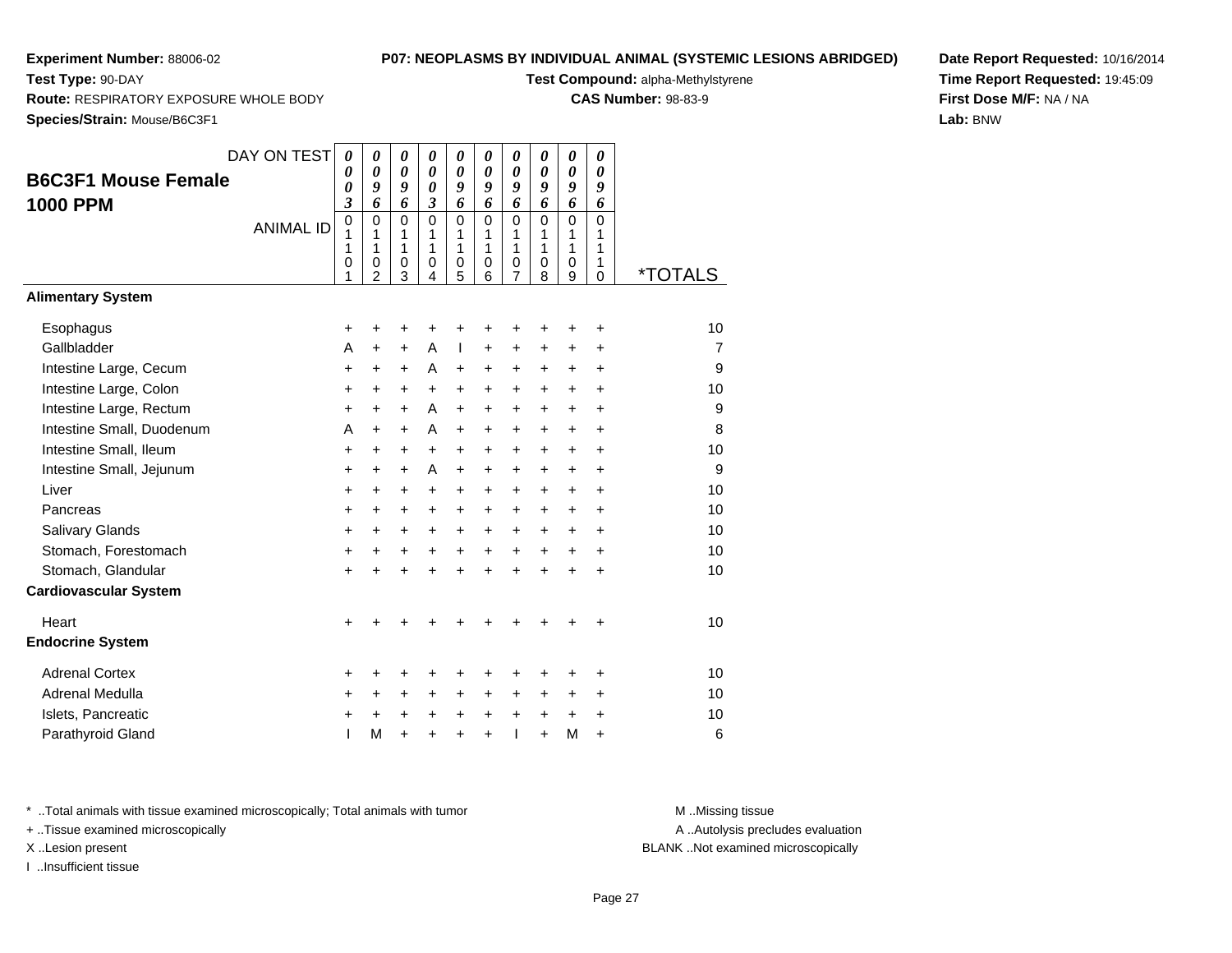**Test Type:** 90-DAY

# **P07: NEOPLASMS BY INDIVIDUAL ANIMAL (SYSTEMIC LESIONS ABRIDGED)**

**Test Compound:** alpha-Methylstyrene

**CAS Number:** 98-83-9

**Date Report Requested:** 10/16/2014**Time Report Requested:** 19:45:09**First Dose M/F:** NA / NA**Lab:** BNW

**Route:** RESPIRATORY EXPOSURE WHOLE BODY

**Species/Strain:** Mouse/B6C3F1

|                               | DAY ON TEST      | 0                            | 0                     | 0                     | 0                                       | 0                     | 0                     | 0                | 0                 | 0                | 0         |                       |
|-------------------------------|------------------|------------------------------|-----------------------|-----------------------|-----------------------------------------|-----------------------|-----------------------|------------------|-------------------|------------------|-----------|-----------------------|
| <b>B6C3F1 Mouse Female</b>    |                  | 0                            | $\boldsymbol{\theta}$ | $\boldsymbol{\theta}$ | 0                                       | $\boldsymbol{\theta}$ | $\boldsymbol{\theta}$ | 0                | 0                 | 0                | 0         |                       |
|                               |                  | 0<br>$\overline{\mathbf{3}}$ | 9<br>6                | 9<br>6                | $\boldsymbol{\theta}$<br>$\mathfrak{z}$ | 9<br>6                | 9<br>6                | 9<br>6           | 9<br>6            | 9<br>6           | 9<br>6    |                       |
| <b>1000 PPM</b>               |                  | $\mathbf 0$                  | $\mathbf 0$           | $\mathbf 0$           | $\mathbf 0$                             | 0                     | $\mathbf 0$           | $\mathbf 0$      | $\mathbf 0$       | $\mathbf 0$      | 0         |                       |
|                               | <b>ANIMAL ID</b> | 1                            | 1                     | 1                     | 1                                       | 1                     | 1                     | 1                | 1                 | 1                | 1         |                       |
|                               |                  | 1<br>0                       | 1<br>$\mathbf 0$      | 1<br>$\mathbf 0$      | 1<br>0                                  | 1<br>$\pmb{0}$        | 1<br>0                | 1<br>$\mathbf 0$ | $\mathbf{1}$<br>0 | 1<br>0           | 1<br>1    |                       |
|                               |                  | 1                            | $\overline{2}$        | 3                     | 4                                       | 5                     | 6                     | $\overline{7}$   | 8                 | $\boldsymbol{9}$ | 0         | <i><b>*TOTALS</b></i> |
| <b>Pituitary Gland</b>        |                  | $\ddot{}$                    | $\ddot{}$             | $\ddot{}$             | $\ddot{}$                               | $\ddot{}$             | $\ddot{}$             | $\ddot{}$        | $\ddot{}$         | $\ddot{}$        | $\ddot{}$ | 10                    |
| <b>Thyroid Gland</b>          |                  | $\ddot{}$                    |                       | $\ddot{}$             | $\ddot{}$                               | +                     | $\ddot{}$             | $\ddot{}$        | $\ddot{}$         | $\ddot{}$        | $\ddot{}$ | 10                    |
| <b>General Body System</b>    |                  |                              |                       |                       |                                         |                       |                       |                  |                   |                  |           |                       |
| <b>NONE</b>                   |                  |                              |                       |                       |                                         |                       |                       |                  |                   |                  |           |                       |
| <b>Genital System</b>         |                  |                              |                       |                       |                                         |                       |                       |                  |                   |                  |           |                       |
| <b>Clitoral Gland</b>         |                  | +                            | M                     | +                     |                                         | +                     | +                     | М                |                   |                  | ٠         | 8                     |
| Ovary                         |                  | $\ddot{}$                    | $\ddot{}$             | $\ddot{}$             | $\ddot{}$                               | $\ddot{}$             | $\ddot{}$             | $\ddot{}$        | $\ddot{}$         | $\ddot{}$        | +         | 10                    |
| <b>Uterus</b>                 |                  | $\ddot{}$                    |                       | $\ddot{}$             | $\ddot{}$                               | $\ddot{}$             | ÷                     | $\ddot{}$        | $\ddot{}$         | $\ddot{}$        | $\ddot{}$ | 10                    |
| <b>Hematopoietic System</b>   |                  |                              |                       |                       |                                         |                       |                       |                  |                   |                  |           |                       |
| <b>Bone Marrow</b>            |                  | +                            | +                     | +                     | +                                       | +                     | +                     | +                | +                 | ٠                | +         | 10                    |
| Lymph Node, Bronchial         |                  | +                            | $\ddot{}$             | $\ddot{}$             | M                                       | $\ddot{}$             | $\ddot{}$             | +                | $\pm$             | $\ddot{}$        | +         | 9                     |
| Lymph Node, Mandibular        |                  | $\ddot{}$                    | $\ddot{}$             | $\ddot{}$             | $+$                                     | $+$                   | М                     | М                | $+$               | $+$              | $\ddot{}$ | 8                     |
| Lymph Node, Mediastinal       |                  | M                            | м                     | M                     | м                                       | м                     | м                     | м                | м                 | $\pm$            | $\ddot{}$ | $\overline{2}$        |
| Lymph Node, Mesenteric        |                  | +                            | $\ddot{}$             | +                     | +                                       | +                     | $\ddot{}$             | +                | $\pm$             | $\ddot{}$        | +         | 10                    |
| Spleen                        |                  | +                            | $\ddot{}$             | $\ddot{}$             | $\ddot{}$                               | $\ddot{}$             | $\ddot{}$             | $\ddot{}$        | $+$               | $\ddot{}$        | $\ddot{}$ | 10                    |
| Thymus                        |                  | $\ddot{}$                    | $\ddot{}$             | $\ddot{}$             | $\ddot{}$                               | $\ddot{}$             | $\ddot{}$             | $\ddot{}$        | $\ddot{}$         | $+$              | $\ddot{}$ | 10                    |
| <b>Integumentary System</b>   |                  |                              |                       |                       |                                         |                       |                       |                  |                   |                  |           |                       |
| <b>Mammary Gland</b>          |                  | +                            |                       |                       |                                         | +                     | +                     | +                |                   | +                | +         | 10                    |
| Skin                          |                  | $\ddot{}$                    |                       |                       |                                         | +                     | +                     | +                |                   | +                | +         | 10                    |
| <b>Musculoskeletal System</b> |                  |                              |                       |                       |                                         |                       |                       |                  |                   |                  |           |                       |

\* ..Total animals with tissue examined microscopically; Total animals with tumor **M** . Missing tissue M ..Missing tissue

+ ..Tissue examined microscopically

I ..Insufficient tissue

A ..Autolysis precludes evaluation

X ..Lesion present BLANK ..Not examined microscopically